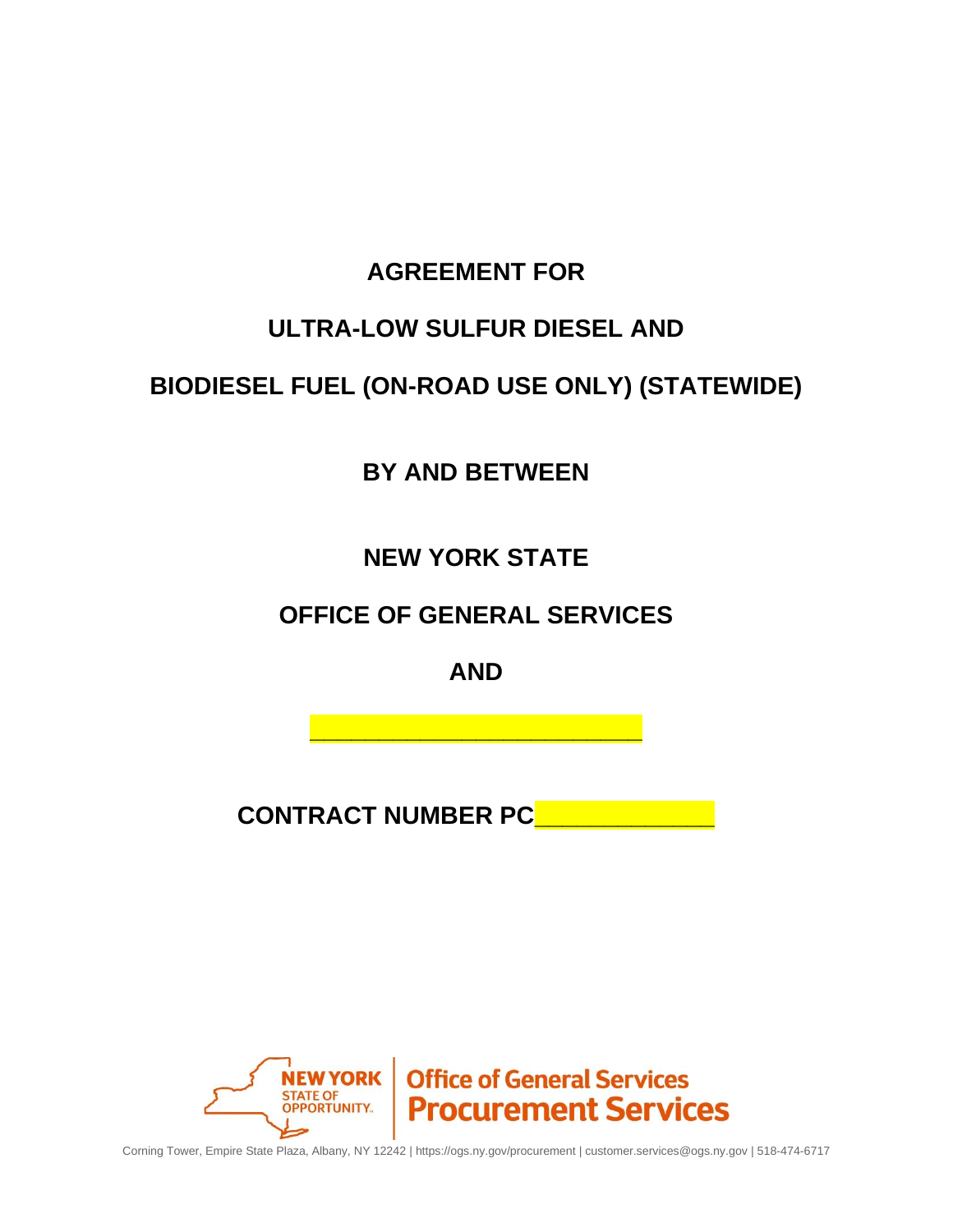## Contents

| 1.     |                                                                                            |  |
|--------|--------------------------------------------------------------------------------------------|--|
| 1.1    |                                                                                            |  |
| 1.2    |                                                                                            |  |
| 1.2.1  |                                                                                            |  |
| 1.2.2  |                                                                                            |  |
| 1.2.3  |                                                                                            |  |
| 1.2.4  |                                                                                            |  |
| 1.2.5  |                                                                                            |  |
| 1.3    |                                                                                            |  |
| 1.11   |                                                                                            |  |
| 1.12   |                                                                                            |  |
| 1.13   |                                                                                            |  |
| 1.14   |                                                                                            |  |
|        |                                                                                            |  |
| 2.1    |                                                                                            |  |
| 2.2    |                                                                                            |  |
| 2.3    |                                                                                            |  |
| 2.3.1  |                                                                                            |  |
| 2.3.2  |                                                                                            |  |
| 2.3.3  |                                                                                            |  |
| 2.3.4  |                                                                                            |  |
| 2.3.5  |                                                                                            |  |
| 2.3.6  |                                                                                            |  |
| 2.3.7  |                                                                                            |  |
| 2.3.8  |                                                                                            |  |
| 2.3.9  |                                                                                            |  |
| 2.3.10 |                                                                                            |  |
| 2.3.11 |                                                                                            |  |
| 2.3.12 |                                                                                            |  |
| 2.3.13 |                                                                                            |  |
| 2.3.14 | Non-Complying Product - Cold Filter Plugging Point (CFPP) Temperature - Price Deduction 14 |  |
| 2.3.15 |                                                                                            |  |
| 2.3.16 |                                                                                            |  |
| 2.3.17 |                                                                                            |  |
| 2.3.18 |                                                                                            |  |
| 2.3.19 |                                                                                            |  |
| 2.3.20 |                                                                                            |  |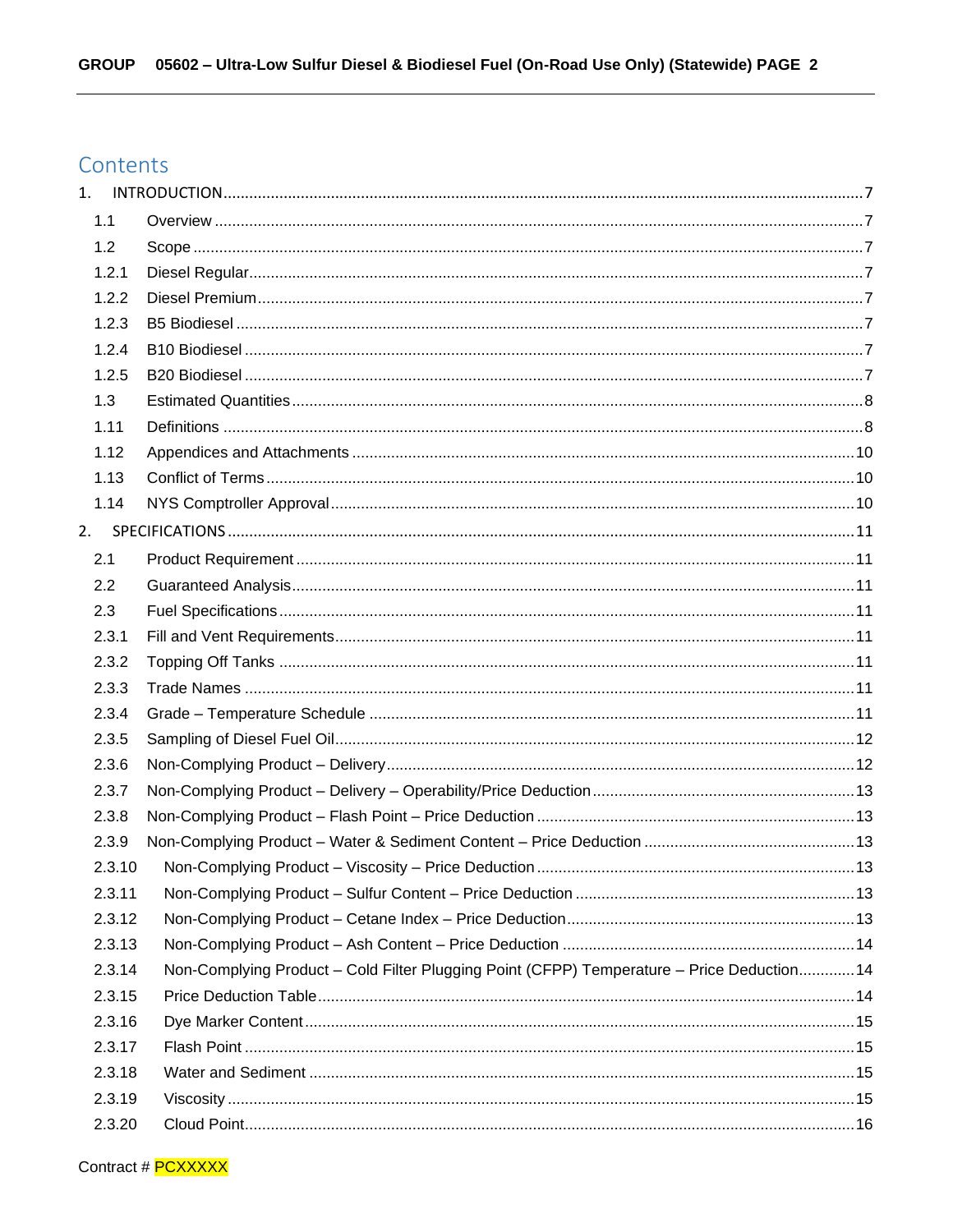| 2.3.21 |  |
|--------|--|
| 2.3.22 |  |
| 2.3.23 |  |
| 2.3.24 |  |
| 2.3.25 |  |
| 2.3.26 |  |
| 2.3.27 |  |
| 2.3.28 |  |
| 2.3.29 |  |
| 2.3.30 |  |
| 2.3.31 |  |
| 2.3.32 |  |
| 2.3.33 |  |
| 2.3.34 |  |
| 2.3.35 |  |
| 2.3.36 |  |
| 2.3.37 |  |
| 2.3.38 |  |
| 2.3.39 |  |
| 2.3.40 |  |
| 2.3.41 |  |
| 2.3.42 |  |
| 2.4    |  |
| 2.4.1  |  |
| 2.4.2  |  |
| 2.4.3  |  |
| 2.4.4  |  |
| 2.4.5  |  |
| 2.4.6  |  |
| 2.4.7  |  |
| 2.4.8  |  |
| 2.4.9  |  |
| 2.4.10 |  |
| 2.4.11 |  |
| 2.4.12 |  |
| 2.4.13 |  |
| 2.4.14 |  |
| 2.4.15 |  |
| 2.4.16 |  |
| 2.4.17 |  |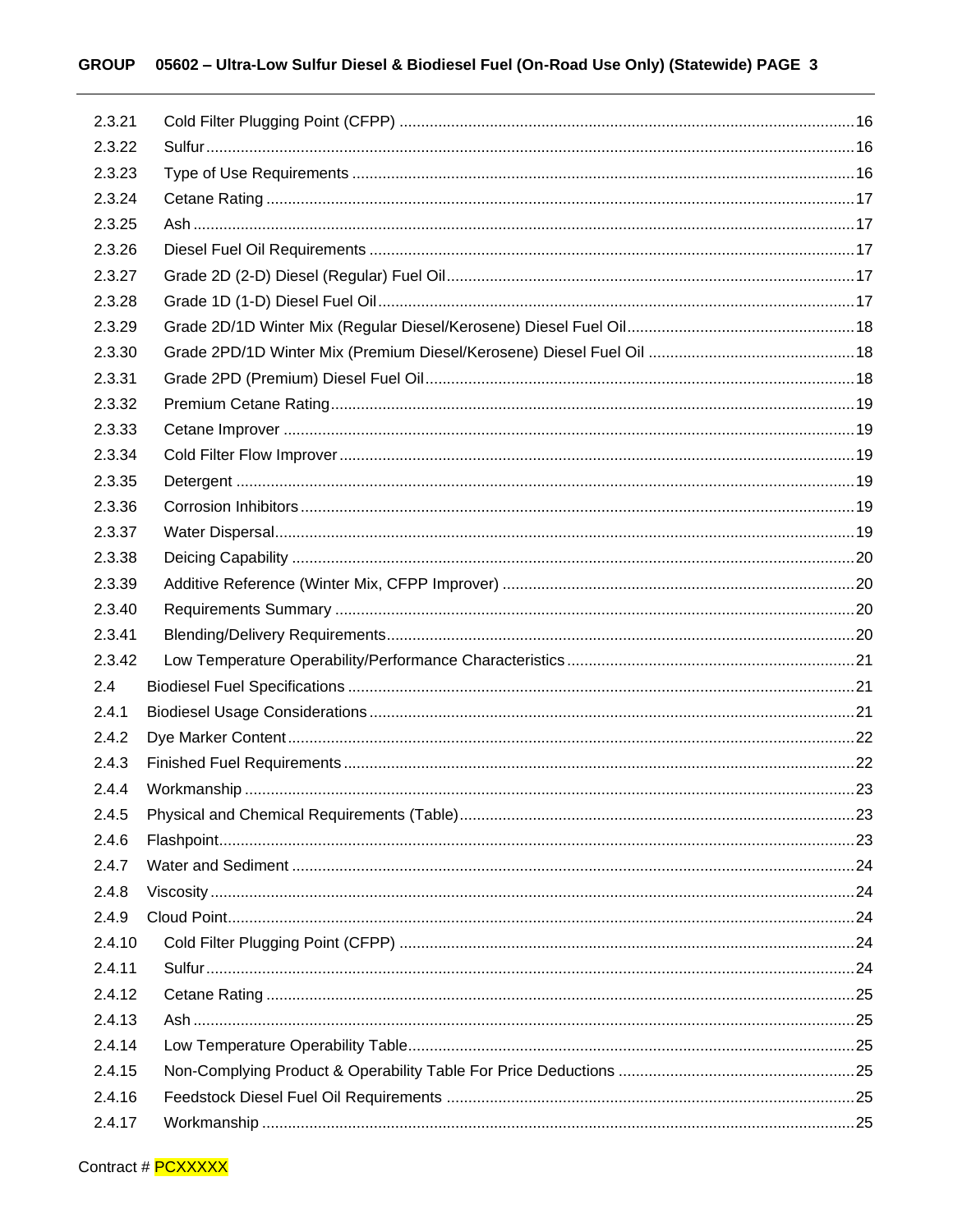### GROUP 05602 - Ultra-Low Sulfur Diesel & Biodiesel Fuel (On-Road Use Only) (Statewide) PAGE 4

| 2.4.18 |                                                                                                                                                                                                           |  |
|--------|-----------------------------------------------------------------------------------------------------------------------------------------------------------------------------------------------------------|--|
| 2.4.19 |                                                                                                                                                                                                           |  |
| 2.4.20 |                                                                                                                                                                                                           |  |
|        |                                                                                                                                                                                                           |  |
| 3.1    |                                                                                                                                                                                                           |  |
| 3.2    |                                                                                                                                                                                                           |  |
| 3.3    |                                                                                                                                                                                                           |  |
| 3.4    |                                                                                                                                                                                                           |  |
| 3.5    |                                                                                                                                                                                                           |  |
| 3.6    |                                                                                                                                                                                                           |  |
| 3.7    |                                                                                                                                                                                                           |  |
| 3.7.1  |                                                                                                                                                                                                           |  |
| 3.7.2  |                                                                                                                                                                                                           |  |
| 3.7.3  |                                                                                                                                                                                                           |  |
| 3.8    |                                                                                                                                                                                                           |  |
| 3.8.1  |                                                                                                                                                                                                           |  |
| 3.9    |                                                                                                                                                                                                           |  |
| 3.10   |                                                                                                                                                                                                           |  |
| 3.11   |                                                                                                                                                                                                           |  |
| 3.12   |                                                                                                                                                                                                           |  |
| 3.12.1 |                                                                                                                                                                                                           |  |
| 3.13   |                                                                                                                                                                                                           |  |
| 3.14   |                                                                                                                                                                                                           |  |
| 3.15   |                                                                                                                                                                                                           |  |
| 3.16   |                                                                                                                                                                                                           |  |
| 3.17   |                                                                                                                                                                                                           |  |
| 3.18   |                                                                                                                                                                                                           |  |
| 3.19   |                                                                                                                                                                                                           |  |
| 3.20   |                                                                                                                                                                                                           |  |
| 3.21   |                                                                                                                                                                                                           |  |
| 3.22   |                                                                                                                                                                                                           |  |
| 3.23   |                                                                                                                                                                                                           |  |
| 3.24   | Contractor Requirements and Procedures for Business Participation Opportunities for NYS Certified<br>Minority- and Women-Owned Business Enterprises and Equal Employment Opportunities for Minority Group |  |
| I.     |                                                                                                                                                                                                           |  |
| Ш.     |                                                                                                                                                                                                           |  |
| III.   |                                                                                                                                                                                                           |  |
| 3.25   | Participation Opportunities For New York State Certified Service-Disabled Veteran Owned Businesses. 42                                                                                                    |  |
| 3.26   |                                                                                                                                                                                                           |  |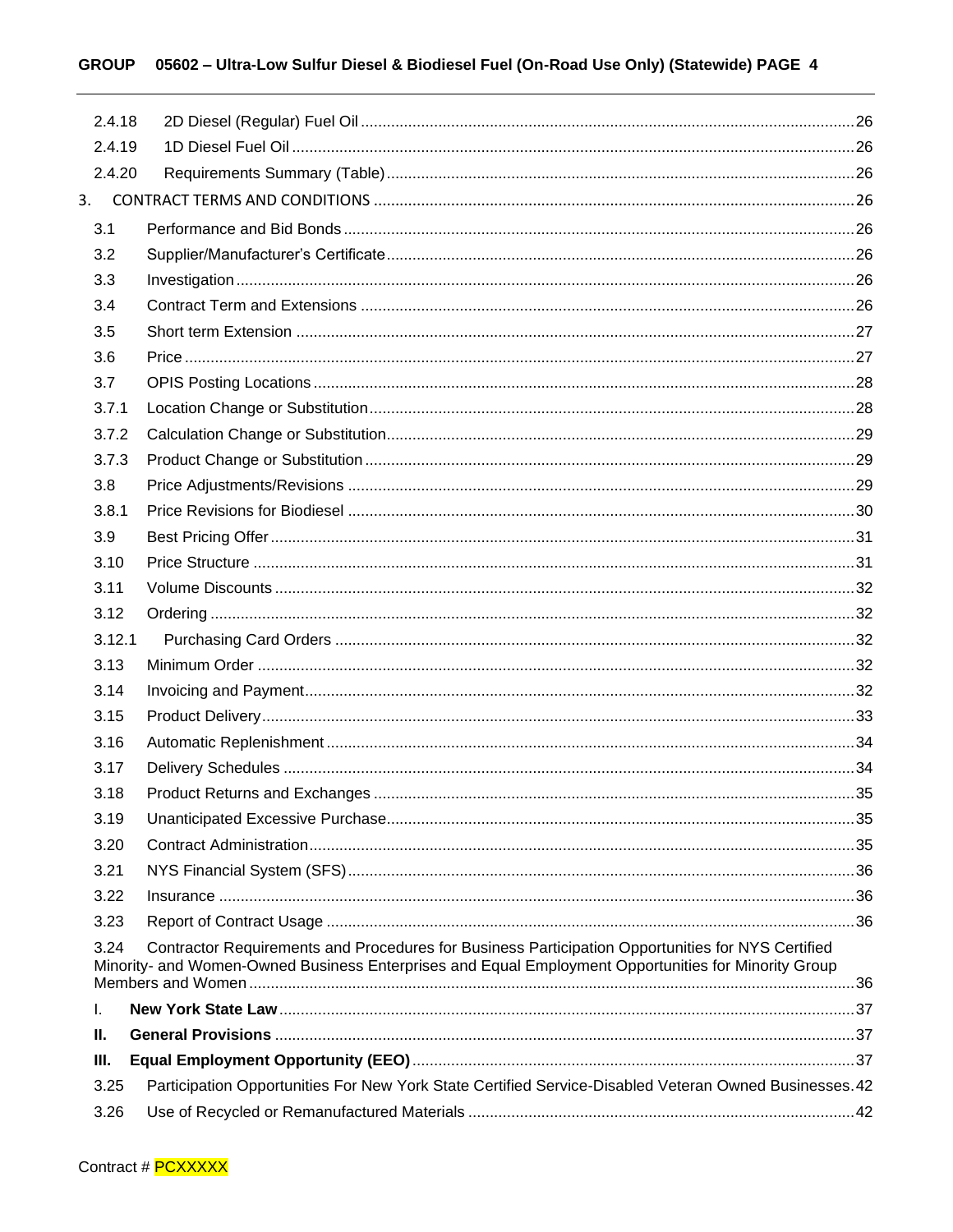#### **GROUP 05602 – Ultra-Low Sulfur Diesel & Biodiesel Fuel (On-Road Use Only) (Statewide) PAGE 5**

| 3.27 |  |
|------|--|
| 3.28 |  |
| 3.29 |  |
| 3.30 |  |
| 3.31 |  |
| 3.32 |  |
| 3.33 |  |
| 3.34 |  |
| 3.35 |  |
| 3.36 |  |
| 3.37 |  |
| 3.38 |  |
| 3.39 |  |
| 3.40 |  |
| 4.1  |  |
| 4.2  |  |
| 4.3  |  |
| 4.4  |  |
| 4.5  |  |

#### **APPENDICES**

Appendix A – *Standard Clauses for NYS Contracts* (October 2019)

Appendix B – *General Specifications* (April 2016)

Appendix C – *Federal Funding Agency Mandatory Terms and Conditions*

#### **ATTACHMENTS**

- Attachment 1 *Pricing*
- Attachment 2 *Delivery Schedule – State Agencies*
- Attachment 3 *Delivery Schedule – Political Subdivisions, Local Governments, and Other Eligible Non-State Agencies*
- Attachment 4 *Insurance Requirements*
- Attachment 5 *Report of Contract Usage*
- Attachment 6 *Guaranteed Analysis*
- Attachment 7 Approved *MWBE Utilization Plan*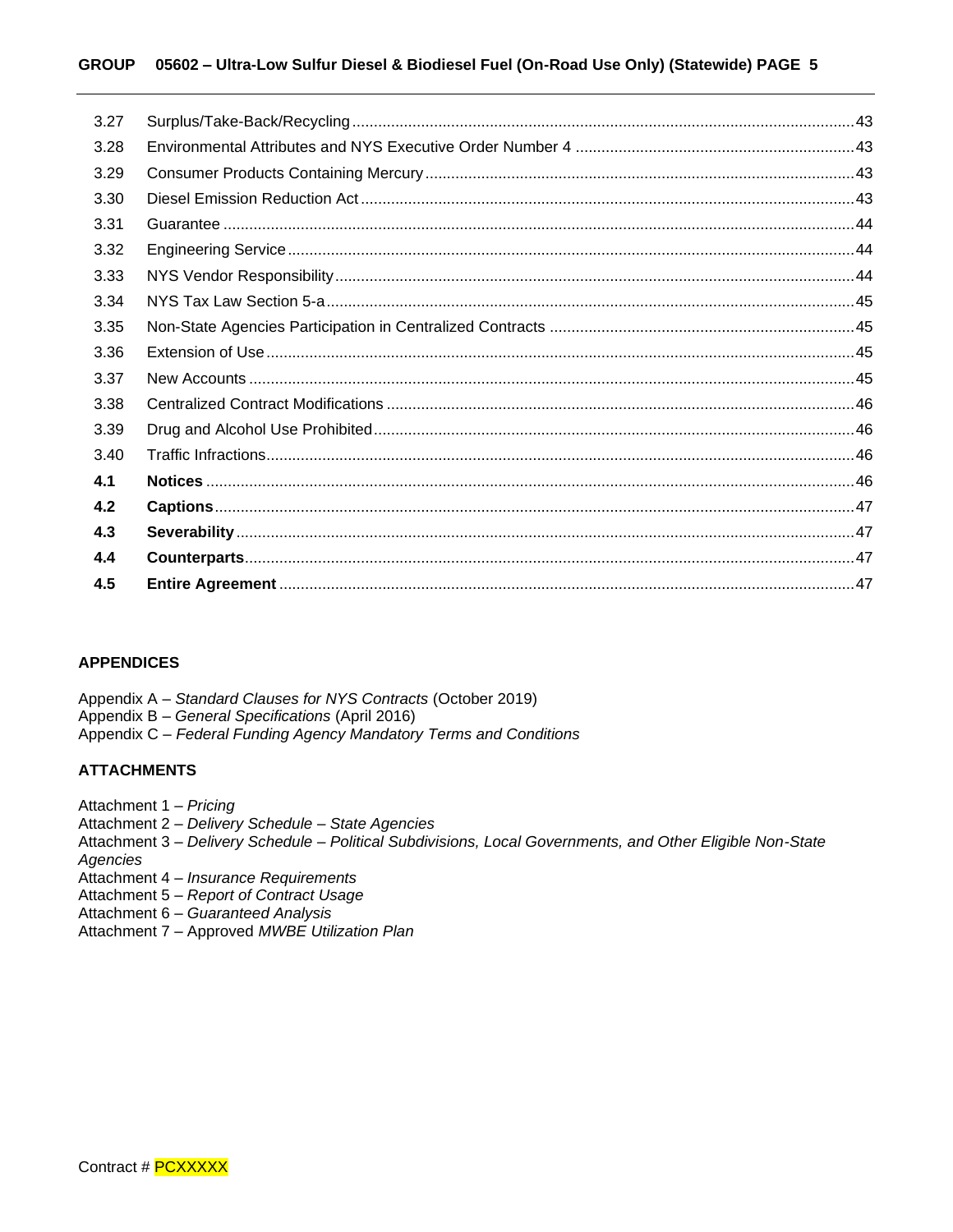#### **STATE OF NEW YORK OFFICE OF GENERAL SERVICES AGREEMENT # PC\_\_\_\_\_\_\_\_\_ CENTRALIZED CONTRACT FOR THE ACQUISITION OF ULTRA-LOW SULFUR DIESEL & BIODIESEL FUEL (ON-ROAD USE ONLY) (STATEWIDE)**

THIS AGREEMENT (hereinafter the "Contract" or the "Agreement") is made this **\_\_\_\_** day of **\_\_\_\_\_\_\_\_\_, 2021**, by and between the People of the State of New York, acting by and through the **Commissioner of the Office of**  General Services (OGS), whose office is on the 36<sup>th</sup> Floor, Corning Tower, Governor Nelson A. Rockefeller Empire State Plaza, Albany, New York 12242 (hereinafter referred to as the "State" or "OGS") and **\_\_\_\_\_\_\_\_\_\_\_\_\_\_\_\_**, having its principal place of business at **\_\_\_\_\_\_\_\_\_\_\_\_\_\_\_\_** (hereinafter referred to as the "Contractor"). OGS and the Contractor are collectively referred to as the "Parties."

WHEREAS, OGS is statutorily authorized to enter into centralized contracts for commodities for use by New York State agencies, departments, public authorities, political subdivisions and any other entities authorized by statute to utilize its centralized contracts (hereinafter "Authorized Users"); and

WHEREAS, OGS has identified a need by New York State agencies and other Authorized Users for Ultra-Low Sulfur Diesel & Biodiesel Fuel (On-Road Use Only), as further described herein; and

WHEREAS, OGS conducted a competitive procurement to identify the bidder(s) which could provide the Ultra-Low Sulfur Diesel & Biodiesel Fuel (On-Road Use Only) at the lowest cost, referred to as IFB #23236 (hereinafter the "IFB" or the "Solicitation"), which was advertised on May 25, 2021 in the New York State Contract Reporter, as required by New York State Economic Development Law and updated on June 25, 2021; and

WHEREAS, awards were made to Contractors by Item based on lowest price to responsive and responsible Bidders who are able to meet the terms and conditions of the Solicitation, and who offer the best overall pricing in accordance with the Method of Award clause described in the Solicitation; and

WHEREAS, the State has determined: that the Contractor submitted the lowest cost responsive proposal for the applicable Item(s) as described herein; that the Contractor is a responsible vendor; and that the Contractor is willing to provide the commodities set forth herein under the terms and conditions contained herein;

NOW THEREFORE, in consideration of the terms hereinafter mentioned and also the mutual covenants and obligations moving to each party hereto from the other, the Parties hereby agree as follows: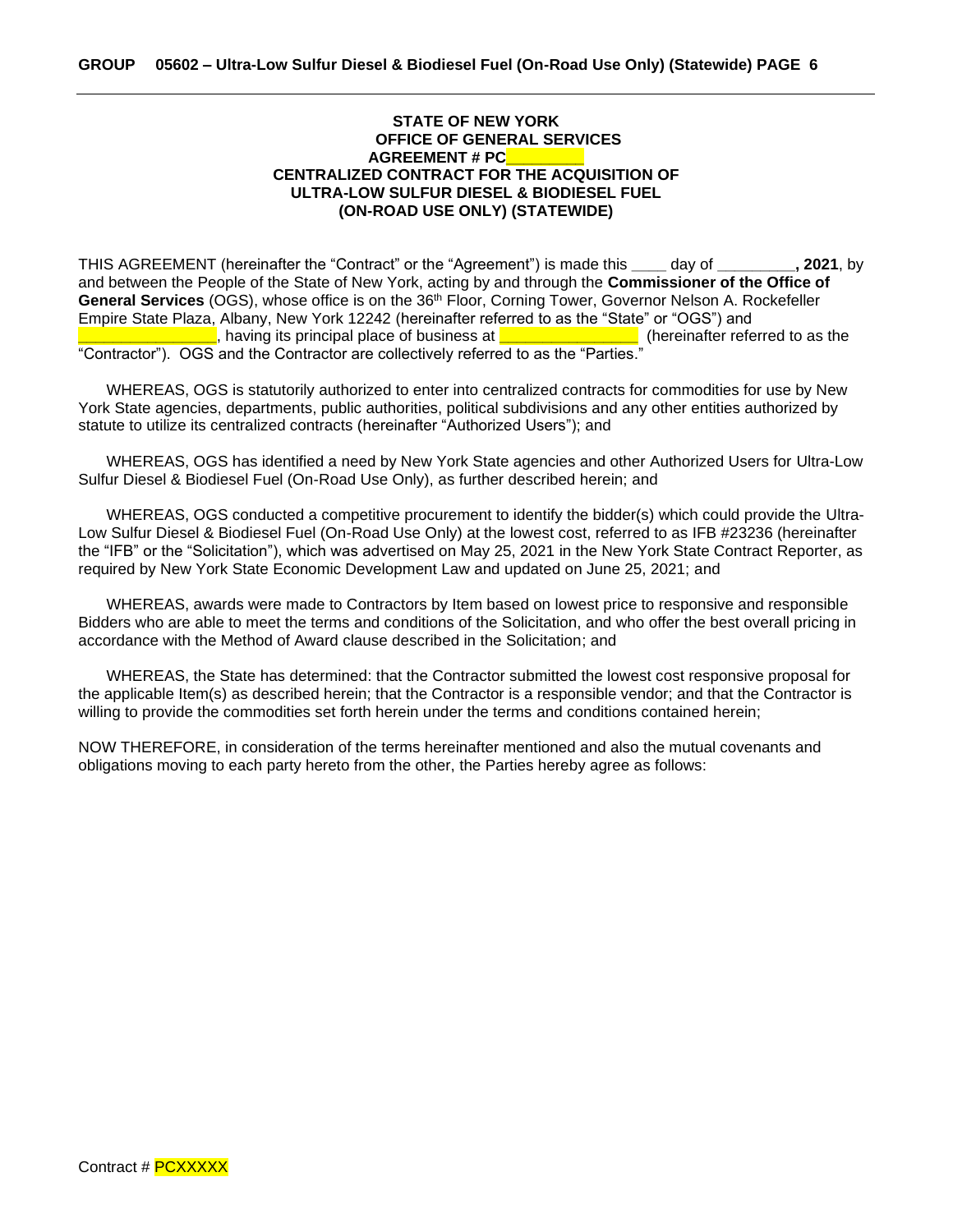#### <span id="page-6-0"></span>**1. INTRODUCTION**

#### <span id="page-6-1"></span>**1.1 Overview**

The purpose of this Contract is to provide State and Non-state agencies with a method to procure ULS Diesel Regular, ULS Diesel Premium, B5 Biodiesel, B10 Biodiesel, and B20 Biodiesel fuels by bulk delivery.

#### <span id="page-6-2"></span>**1.2 Scope**

This Contract is based on the ultra low sulfur diesel and biodiesel fuel requirements submitted to OGS by authorized NYS contract users and, depending on award, may include five (5) diesel fuel types (Regular, Premium, B5 Biodiesel, B10 Biodiesel, and B20 Biodiesel).

All products provided shall be homogenous diesel fuel, suitable for diesel engines, and they shall conform to the requirements of ASTM D975-20c, Table 1, or latest revision thereof, except as listed differently herein, and ASTM D7467 for Biodiesel Blends (B6 to B20) or latest version thereof. The product shall be furnished, delivered and unloaded by the Contractor to Authorized Users' storage tanks, as specified herein. The specific users, counties, and fuel grades are listed in the Delivery Schedules. See Attachments 2 and 3, *Delivery Schedule – State Agencies* and *Delivery Schedule – Non-State Agencies* respectively.

The scope of each fuel type is as follows:

#### <span id="page-6-3"></span>**1.2.1 Diesel Regular**

The symbols 2D and/or 2-D shall be used as a grade designation for middle distillate diesel fuel oils used in vehicular diesel engines and in non-vehicular applications having frequently varying loads and speeds. Shall also be known as Regular.

#### <span id="page-6-4"></span>**1.2.2 Diesel Premium**

The symbols 2PD and/or 2-PD shall be used as a grade designation for premium distillate diesel fuel oils used in vehicular diesel engines and in non-vehicular applications having frequently varying loads & speeds along with requirements for higher cetanes, special enhancers & inhibitors. Shall also be known as Premium.

#### <span id="page-6-5"></span>**1.2.3 B5 Biodiesel**

The designation B5 Biodiesel shall refer to a fuel blend containing 5% Biodiesel fuel with 95% Ultra Low Sulfur Diesel Fuel. The intended use of the B5 Biodiesel fuel blend described herein is for use in all diesel fuel consuming vehicles and equipment systems suitable for such fuel and provided that the fuel is consumed within a period of six months.

#### <span id="page-6-6"></span>**1.2.4 B10 Biodiesel**

The designation B10 Biodiesel shall refer to a fuel blend containing 10% Biodiesel fuel with 90% Ultra Low Sulfur Diesel Fuel. The intended use of the B10 Biodiesel fuel blend described herein is for use in all diesel fuel consuming vehicles and equipment systems suitable for such fuel and provided that the fuel is consumed within a period of six months.

#### <span id="page-6-7"></span>**1.2.5 B20 Biodiesel**

The designation B20 Biodiesel shall refer to a fuel blend containing 20% Biodiesel fuel with 80% Ultra Low Sulfur Diesel Fuel. The intended use of the B20 Biodiesel fuel blend described herein is for use in all diesel fuel consuming vehicles and equipment systems suitable for such fuel and provided that the fuel is consumed within a period of six months.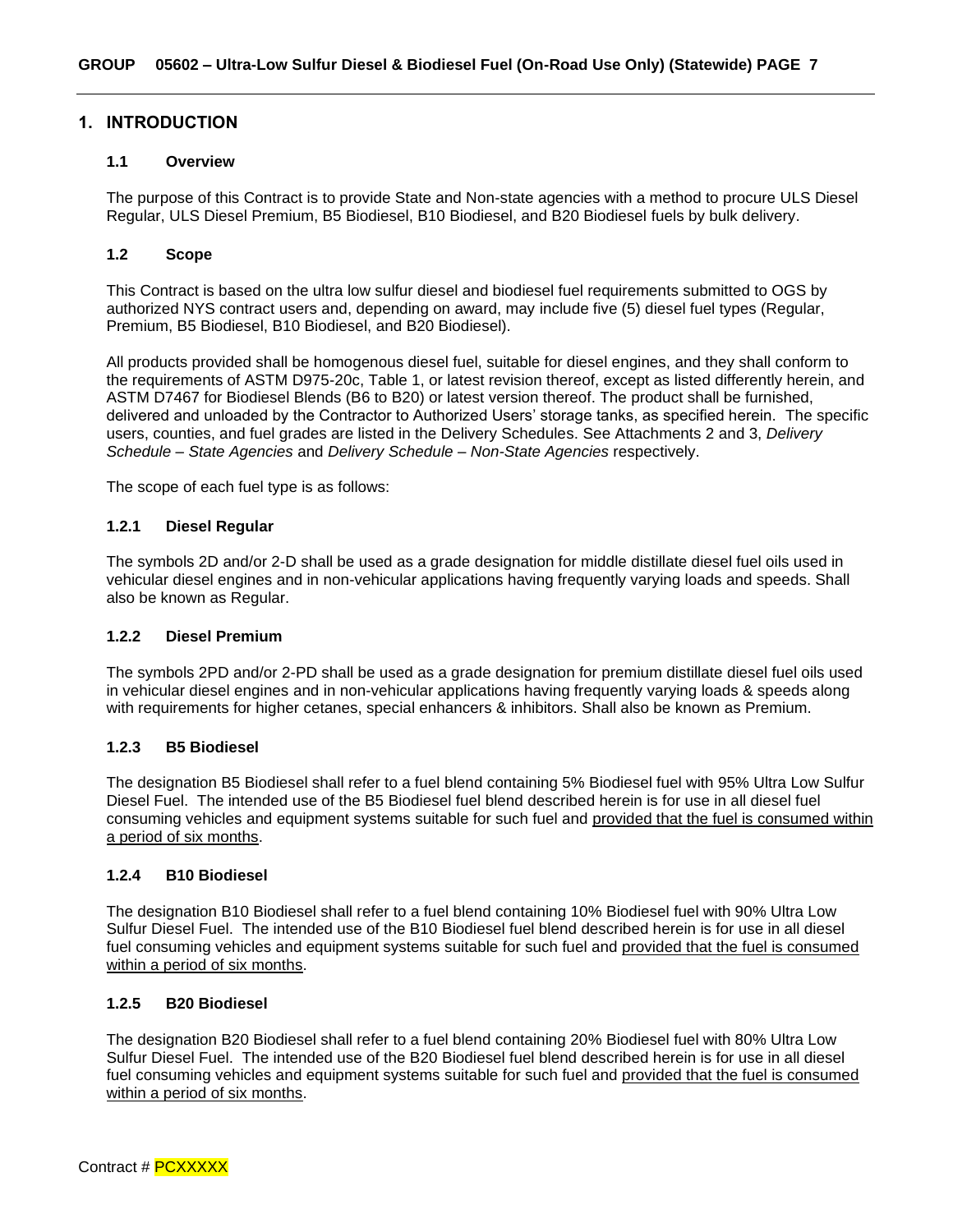NOTE: Prospective users of any of these biofuels are cautioned to carefully read and understand the section titled "Biodiesel Usage Considerations" before deciding to purchase and use these fuels.

#### <span id="page-7-0"></span>**1.3 Estimated Quantities**

This Contract is an estimated quantity Contract. No specific quantities are represented or guaranteed, and the State provides no guarantee of individual Authorized User participation. The Contractor must furnish all quantities actually ordered at or below the Contract prices. The individual value of this Contract is indeterminate and will depend upon the number of Contracts issued and the competitiveness of the pricing offered. Authorized Users will be encouraged to purchase from Contractors who offer the Products and pricing that best meet their needs in the most practical and economical manner. See Appendix B, Estimated/Specific Quantity Contracts and Participation in Centralized Contracts.

Numerous factors could cause the actual quantities of Products purchased under this Contract to vary substantially from the estimates in the Solicitation. Such factors include, but are not limited to, the following:

- There is no guarantee of quantities to be purchased, nor is there any guarantee that demand will continue in any manner consistent with previous purchases.
- The individual value of this Contract is indeterminate and will depend upon actual Authorized User demand and actual quantities ordered during the contract period.
- The State reserves the right to terminate any Contract for cause prior to the end of the term pursuant to the terms and conditions of the Contract. Appendix B, Section 43 (Termination) subparagraph (b) (For Convenience) is hereby deleted for purposes of this Contract.
- Contract pricing that is lower than anticipated could result in a higher quantity of purchases by Authorized Users than anticipated.
- Contract pricing that is higher than anticipated could result in a lower quantity of purchases by Authorized Users than anticipated.
- In accordance with the Delivery Schedules clause, the Contractor(s) shall accept orders from and deliver to any State Agency placing an order through this Contract, even if the State Agency does not appear on the Delivery Schedule at the time of the Solicitation's bid opening. The Contractor(s) may accept orders, at their discretion, for any non-State Agency or Political Subdivision not appearing on the Delivery Schedule at the time of the Solicitation's bid opening

Contractor acknowledges the foregoing and agrees that actual good faith purchasing volumes during the term of this Contract could vary substantially from the estimates provided in the Solicitation.

#### <span id="page-7-1"></span>**1.11 Definitions**

Capitalized terms used in this Contract shall be defined in accordance with Appendix B, Definitions, or as below.

**1D (1-D):** The symbols 1D and/or 1-D shall be used as a grade designation for light distillate diesel fuel oils used in vehicular diesel engines and in higher volatility applications than provided by grade 2-D fuel oils. Kerosene (1-K) meeting and/or exceeding the parameters stated herein for 1D will be considered in lieu of 1D as part of this specification/Contract.

**2D (2-D):** The symbols 2D and/or 2-D shall be used as a grade designation for middle distillate diesel fuel oils used in vehicular diesel engines and in non-vehicular applications having a frequently varying loads and speeds. Shall also be known as Regular.

**2PD (2-PD):** The symbols 2PD and/or 2-PD shall be used as a grade designation for premium distillate diesel fuel oils used in vehicular diesel engines & in non-vehicular applications having frequently varying loads & speeds along with requirements for higher cetanes, special enhancers & inhibitors. Shall also be known as Premium.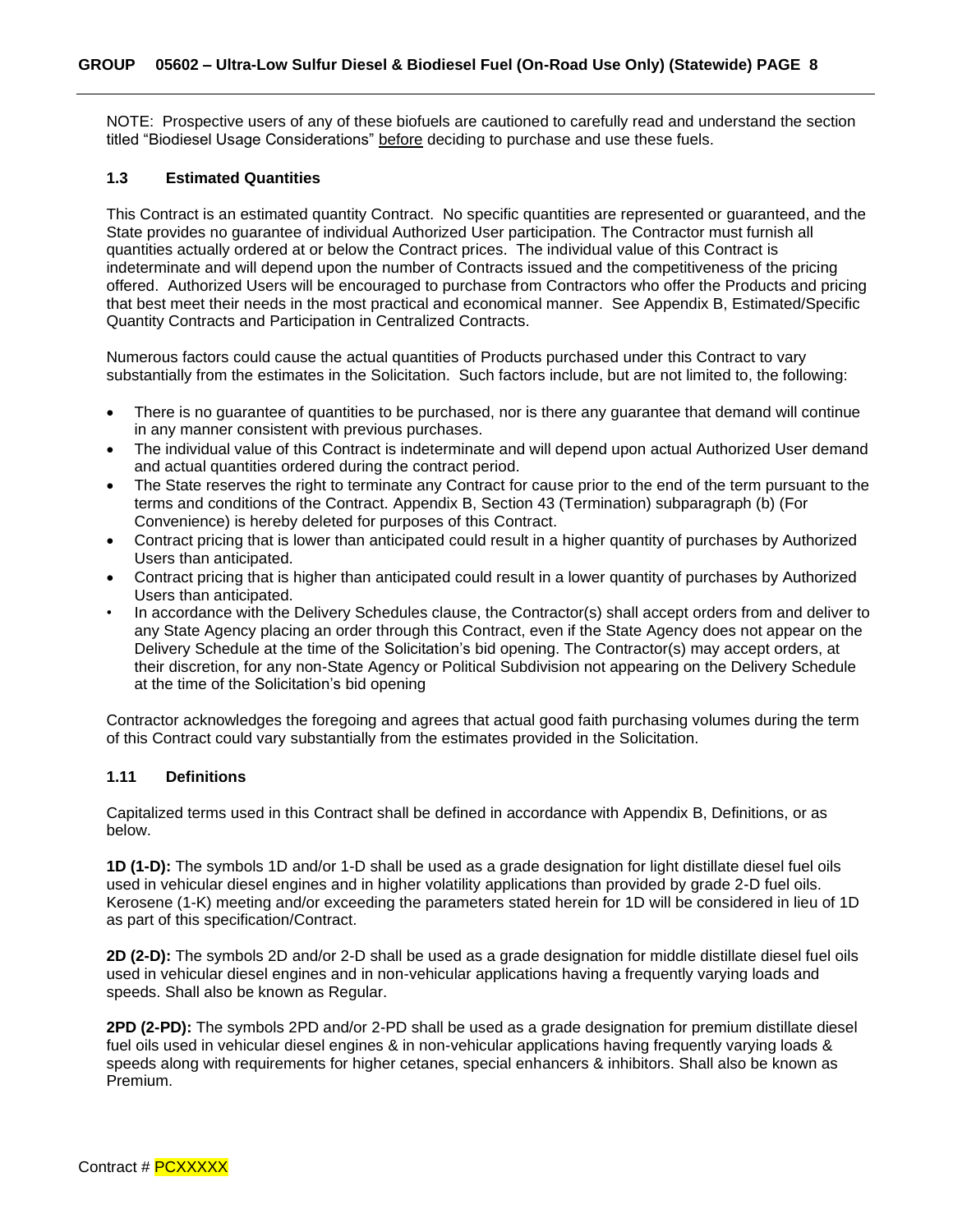**Agency or Agencies:** The State of New York, acting by or through one or more departments, boards, commissions, offices or institutions of the State of New York.

**Authorized User(s):** as defined in Appendix B.

**ASTM:** The acronym "ASTM" shall be used as a designation for ASTM International.

**B5:** A blend of 5% Biodiesel and 95% petroleum-based diesel fuel.

**B10:** A blend of 10% Biodiesel and 90% petroleum-based diesel fuel.

**B20:** A blend of 20% Biodiesel and 80% petroleum-based diesel fuel.

**Biodiesel (B100):** A fuel composed of mono-alkyl esters of long chain fatty acids derived from vegetable oils or animal fats, designated B100 (100% Biodiesel fuel) as defined in ASTM D6751-20 or latest version thereof. ASTM D6751-15ce1 covers low sulfur Biodiesel (B100) for use as a blend component with diesel oil fuels.

"**Business Day**" shall refer to Monday through Friday from 8:00 AM – 5:00 PM ET, excluding NYS Holidays and federal holidays.

**"CFPP"** shall be used as a designation for the Cold Filter Plugging Point of the fuel.

**"DEC"** shall be used as a designation for Department of Environmental Conservation.

**"Delivery"** shall be the act of taking an ordered product to a person or place. Refer to the *Product Delivery* clause in this Contract.

**"Human Needs Customer"** shall refer to a high priority customer, such as residences, hospitals and nursing homes, for which failure to get fuel could be life threatening.

**"IP"** shall be used as a designation for the Institute of Petroleum.

**"LUST"** refers to Leaking Underground Storage Tank

**"May"** denotes the permissive in a Contract clause or specification. "May" does not mean "required." See also "Shall" and "Must."

**"Must"** denotes the imperative in a Contract clause or specification. "Must" is synonymous with "required." See also "Shall" and "May."

"**MWBE**" shall refer to a business certified with NYS Empire State Development ("ESD") as a Minority- and/or Women-owned Business Enterprise.

"**NYS Holidays**" refers to the legal holidays for State employees in the classified service of the executive branch, as more particularly specified on the website of the NYS Department of Civil Service. This includes the following: New Year's Day; Martin Luther King Day; Washington's Birthday (observed); Memorial Day; Independence Day; Labor Day; Columbus Day; Veteran's Day; Thanksgiving Day; and Christmas Day.

"**NYS Vendor ID**" shall mean the ten-character identifier issued by New York State when a vendor is registered on the Vendor File.

**"Posted Day" and "Posted Price"** shall **r**efer to the actual day the prices are posted in OPIS publication.

"**Preferred Source Products**" shall refer to those Products that have been approved in accordance with New York State Finance Law § 162.

"**Preferred Source Program**" shall refer to the special social and economic goals set by New York State in State Finance Law § 162 that require a governmental entity purchase select Products from designated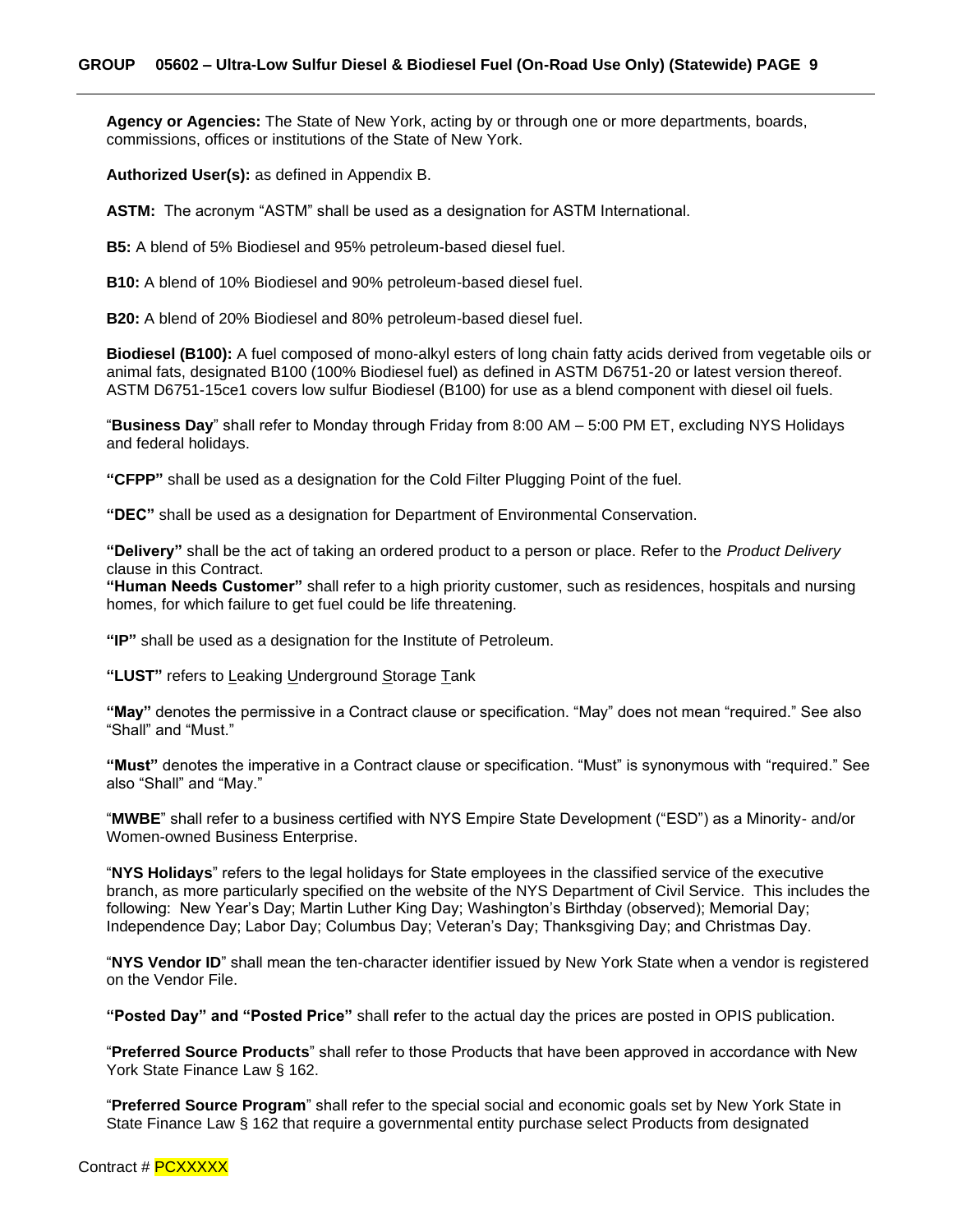organizations when the Products meet the "form, function and utility" requirements of the governmental entity. Under State Finance Law § 163, purchases of Products from Preferred Sources are given the highest priority and are exempt from the competitive bidding requirements. The New York State Preferred Sources include: The Correctional Industries Program of the Department of Corrections and Community Supervision ("Corcraft"); New York State Preferred Source Program for People Who Are Blind ("NYSPSP"); and the New York State Industries for the Disabled ("NYSID"). These requirements apply to a state agencies, political subdivisions and public benefit corporations (including most public authorities).

"**Procurement Services**" shall refer to a business unit of OGS, formerly known as New York State Procurement ("NYSPro") and Procurement Services Group ("PSG").

"**Prompt Delivery**" shall refer to any delivery that is completed within the Contractor's specified guaranteed delivery time.

**"Prompt Will-call"** shall refer to the time an Authorized User places an order.

"**SDVOB**" shall refer to a NYS-certified Service-Disabled Veteran-Owned Business

**"Shall"** denotes the imperative in a Contract clause or specification. "Shall" is synonymous with "required." See also "Must" and "May."

**"Volume Discount"** shall refer to the Cents Per Gallon discount for orders 5,500 gallons or greater shown on Attachment 1 – *Pricing*. If no Volume Discount is entered, the Contractor is not offering a volume discount.

#### <span id="page-9-0"></span>**1.12 Appendices and Attachments**

The following appendices and attachments, attached hereto, are hereby expressly made a part of this Contract as fully as if set forth at length herein.

- Appendix A Standard Clauses for NYS Contracts (October 2019)
- Appendix B General Specifications (April 2016)

Appendix C – Federal Funding Agency Mandatory Terms and Conditions

Attachment 1 – Pricing

Attachment 2 – Delivery Schedule – State Agencies

- Attachment 3 Delivery Schedule Political Subdivisions, Local Governments, & Other Eligible Non-State Agencies
- Attachment 4 Insurance Requirements
- Attachment 5 Report of Contract Usage
- Attachment 6 Guaranteed Analysis

Attachment 7 – Approved M/WBE Utilization Plan

#### <span id="page-9-1"></span>**1.13 Conflict of Terms**

Conflicts among the documents shall be resolved in the following order of precedence:

- 1. Appendix A, Standard Clauses for New York State Contracts;
- 2. This document;
- 3. Appendix C Federal Emergency Management Agency Terms and Conditions
- 4. Appendix B, General Specifications;
- 5. All other appendices and attachments;

#### <span id="page-9-2"></span>**1.14 NYS Comptroller Approval**

Pursuant to the Memorandum of Understanding ("MOU") dated August 15, 2019 between the Offices of the New York State Governor Andrew M. Cuomo ("Executive"), New York State Comptroller Thomas P.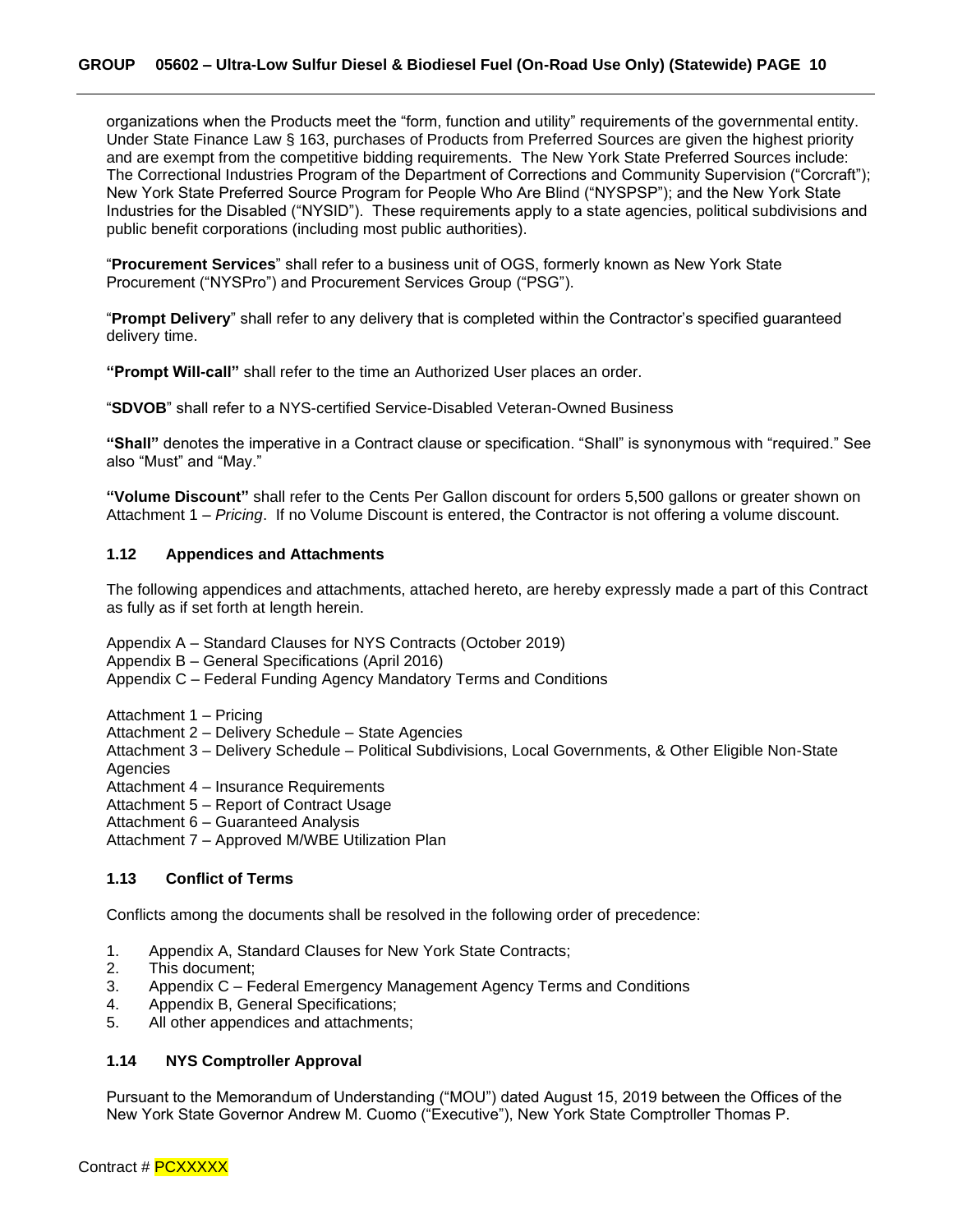DiNapoli ("OSC"), the State University of New York ("SUNY), the State University of New York Construction Fund ("SUCF"), the City University of New York ("CUNY"), and the City University of New York Construction Fund ("CUCF"), procurement documents and contracts awarded under the Solicitation shall have no force and effect and the State bears no liability unless such procurement documents and contracts awarded under the Solicitation are approved by OSC or the pertinent pre-audit review period under the MOU has elapsed.

#### <span id="page-10-0"></span>**2. SPECIFICATIONS**

#### <span id="page-10-1"></span>**2.1 Product Requirement**

Contractor guarantees that the product(s) supplied will meet or exceed the minimum specifications listed in *Fuel Specifications*. All products provided shall be homogenous diesel fuel, suitable for diesel engines, and they shall conform to the requirements of ASTM D975-20c, Table 1, or latest version thereof, except as listed differently herein, and ASTM D7467-20c, or latest version thereof, for Biodiesel Blends (B6 to B20).

#### <span id="page-10-2"></span>**2.2 Guaranteed Analysis**

See Attachment 6 – *Guaranteed Analysis*. If the guaranteed analysis exceeds specifications, it shall be the Contract standard.

#### <span id="page-10-3"></span>**2.3 Fuel Specifications**

#### <span id="page-10-4"></span>**2.3.1 Fill and Vent Requirements**

Agencies must ensure that fill and vent equipment adequately meet NYS Standards. Contractors have the responsibility of reporting faulty equipment to the end users and the appropriate NYS regulatory agencies.

Agencies should also refer to CL-804, dated July 7, 2014, as they are responsible for the implementation of monitoring programs to ensure compliance by supplier with these specification requirements.

NOTE: Contractor's delivery trucks MUST BE EQUIPPED WITH METERS, with the exception of motor transports, to accurately measure quantities delivered. Metered deliveries must be accompanied by a delivery ticket showing brand or grade and number of gallons delivered.

#### <span id="page-10-5"></span>**2.3.2 Topping Off Tanks**

Agency requests to top-off tanks for testing purposes must be honored as described elsewhere herein. The requesting agency may be required to sign a waiver of liability and responsibility on behalf of the Contractor.

Contractor must maintain service facilities and have trained personnel qualified to service the product furnished at the using agency within 48 hours.

#### <span id="page-10-6"></span>**2.3.3 Trade Names**

For the convenience of ordering, delivering, and servicing ULS diesel and biodiesel fuel under the Contract, Contractor shall state the trade name for the diesel and biodiesel fuel offered under each type. Such trade name, however, shall not in any way set aside the requirement of compliance with specifications.

#### <span id="page-10-7"></span>**2.3.4 Grade – Temperature Schedule**

The Contractor will be responsible for delivery of straight 1D, straight 2D or straight Biodiesel, or any blend of 1D and 2D or Biodiesel as listed in the Solicitation specifications. **Agencies and Authorized Users desiring a mix other than normally required under these specifications must notify the Office of General Services and the Contractor in writing of the specific mix desired, and Contractor shall reply in writing**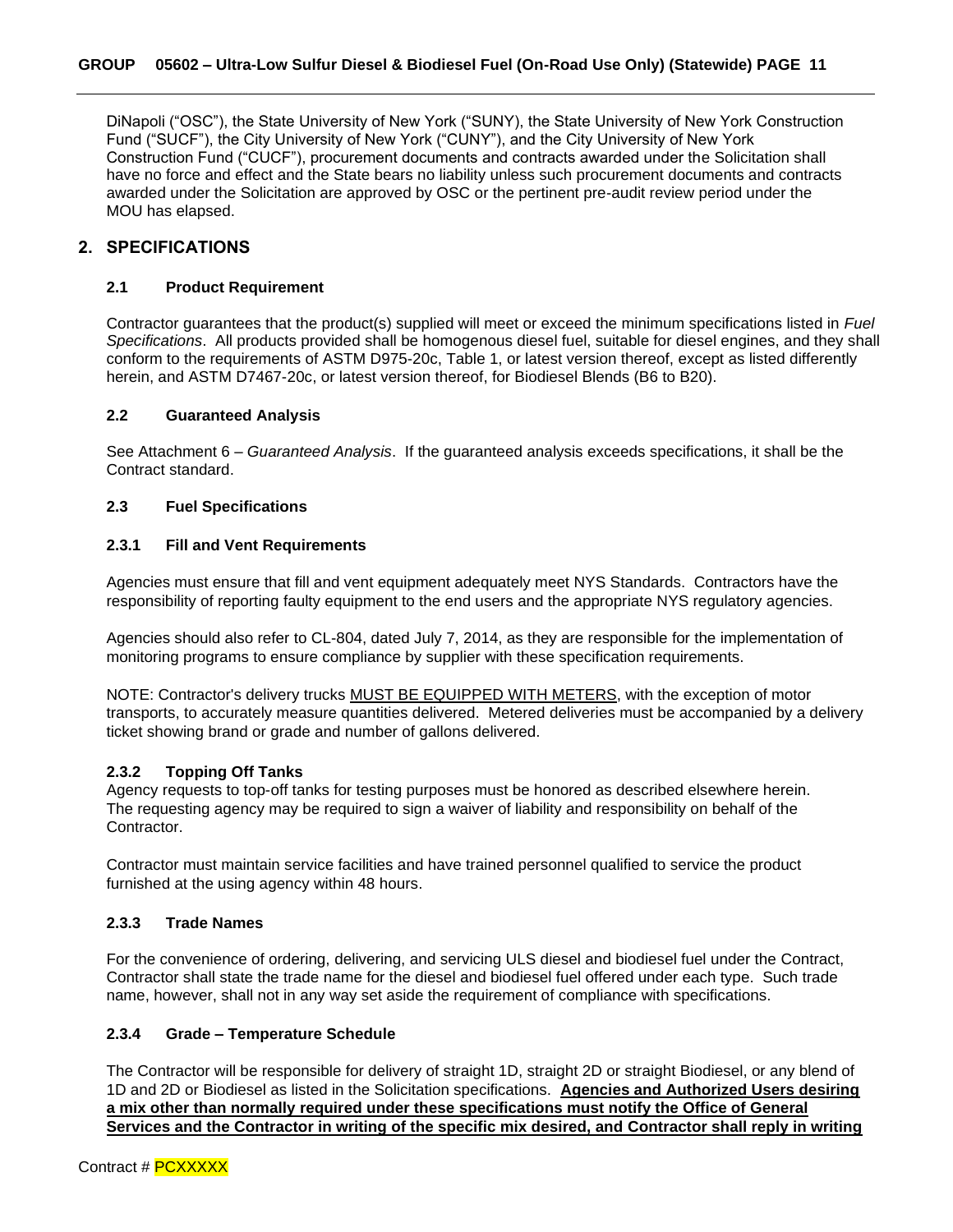**regarding its agreement to provide the mix requested.** Also, unless the agency specified otherwise when ordering, the Contractor will adhere to the following schedule:

| <b>Grade/Mix</b> | <b>Temperatures</b>                                                                                                           | <b>Costing Formula</b>                                                               |
|------------------|-------------------------------------------------------------------------------------------------------------------------------|--------------------------------------------------------------------------------------|
| #2D/Biodiesel    | Spring/Summer/Early Fall*<br>(above 20°F ambient).                                                                            | <b>Current Contract Price</b>                                                        |
| #1D              | *Early Fall - used up to October<br>Winter (coldest areas)<br>(subzero ambient to -40°F)                                      | <b>Current Contract Price</b>                                                        |
| #2D/Biodiesel/1D | Winter Mix:<br>See Low Temperature Operability/Performance<br><b>Characteristics under Detailed Specifications</b><br>section | <b>Current Contract Price for</b><br>respective gallon-age of each<br>grade supplied |

#### <span id="page-11-0"></span>**2.3.5 Sampling of Diesel Fuel Oil**

Diesel fuel oil delivered shall be subject to sampling and testing at the discretion of the purchasing Agency and/or OGS Procurement Services. Normally, all samples collected for testing should be taken from delivery truck at the time of delivery.

The samples shall be collected in accordance with ASTM D4057-19 (IP #MPMS], or latest revision thereof. The usual method of sampling is a three-way bottle/container sampling taken at an upper, middle, and a lower sample point from the delivery vehicle. The sample container is a normally closed stopper type and operator opens it at each point to obtain a proportional amount of the sample.

Product samples taken at the Agency's dispensing pump shall be considered representative of a disputed diesel fuel oil delivery, when the Contractor has delivered one or more consecutive loads of fuel oil to the tank's content which is in dispute.

Additionally, when the purchasing Agency's documentation indicates that previously delivered diesel fuel oil is less than five percent of the tank's diesel fuel oil volume following any disputed delivery, and the previously delivered diesel fuel oil performed and/or tested satisfactorily, then a sample taken from the pump shall be considered representative of the diesel fuel oil delivered.

#### <span id="page-11-1"></span>**2.3.6 Non-Complying Product – Delivery**

Deliveries of diesel fuel oil may be sampled at the Contractor's loading point or at the point of delivery by a representative of the Office of General Services, Procurement Services and/or the purchasing Agency's personnel. The methods of sampling and testing will be as listed elsewhere herein.

When it is found that diesel fuel oil delivered does not comply with the specification requirements, the Contractor, at its own cost and expense, may be required to remove all such sub-standard diesel fuel oil from the purchaser's tank(s) and replace it with diesel fuel oil meeting the specifications, if such removal is so instructed by the Office of General Services, Procurement Services, within a maximum time period of twentyfour (24) hours.

When an inspection of the tank(s) after the removal of the sub-standard product indicates that the delivered product has rendered the tank(s) unsuitable for use, then the Contractor may be responsible for cleaning of the tank(s) so affected, if such cleaning is so instructed by the Office of General Services, Procurement Services.

The State may cancel the contract and may purchase the balance of the contract quantities in the open market at the Contractor's expense, if, in the opinion of the Commissioner of General Services, the fuel delivered fails to meet the specific requirements; or, if the fuel is found to contain objectionable dirt, water or excess sediment; and/or an excessively high cold filter plugging point.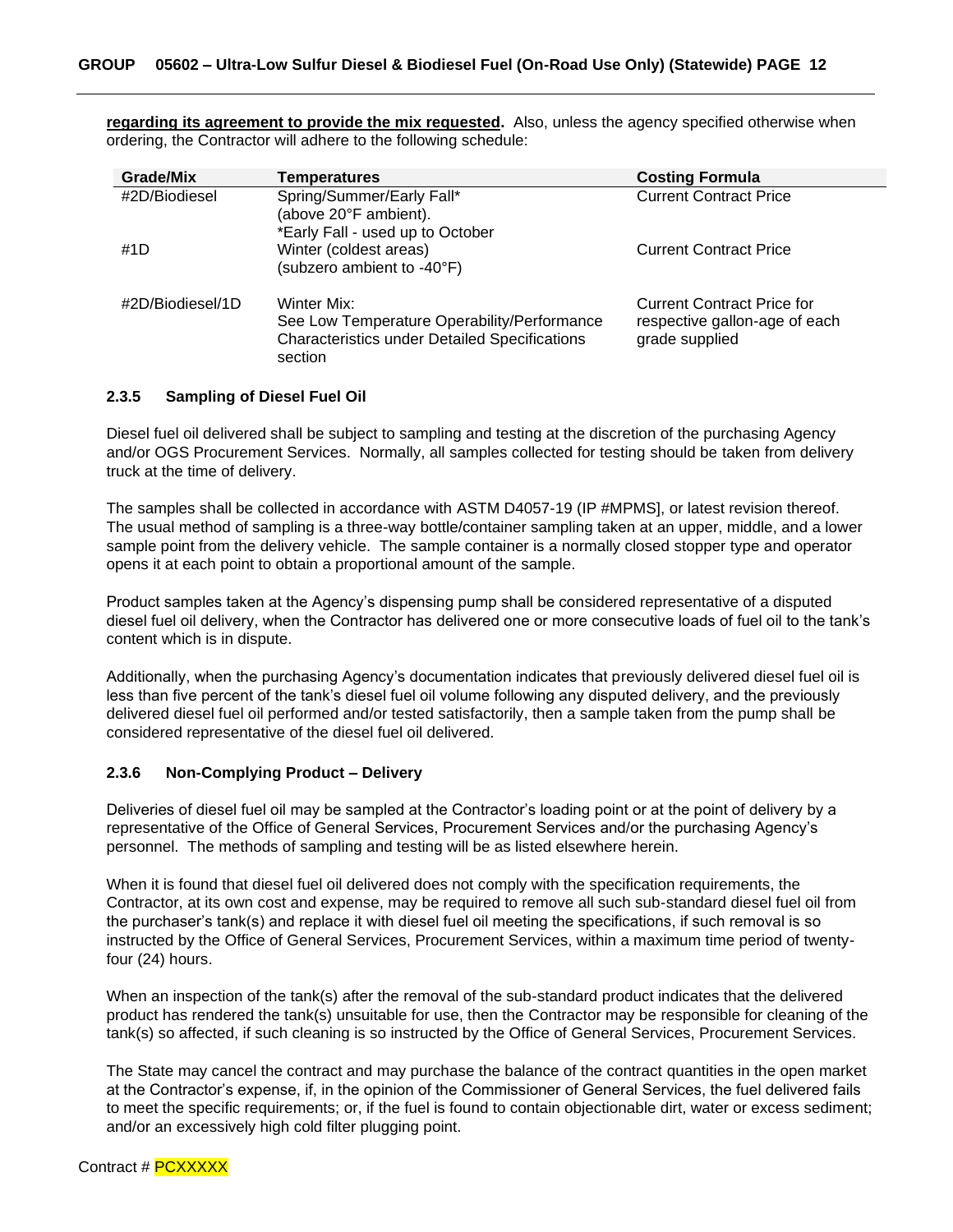#### <span id="page-12-0"></span>**2.3.7 Non-Complying Product – Delivery – Operability/Price Deduction**

Deductions shown hereafter will be made from the invoice price, or subsequent agency invoices, for delivering diesel fuel oil that does not comply with the detailed specifications, whether or not the diesel fuel oil in question has been consumed by the purchasing Agency. These deductions shall be a flat rate per fill incident, adjusted for the number of non-complying delivery incidents at an individual tank.

Equipment shall be operable (regardless of weather conditions) when fueled from a delivery made within the last (preceding) thirty days. A deduction shall be assessed for each tank fill incident which causes inoperability of equipment using that delivered fuel. This inoperability deduction shall be in addition to the "Price Deduction" assessed for not complying to one (or more) of the Non-Complying Product characteristics stated hereinafter.

#### <span id="page-12-1"></span>**2.3.8 Non-Complying Product – Flash Point – Price Deduction**

When the delivered diesel fuel oil's flash point is found to be greater than four (4°F) degrees Fahrenheit lower than the specified requirement, a deduction from the contracted invoice price shall be taken as stated in the "Price Deduction Table" found elsewhere within the Solicitation's documents.

#### <span id="page-12-2"></span>**2.3.9 Non-Complying Product – Water & Sediment Content – Price Deduction**

When the delivered diesel fuel oil's water and sediment content is found to be greater than five hundredths (0.05%) of a percent above the specified requirement, a deduction from the contracted invoiced price shall be taken as stated in the "Price Deduction Table" found elsewhere within the Solicitation's documents.

#### <span id="page-12-3"></span>**2.3.10 Non-Complying Product – Viscosity – Price Deduction**

When the delivered diesel fuel oil's viscosity is found to be greater than two (2) seconds above the specified maximum requirement, a deduction from the contracted invoiced price shall be taken as stated in the "Price Deduction Table" found elsewhere within the Solicitation's documents.

#### <span id="page-12-4"></span>**2.3.11 Non-Complying Product – Sulfur Content – Price Deduction**

When the delivered diesel fuel oil's sulfur content is found to be greater than 0.0018%, a deduction from the contracted invoiced price shall be taken as stated in the "Price Deduction Table" found elsewhere within the Solicitation's documents.

If any delivered product is found to contain incorrect dye, then all diesel fuel in the tank shall be removed and replaced with an equal quantity of (as applicable, clear or red dyed, tax exempt) complying product.

The deduction shall be assessed regardless of whether the non-complying diesel fuel oil delivery is removed or not removed.

#### <span id="page-12-5"></span>**2.3.12 Non-Complying Product – Cetane Index – Price Deduction**

When the delivered diesel fuel oil's Cetane Index is found to be greater than two (2) cetane below the specified minimum requirement/s (i.e., 40 and/or 43.5), a deduction from the contracted invoiced price shall be taken as stated in the "Price Deduction Table" found elsewhere within the Solicitation's documents.

The deduction shall be applied to Calculated Cetane Index deficiencies and/or Engine Cetane Index deficiencies. The State may consider waiving these deductions (or adjusting them) if certified documentation of fuel quality is provided for fuel containing adequate additives. Certified documentation for fuel quality would be satisfied when the additive is certified in accordance with the regulations at 40 CFR 79 and is registered with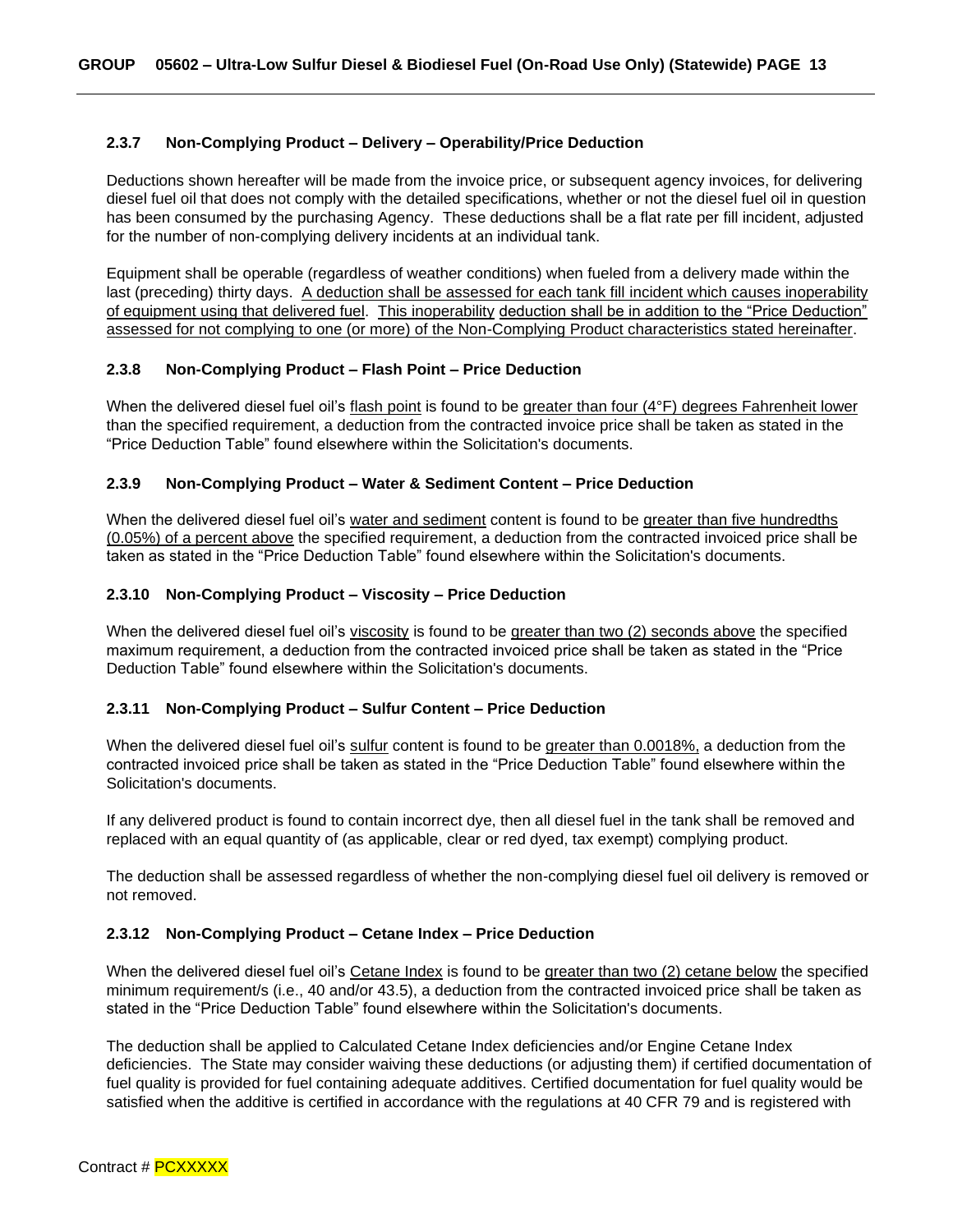the United States Environmental Protection Agency. The State reserves the right to require engine Cetane testing at the Contractor's expense when calculated Cetane is lower than the specified Cetane Index.

#### <span id="page-13-0"></span>**2.3.13 Non-Complying Product – Ash Content – Price Deduction**

When the delivered diesel fuel oil's ash content is greater than fifteen thousandths of a percent (0.015%), a deduction from the contracted invoiced price shall be taken as stated in the "PRICE DEDUCTION TABLE" found elsewhere within thes Solicitation's documents.

### <span id="page-13-1"></span>**2.3.14 Non-Complying Product – Cold Filter Plugging Point (CFPP) Temperature – Price Deduction**

When the delivered diesel fuel oil's Cold Filter Plugging Point (CFPP) temperature is found to be greater than one (1°C) degree Centigrade above the specified maximum requirement for the respective delivery area and delivery period, a deduction from the contracted invoiced price shall be taken as stated in the "PRICE DEDUCTION TABLE" found elsewhere within the Solicitation's documents.

The deduction shall be assessed regardless of whether the non-complying diesel fuel oil delivery is removed or not removed and regardless of equipment operability. If equipment is not operable because of failure of the supplier/Contractor to adjust fuel and additive mix to ensure proper operation in a respective temperature period/zone, then a deduction shall be charged in addition to the preceding CFPP deduction and/or regardless of whether or not the preceding CFPP deduction is assessed.

| (NON-COMPLYING PRODUCT & OPERABILITY TABLE FOR PRICE DEDUCTIONS)       |                                  |                                                    |                                        |                                                    |  |  |
|------------------------------------------------------------------------|----------------------------------|----------------------------------------------------|----------------------------------------|----------------------------------------------------|--|--|
| <b>Description of</b><br><b>Non-Complying</b><br><b>Characteristic</b> | Limiting<br>Value                | <b>Respective</b><br>Amount of<br><b>Deduction</b> | <b>Equipment</b><br><b>Operability</b> | <b>Respective</b><br>Amount of<br><b>Deduction</b> |  |  |
| <b>FLASH POINT</b>                                                     | <b>LESS THAN</b>                 | 1st incident                                       | <b>WHENEVER</b>                        | 1st incident                                       |  |  |
| Type: #1D                                                              | $116^{\circ}F$                   | charged at                                         |                                        | charged at                                         |  |  |
| #2PD/1D&2D/1D                                                          | $118^{\circ}F$                   | \$250.00 per                                       | USE OF                                 | \$250.00 per                                       |  |  |
| #2D & 2PD                                                              | $121^{\circ}F$                   | tank fill*;                                        |                                        | tank fill*;                                        |  |  |
| <b>WATER AND</b>                                                       | greater than                     |                                                    | <b>DELIVERED</b>                       |                                                    |  |  |
| <b>SEDIMENT</b>                                                        | 0.07%                            |                                                    |                                        |                                                    |  |  |
| VISCOSITY (max)                                                        |                                  | 2nd incident                                       | <b>DIESEL</b>                          | 2nd incident                                       |  |  |
| SUS at 100°F:                                                          | greater than                     | charged at                                         |                                        | charged at                                         |  |  |
| Type: $#1D$ :                                                          | 35 S                             | \$500.00 per                                       | <b>FUEL</b>                            | \$500.00 per                                       |  |  |
| #2D & 2PD                                                              | 40 S                             | tank fill*;                                        |                                        | tank fill*;                                        |  |  |
| <b>SULFUR CONTENT</b>                                                  | greater than                     |                                                    | <b>CAUSES</b>                          |                                                    |  |  |
| $(.0018\%, Max)$                                                       | 0.0018%                          |                                                    |                                        |                                                    |  |  |
| CETANE INDEX NO.                                                       | less than                        |                                                    | <b>EQUIPMENT</b>                       |                                                    |  |  |
| Calculated:                                                            | 40 CCI                           |                                                    |                                        |                                                    |  |  |
| Engine:                                                                | 43.5 CI                          |                                                    | ENGINE(S)                              |                                                    |  |  |
| ASH, % mass                                                            | greater than                     |                                                    |                                        |                                                    |  |  |
| $0.01\%$ (max):                                                        | 0.015%                           |                                                    | TO NOT                                 |                                                    |  |  |
| <b>COLD FILTER</b>                                                     | greater than                     | Three or more                                      |                                        | Three or more                                      |  |  |
| PLUGGING POINT                                                         | **North/South                    | incidences,                                        | <b>OPERATE</b>                         | incidences,                                        |  |  |
| For OCTOBER Use                                                        | $-12^{\circ}$ C/-10 $^{\circ}$ C | charged at                                         |                                        | charged at                                         |  |  |
| For NOVEMBER Use                                                       | $-17^{\circ}$ C/-14 $^{\circ}$ C | \$750.00 per                                       | (SHUTDOWN),                            | \$750.00 per                                       |  |  |
| For DECEMBER Use                                                       | -30°C/-23°C                      | tank fill*.                                        |                                        | tank fill*.                                        |  |  |
| For JANUARY Use                                                        | -33°C/-25°C                      |                                                    | <b>DEDUCT THE</b>                      |                                                    |  |  |

#### <span id="page-13-2"></span>**2.3.15 Price Deduction Table**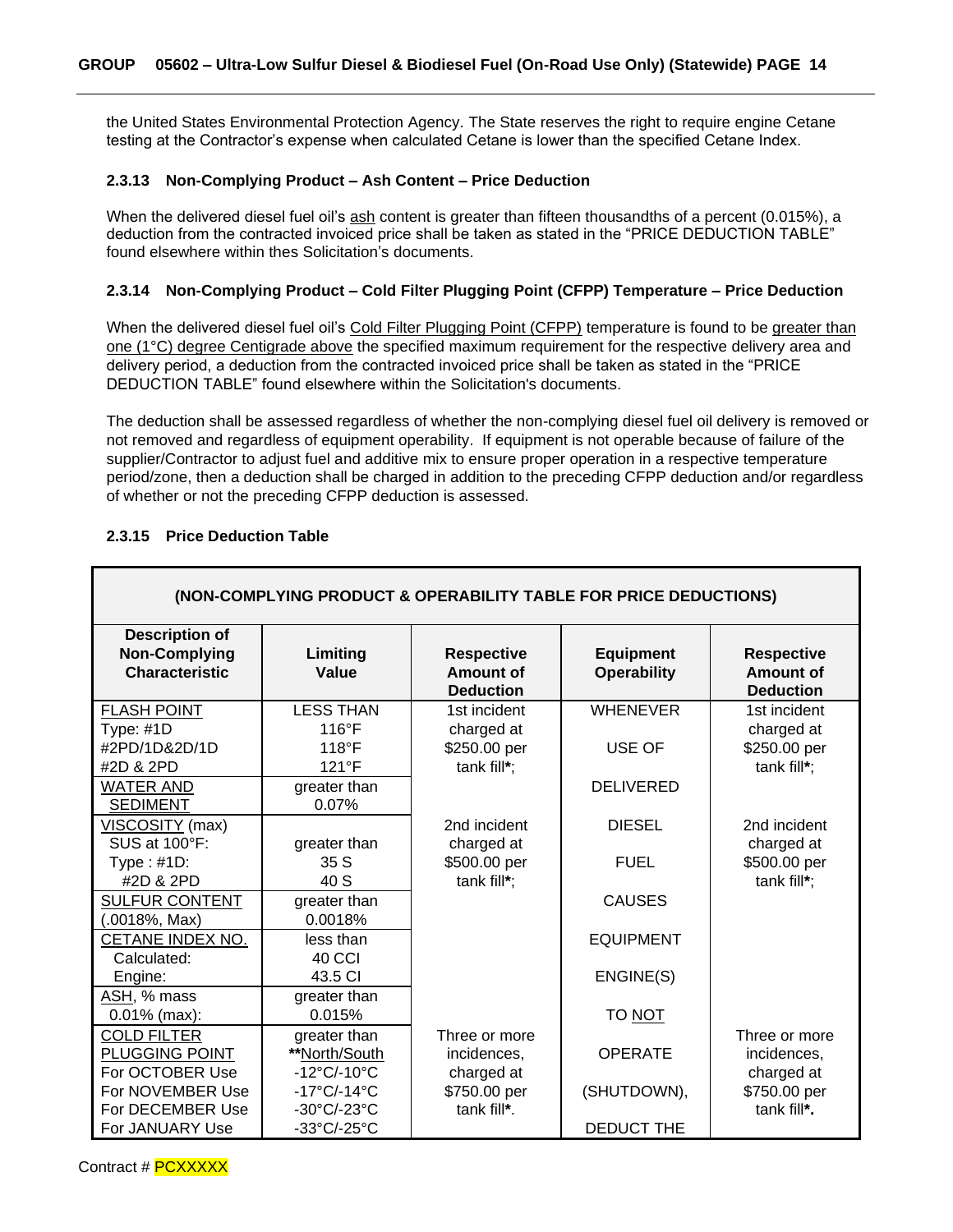| For FEBRUARY Use | $-33^{\circ}$ C/-24 $^{\circ}$ C |
|------------------|----------------------------------|
|                  |                                  |
| For MARCH Use    | $-25^{\circ}$ C/-18 $^{\circ}$ C |
|                  |                                  |

\* "Tank fill", as used in this Table, shall be an individual (drop) fuel delivery into a purchasing facility's fuel storage tank by the Contractor's authorized delivery vehicle.

**\*\***"North/South", as used in this Table, shall respectively designate the temperature limits for facilities which are located north of 42° latitude and others which are located south of 42° latitude.

#### <span id="page-14-0"></span>**2.3.16 Dye Marker Content**

All product provided shall be free of visible evidence of the blue dye 1.4-diakylamino-anthraquinone. This requirement shall be in full compliance with Federal Clean Air Act, Part 80, Section 80.29 & State NYCRR, or latest revisions thereof.

#### EXCEPTION: Federally tax-exempt fuel may be dyed red using solvent red dye 164. **RED-DYED FUEL MUST BE PROVIDED FOR CUSTOMERS REQUESTING IT, AT CONTRACT PRICE!**

#### <span id="page-14-1"></span>**2.3.17 Flash Point**

The specified minimum Flash Point for Fuel Oils provided under this contract shall be: 120°F for 1D; 122°F for 2PD/1D and 2D/1D (50/50 blend); and 125°F for 2D and 2PD. Delivered product having a flash point below the respective requirement given above, shall be adjusted in price as stated elsewhere herein for NON-COMPLYING PRODUCT. Delivered product having a flash point greater than ten (10°F) degrees Fahrenheit below the specified minimum shall be removed from the purchasing agency's tank and replaced with product conforming to specifications. The Flash Point shall be determined using ASTM Test Method D93-19 (IP #34/85), or latest revision thereof, Flash Point by Pensky-Martens Closed Tester.

#### <span id="page-14-2"></span>**2.3.18 Water and Sediment**

The intended Water & Sediment (W & S) content for Fuel Oils provided under this contract shall be two hundredths (0.02% V/V) of a percent.

Delivered product having a water & sediment content greater than five hundredths (0.05% V/V) of a percent shall be adjusted in price as stated elsewhere herein for NON-COMPLYING PRODUCT.

Delivered product having a water & sediment greater than five hundredths (0.05% V/V) of a percent shall be removed from the purchasing agency's tank and replaced with product conforming to specifications, at purchasing agency's discretion based on excessive filter maintenance and/or poor vehicle performance. The Water & Sediment content shall be determined using - ASTM Test Method D1796-11 (2016) (IP #75/82), or latest revision thereof. Product with W & S over 0.02% V/V but not over 0.05% V/V shall have additives ensuring smooth engine combustion and may be considered for this Contract. A haze rating @ 25°C (77F) shall be a maximum of 2 using ASTM Method D4176-20 or latest revision thereof.

#### <span id="page-14-3"></span>**2.3.19 Viscosity**

The specified maximum Viscosity for Fuel Oils provided under this contract shall be: thirty-three (33 SUS @100°F) Saybolt Universal Seconds at one hundred degrees Fahrenheit, maximum, for 1-D fuel oil; and thirty eight (38 SUS @100°F) Saybolt Universal Seconds at one hundred degrees Fahrenheit, maximum, for 2-D and 2-PD fuel oils. Delivered product having a viscosity greater than 33 SUS @ 100°F or 38 SUS @ 100°F, respectively, shall be adjusted in price as stated elsewhere herein for NON-COMPLYING PRODUCT.

Delivered product having a viscosity greater than 35 SUS @ 100°F for 1-D; or 40 SUS @ 100°F for 2-D or 2- PD shall be removed from the purchasing agency's tank and replaced with product conforming to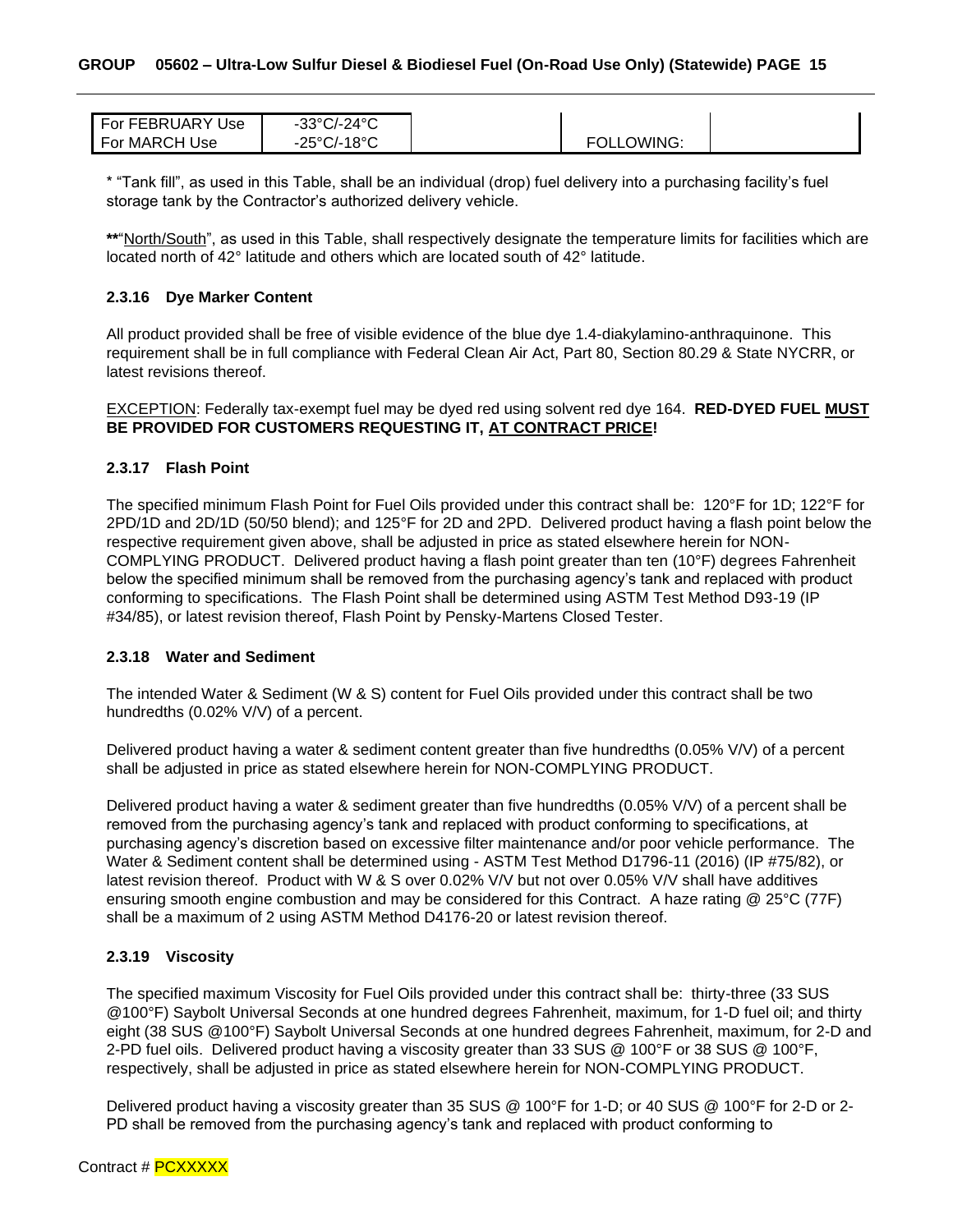specifications, at purchasing agency's discretion based on excessive filter maintenance and/or poor vehicle performance. The viscosity shall be determined using ASTM Test Method D445-19a (IP #71/84), or latest revision thereof; and ASTM D2161-20, 1999e2, Conversion of Kinematic Viscosity to Saybolt Universal Seconds (Table 1), or latest revision thereof relative to the individual characteristics of the product being tested.

#### <span id="page-15-0"></span>**2.3.20 Cloud Point**

The maximum cloud point temperature shall be equal to the tenth percentile minimum ambient temperature listed elsewhere herein under the heading LOW TEMPERATURE OPERABILITY PERFORMANCE. The maximum cloud point temperature for product, delivered from APRIL through the Summer use period, shall be thirty-one (31°F) degrees Fahrenheit [minus five tenths (-0.5°C) of a degree Centigrade]. The Cloud Point shall be determined using ASTM Test Method D2500-17a (IP #219/82), or latest revision thereof, in accordance with ASTM D975-20c procedures, or latest revision thereof

#### <span id="page-15-1"></span>**2.3.21 Cold Filter Plugging Point (CFPP)**

The specified maximum CFPP for low temperature operability/performance of fuel oils provided under this contract shall be twenty-seven (27°F) degrees Fahrenheit [fifteen (15°C) degrees Centigrade] below the specified cloud point. The CFPP shall be determined using Institute of Petroleum Test Method IP #309/83, or latest revision thereof relative to the individual characteristics of the product being tested. This method is technically equivalent to the British Standard BS6188 and European Standard EN116.

Delivered product having a CFPP temperature greater than one (1°C) degree Centigrade above the maximum but less than seven and one-half (7.5°C) degrees Centigrade above the maximum shall be adjusted in price as stated elsewhere herein for NON-COMPLYING PRODUCT. Delivered product having a CFPP temperature of seven and one-half (7.5°C) degrees Centigrade, or greater, above the maximum shall be removed from the site upon the State's request and the Contractor shall pay a price penalty as stated elsewhere herein regardless of whether the fuel oil delivery is removed or not removed. Respective CFPP temperatures shall be listed elsewhere herein.

#### <span id="page-15-2"></span>**2.3.22 Sulfur**

The specified maximum Sulfur content for Fuel Oils provided under this contract shall be fifteen ten thousandths of a percent, per table which follows. Delivered product having sulfur content greater than fifteen ten thousandths of a percent (.0015%) shall be adjusted in price as stated elsewhere herein for NON-COMPLYING PRODUCT. Delivered product having a sulfur content greater than that allowed by NYCRR, Title 6 Environmental Conservation Law, Chapter III Air Resources, Subchapter A, Subpart 225-1.2.(d) Table 2 shall be removed from the purchasing agency's tank and replaced with product conforming to specifications. The Sulfur content shall be determined using ASTM D2622-16, or ASTM D4294-16e1; or latest revisions thereof relative to the individual characteristics of the product being tested.

SUMMARY OF SULFUR CONTENT (REQUIREMENTS):

| Geographical Area of the State | <b>Percent of Sulfur by Weight (Maximum)</b>    |
|--------------------------------|-------------------------------------------------|
| Statewide Highway Vehicles:    | 0.0015% (fifteen ten thousandths of a percent). |

#### <span id="page-15-3"></span>**2.3.23 Type of Use Requirements**

Effective October 15, 2006, the maximum sulfur content shall be .0015% (fifteen ten thousandths of a percent) for all diesel fuel used in highway vehicle motors. This shall apply to all highway vehicles (diesel engine) Statewide. All off-highway equipment motors shall comply with the prior geographical area requirements for sulfur content, or engine manufacturer's recommendation whichever is stricter.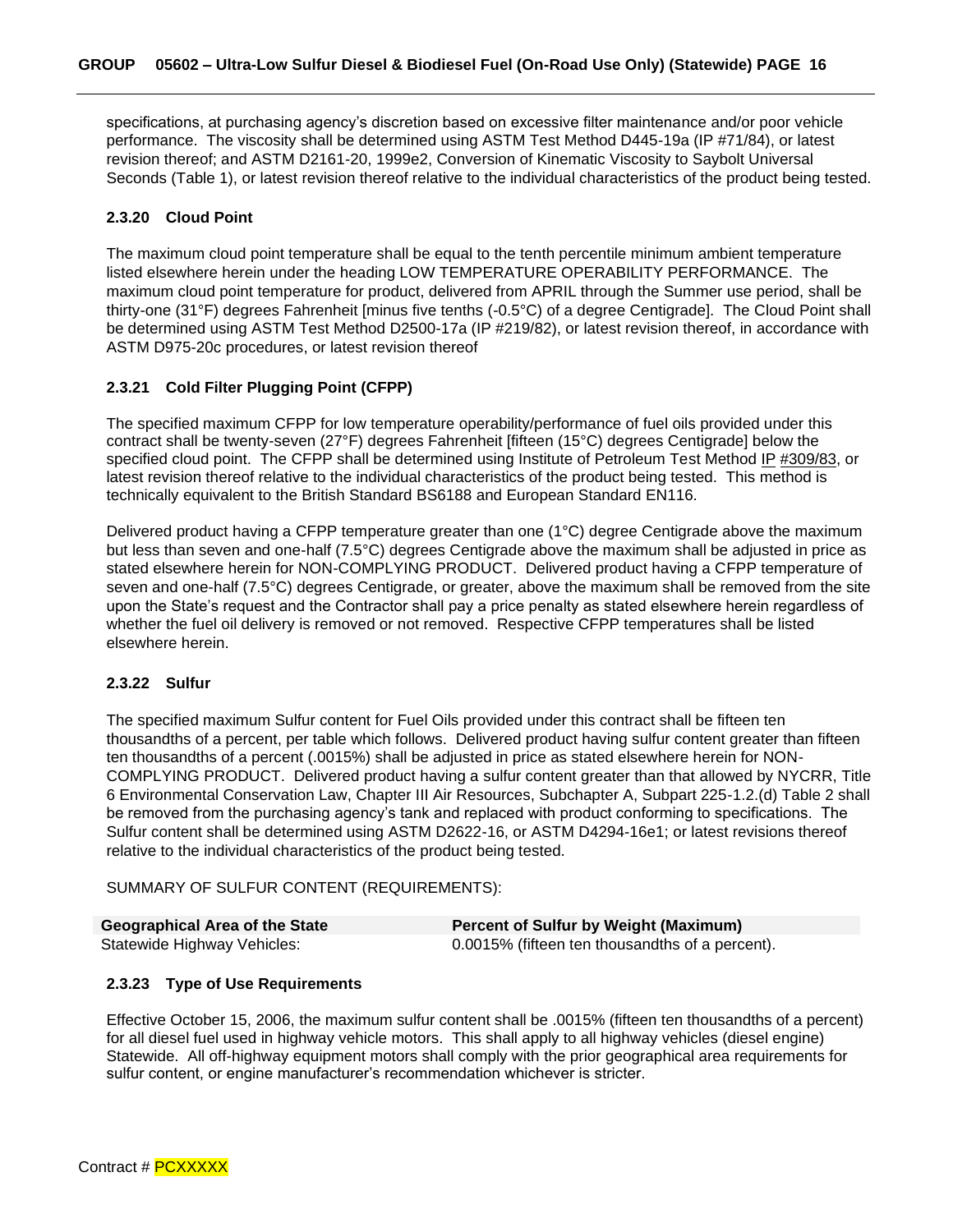#### <span id="page-16-0"></span>**2.3.24 Cetane Rating**

The specified minimum cetane value for Diesel Fuel Oils provided under this contract shall be a forty-two (42.0 CCI) Calculated Cetane Index. Delivered product having a calculated cetane index below forty-two (42.0) CCI shall be adjusted in price as stated elsewhere herein for NON-COMPLYING PRODUCT.

Delivered product having a calculated cetane index below forty (40.0) CCI shall be removed from the purchasing agency's tank and replaced with product conforming to specifications. The Calculated Cetane Index value shall be determined using ASTM Test Method D976-06-2016 (IP #364/84), or latest revision thereof; or ASTM D4737-10 (2016), or latest revision thereof; relative to the individual characteristics of the product being tested.

When a given sample is determined to be in non-compliance of either or both (Calculated & Engine) Cetane Index requirements, then the greater deviation shall be the figure used for the price deduction requirements; except when the Engine Cetane Index exceeds its specified requirement, the "Non-Complying Product - Cetane Content/Price Deduction" shall be waived.

#### <span id="page-16-1"></span>**2.3.25 Ash**

The specified maximum ASH content for Fuel Oils provided under this contract shall be one hundredth (0.01%) of a percent, maximum by weight. Additionally, a product having excessive ash content shall be removed and/or adjusted in price as specified elsewhere herein. The Ash content shall be determined using ASTM Test Method D482-19 (IP #4/81), or latest revisions thereof - relative to the individual characteristics of the product being tested.

Delivered product having an ash content above the maximum by greater than two thousandths (0.002%) of a percent above the maximum but less than one tenth (0.10%) of a percent above the maximum shall be adjusted in price as stated elsewhere herein for NON-COMPLYING PRODUCT. Delivered product having an ash content of one tenth (0.10%) of a percent by weight, or greater, above the maximum specified shall be removed from the site upon the State's request and the Contractor shall pay a price penalty as stated elsewhere herein regardless of whether the fuel oil delivery is removed or not removed. Respective ash contents shall be listed elsewhere herein.

#### <span id="page-16-2"></span>**2.3.26 Diesel Fuel Oil Requirements**

The diesel fuel oil supplied under this contract shall meet the universal details listed previously, the seasonal and other listed requirements which follow:

The diesel fuel oil supplied shall be visually free of undissolved water, sediment, suspended matter, and shall be clear & bright at the ambient temperature, or seventy (70°F) degrees Fahrenheit, whichever is higher. Diesel Fuel oil supplied shall NOT contain any alcohol.

The winter mix diesel fuel oil, regular, premium, and Biodiesel supplied shall meet their respective requirements as listed elsewhere herein. In addition, these grades of fuel oil shall conform to the "LOW TEMPERATURE OPERABILITY PERFORMANCE" requirements listed later herein.

#### <span id="page-16-3"></span>**2.3.27 Grade 2D (2-D) Diesel (Regular) Fuel Oil**

Grade 2D fuel oil shall meet specifications listed previously herein & it shall be suitable for use in spring/summer/fall climate conditions.

#### <span id="page-16-4"></span>**2.3.28 Grade 1D (1-D) Diesel Fuel Oil**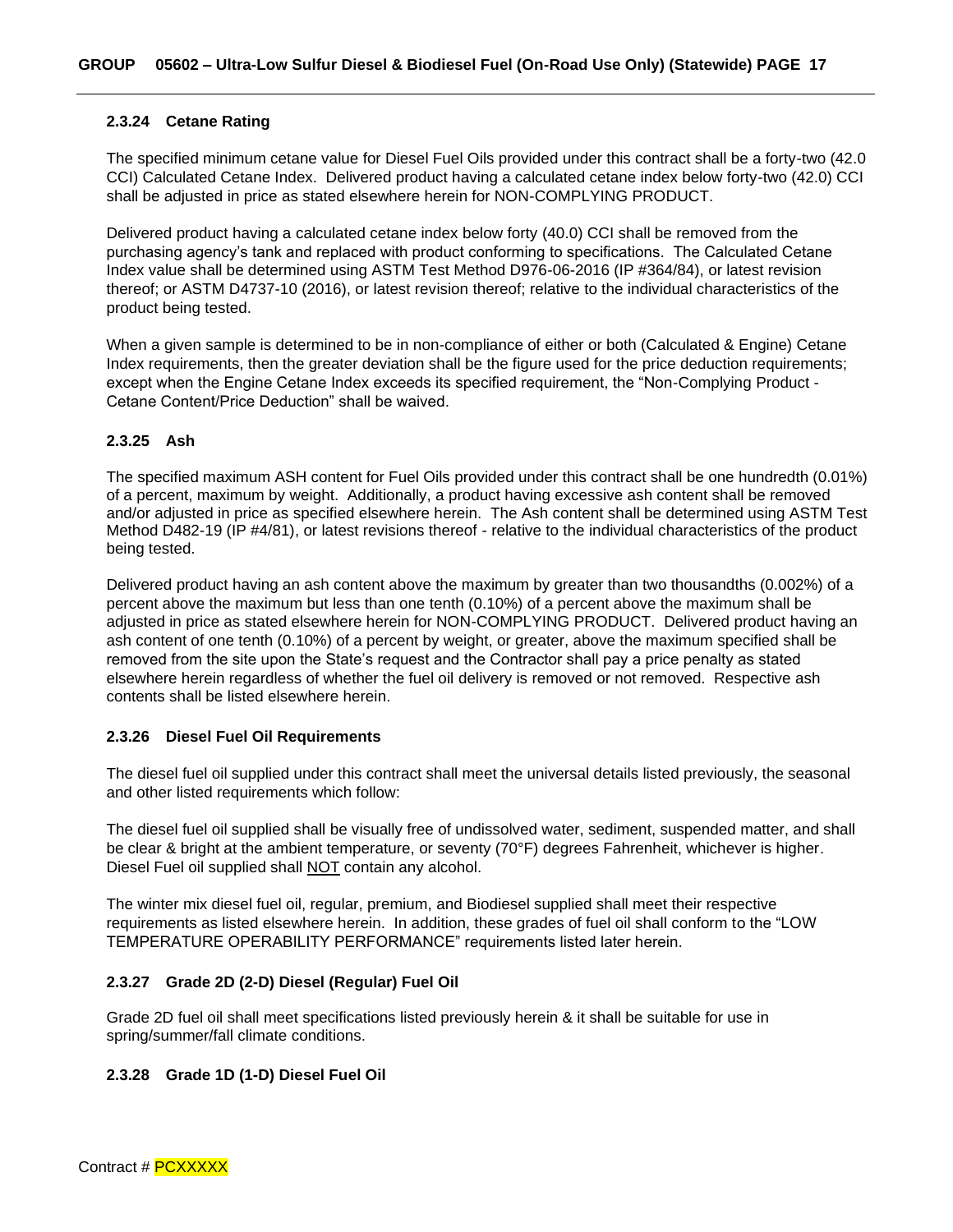The Grade 1D fuel oil shall meet the specifications listed previously herein and it shall be suitable for use during winter (sub-zero) climate conditions. Kerosene (1- K) meeting and/or exceeding the parameters stated herein for 1D will be considered in lieu of 1D as part of this specification/Contract.

#### <span id="page-17-0"></span>**2.3.29 Grade 2D/1D Winter Mix (Regular Diesel/Kerosene) Diesel Fuel Oil**

The Grade 2D/1D Winter Mix Diesel Fuel Oil shall meet the specifications listed in section 2.3, *Fuel Specifications*, and it shall be suitable for use during winter (purchasing Agency's local ambient temperature) climate conditions.

It shall be proportioned to provide a cloud point equal to the tenth (10th) percentile minimum ambient temperature expected for the region and period of use.

#### <span id="page-17-1"></span>**2.3.30 Grade 2PD/1D Winter Mix (Premium Diesel/Kerosene) Diesel Fuel Oil**

The Winter Mix Premium Grade Diesel Fuel Oil shall be a homogenous mixture of the base diesel fuel oils (1D & 2PD) and specific purpose additives formulated to improve overall product performance. The additives shall be comparable to those stated for 2PD in section 2.3.31 of this Contract.

#### <span id="page-17-2"></span>**2.3.31 Grade 2PD (Premium) Diesel Fuel Oil**

The Premium Grade Diesel Fuel Oil shall be a homogenous mixture of 2D base diesel fuel oil and specific purpose additives formulated to improve overall product performance. The additives are as follows:

Detergents - shall be included to remove gum and/or varnish build-up on fuel system components. They shall carry removed substances to the fuel filter where the substances are separated from the product. At the injectors they shall dissolve and remove combustion deposits from the orifice tip, maintaining required spray patterns for proper combustion. Detergents shall meet the parameters of CRC L-10 Superior Maximum Demerit Rating requirements (10 max.)

Corrosion/Rust Inhibitors - shall be included to prevent the rusting and/or corroding of the cleansed surfaces in the fuel system. The presence of the required corrosion inhibitors in the fuel oil shall be determined using NACE (National Association of Corrosion Engineers) standard test method number TM0172-01. This method is an "A" - spindle test having a grading range from "A" through "E"; "A" indicating no corrosion and "E" indicating extreme corrosion. The Premium Diesel Fuel Oil supplied shall have a rating of B5++0, or better, when tested by this method.

Stabilizer - shall inhibit oxidation of the fuel oil, reducing darkening & sludge formation in the fuel oil as it ages (during prolonged storage periods). The presence of the required stabilizer (degradation inhibitors) in the fuel oil shall be determined using Dupont's standard test method number F21-61. This method is a thermally accelerated degradation process which measures stability based on substance accumulation on a ten micron filter which is compared to a standardized chart. The Premium Diesel Fuel Oil supplied shall have a rating of seven (7), or lower, when tested by this method.

De-hazer - shall remove any traces of moisture that might be suspended in the fuel oil mixture and/or any ambient moisture which might condense in the product. it shall disperse/separate such moisture (water) from the fuel and result in fuel oil clarity.

Visual Indicator - should be included in all premium diesel fuel oil. The indicator shall be a fluorescent dye which is clearly distinguishable from the standard base fuel oil's color with the use of a black light, etc. Red dye - visible (daylight) to the naked eye indicates Federal Tax Exempt.

Premium grade diesel fuel oil which does not conform to the stabilizer, corrosion ratings specified herein shall be removed or an adequate additive shall be provided. The NYS Chief Procurement Officer's decision to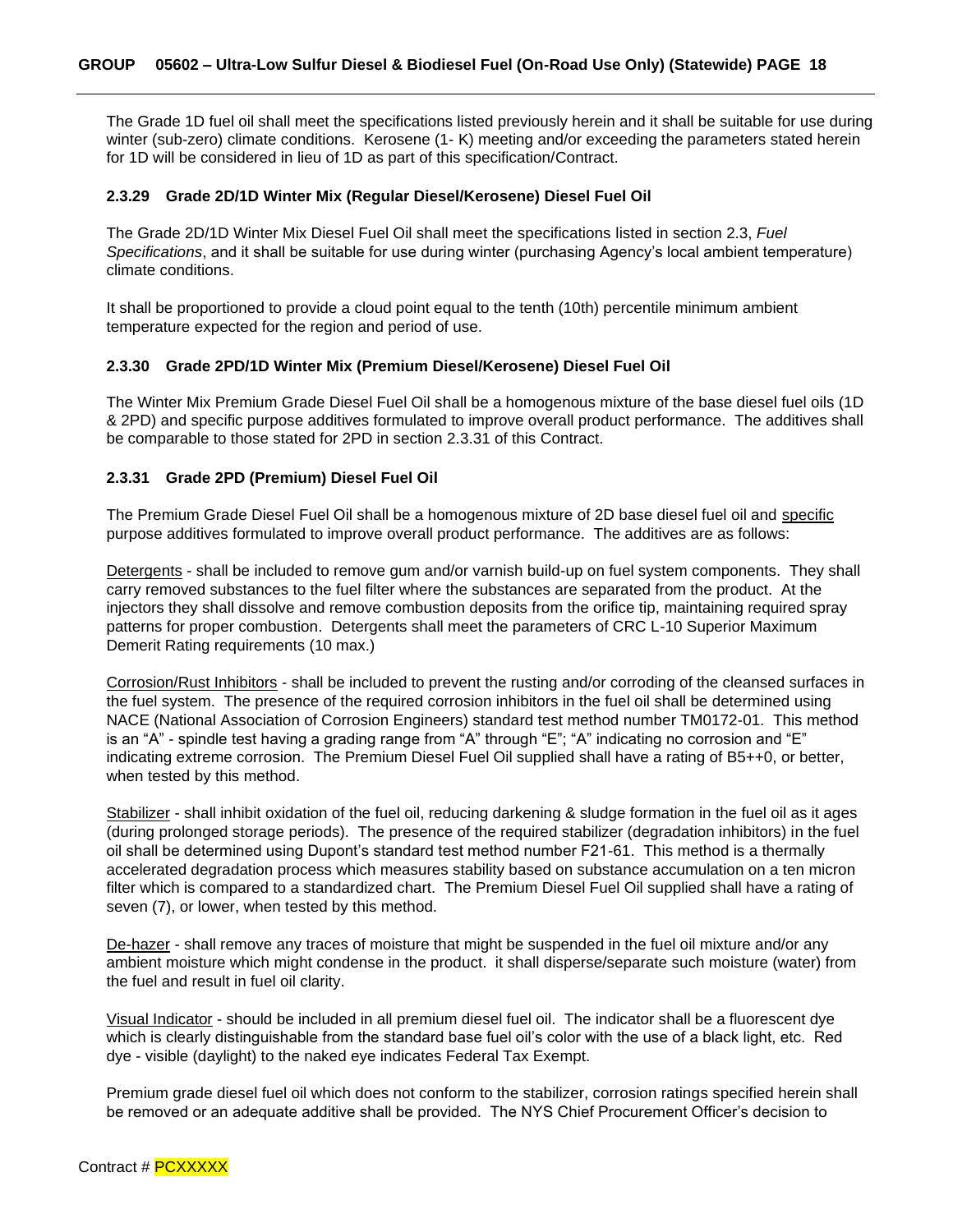remove or accept corrective additive amounts (provided & intermixed at the Contractor's cost & expense) to the fuel oils in question shall be final.

#### <span id="page-18-0"></span>**2.3.32 Premium Cetane Rating**

The premium diesel (Grade 2PD & 2PD/1D [Winter Mix]) fuel oil shall contain the respective (specified) combination of the base fuel oil(s) (1D & 2D) and it shall meet all the specifications listed elsewhere herein for those base fuel oils.

In addition to its base fuel oil meeting the Calculated Cetane Index value specified previously herein for all the fuel oils. The premium fuel oil shall have a total (calculated plus cetane improvers) Cetane Index value of fortyfive and one-half (45.5) Cetane. ASTM Test Method D976-06-2016 (IP #364/84), or latest revision thereof; or ASTM D4737-10 (2016), or latest revision thereof, shall be used for calculating whether the Cetane number is 45.5. However, the premium grade diesel fuel oil's Cetane Index value shall be determined using (the engine ignition method) ASTM Test Method D613-18ae1 (IP #41/81), or latest revision thereof, when the previously specified calculated method for cetane of the base fuel oil is less than a 45.5 cetane value.

The premium fuel oil shall conform to the specified Cetane Index listed herein, both Calculated Cetane Index and Engine Cetane Index (D613-18ae1). When a given sample is determined to be in non-compliance of either or both Cetane Index requirements, then the greater deviation shall be the figure used for the price deduction requirements; except when the Engine Cetane Index exceeds its specified requirement, the "Inferior Cetane Content/Price Deduction" shall be waived.

#### <span id="page-18-1"></span>**2.3.33 Cetane Improver**

At the manufacturer's recommended full-strength dosage ratio, this additive shall include a 2-ethyl-hexyl-nitrate cetane improver which shall increase the cetane value of the fuel by a minimum of four (4) numbers (i.e., a 42.0 cetane fuel shall raise to a cetane of 46.0, or better). A minimum of thirty (30%) percent of the additive package shall be cetane improver.

#### <span id="page-18-2"></span>**2.3.34 Cold Filter Flow Improver**

At the manufacturer's recommended full-strength dosage ratio, this additive shall include a cold filter flow improver which shall provide a maximum fuel oil CFPP temperature which is eighteen (18°F) degrees Fahrenheit [ten (10°C) degrees Centigrade] below the respective Cloud Point temperatures listed elsewhere herein under the heading "LOW TEMPERATURE OPERABILITY/PERFORMANCE CHARACTERISTICS."

Winter Mix delivered for use during the months of November through March shall have a cold filter flow improver as specified herein.

#### <span id="page-18-3"></span>**2.3.35 Detergent**

This additive shall possess detergent characteristics. It shall meet the parameters of CRC L-10 Superior Maximum Demerit Rating requirements (10 max.) and it shall pass a verifiable, objective dynamometer test which proves keep-clean or clean-up ability relative to untreated fuel oil. The Mercedes Benz OM-616 Coker Test, or comparable test, shall be acceptable for proof of performance.

#### <span id="page-18-4"></span>**2.3.36 Corrosion Inhibitors**

At the manufacturer's recommended full-strength dosage ratio, this additive shall possess corrosion inhibitors which shall ensure a B<sup>++</sup>, or better, NACE rating (steel spindle test).

#### <span id="page-18-5"></span>**2.3.37 Water Dispersal**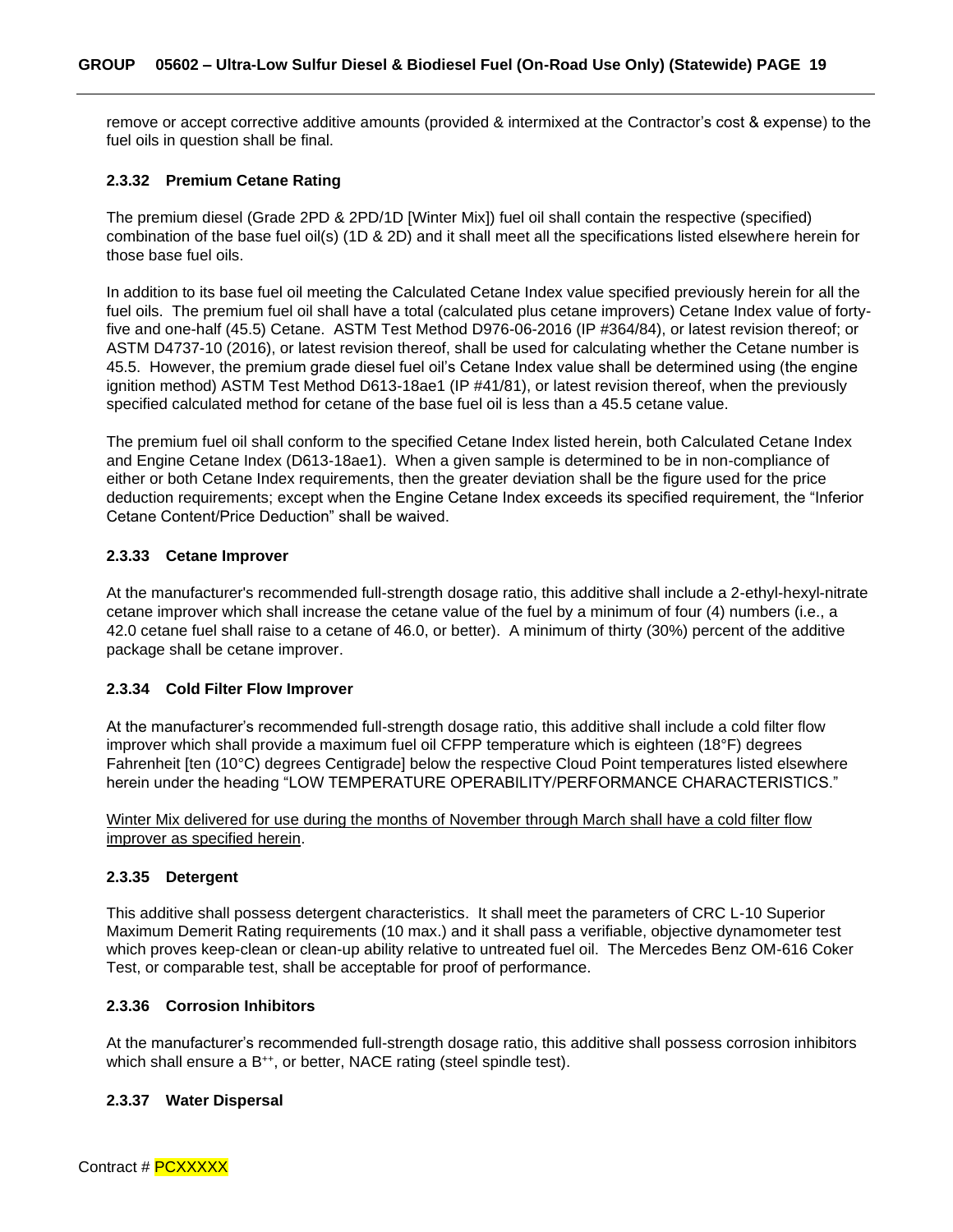This additive shall provide water dispersant characteristics which neither: completely shed water, nor completely emulsify the water. It shall emulsify water in the fuel oil being treated at a controlled rate of one hundred (100 gal) gallons, maximum, per million gallons of fuel being treated.

#### <span id="page-19-0"></span>**2.3.38 Deicing Capability**

At the manufacturer's recommended full-strength dosage ratio, this additive shall provide adequate deicing capability.

#### <span id="page-19-1"></span>**2.3.39 Additive Reference (Winter Mix, CFPP Improver)**

Any additive supplied under this contract shall be: AGA/Truck-Pro (Carter Chem.) product named "Artic Arnol", or NALCO Chemical Co. product code number "88BK108 Liquid", or comparable product; meeting the minimum requirements of this specification.

#### <span id="page-19-2"></span>**2.3.40 Requirements Summary**

| <b>PARAMETER</b>                                       | <b>TEST METHOD</b>                            | <b>1D FUEL OIL</b>       | 2D FUEL OIL                                 | 2PD FUEL OIL             |
|--------------------------------------------------------|-----------------------------------------------|--------------------------|---------------------------------------------|--------------------------|
| Flash Point, min.                                      | D93-16a                                       | 120 <sup>O</sup> F       | 125 °F                                      | 125 °F                   |
| Water & Sed., max.                                     | D1796-11(2016)                                | 0.02% V/V                | 0.02% V/V                                   | $0.02\%$ V/V             |
| Water & Sed., Haze<br>Rating, max.                     | D4176-04(2014)                                | 2.0                      | 2.0                                         | 2.0                      |
| Viscosity, max.                                        | D445-17a/D2161-17                             | 33SUS@100 <sup>O</sup> F | 38SUS@100 <sup>O</sup> F                    | 38SUS@100 <sup>O</sup> F |
| Ash, % mass, max.                                      | D482-13                                       | 0.01                     | 0.01                                        | 0.01                     |
| Sulfur, % mass,<br>max.                                | D2622-16 or<br>D4294-16e1                     | 0.0015%                  | 0.0015%                                     | 0.0015%                  |
| Cetane Index<br>(calculated)                           | D976-06-2016 (IP<br>364/84)<br>D4737-10(2016) | 42.0 (min.)              | 42.0 (min.)                                 | 42.0 (min.)              |
| <b>Cetane Number</b><br>(engine)                       | D613-17ce1                                    | 42.0 (min.)              | 42.0 (min.)                                 | 45.5 (min.)              |
| Aromaticity, % vol.,<br>possible min.                  | D1319-15                                      |                          | 27.0                                        | 27.0                     |
| Aromaticity, % vol.,<br>possible max.                  |                                               | 35.0                     | 35.0                                        | 35.0                     |
| Cloud Point, <sup>o</sup> C,<br>max.                   | D3117-03<br>D2500-17a                         |                          | Same as Ambient Temp, October through March |                          |
| Cloud Point, <sup>o</sup> C,<br>min.                   | IP309/83                                      |                          | See Low Temperature Operability Table       |                          |
| Carbon Residue<br>(mass %), max., on<br>10% Ramsbottom | D524-15                                       | 0.15                     | 0.35                                        | 0.35                     |
| <b>Corrosion Inhibitors</b>                            | <b>TM0172, NACE</b>                           | Mfr's std.               | Mfr's std.                                  | B5++0 or better          |
| Stabilizer                                             | F21-61, Dupont                                | Mfr's std.               | Mfr's std.                                  | "7" or less              |

#### <span id="page-19-3"></span>**2.3.41 Blending/Delivery Requirements**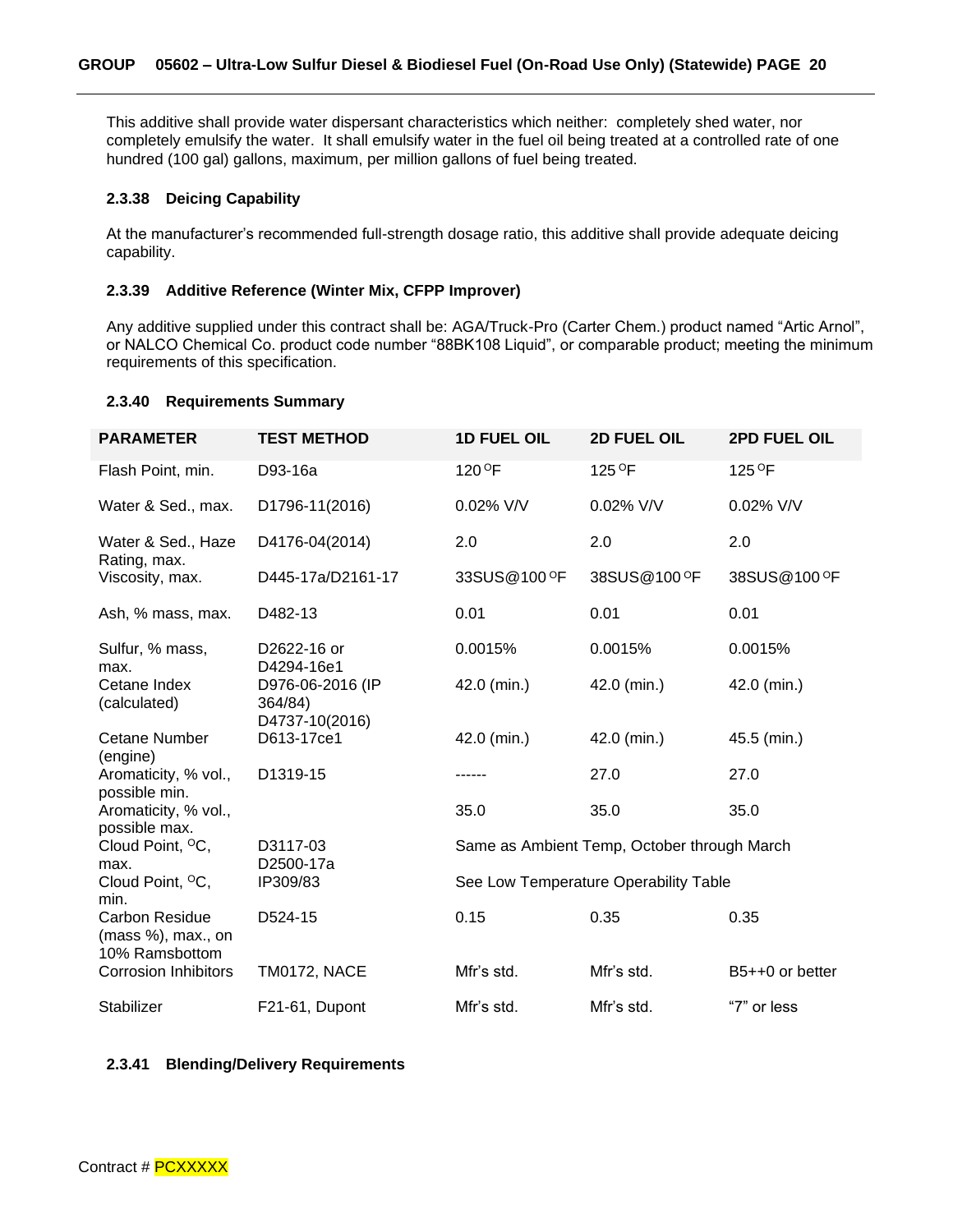All fuel oil delivered which contains combinations of 1D, 2D, or winterizing additives shall be blended at the bulk plant, or via a dual/multiple manifold on the truck which mixes them for a simultaneous delivery. Delivery/ies via a non-manifold type truck (i.e., product which is not premixed) should not be accepted.

Cetane and cold filter plugging point (CFPP) parameters shall be met regardless of product mix.

#### <span id="page-20-0"></span>**2.3.42 Low Temperature Operability/Performance Characteristics**

The WINTER MIX (2D/1D) and premium diesel, 2PD/1D (WINTER MIX), fuel oil deliveries shall conform to the cloud point and cold filter plugging point temperatures within this section and shall ensure that the maximum percentage of 2D fuel is included in the mix relative to those maximum temperature points. The percentage of 1-D fuel oil used to ensure the proper CFPP temperature shall not exceed fifty (50%) percent of the base oils mix ratio. When necessary to ensure compliance with low temperature characteristics, the use of winterizing additives which meet the conditions stated elsewhere herein shall be required. Cummins states that their engines need a fuel with 60% (minimum) #2 diesel content for Winter Mix.

The fuel oils shall meet the following respective low temperature operability/performance characteristics when tested in accordance with ASTM D975-20c, or latest version thereof, and the test methods listed herein under the heading "UNIVERSAL DETAILS".

| <b>WINTER MIX</b>             |                 | <b>AMBIENT TEMPERATURE and</b>                            | <b>CFPP TEMPERATURE</b>                                     |  |
|-------------------------------|-----------------|-----------------------------------------------------------|-------------------------------------------------------------|--|
| <b>PERFORMANCE</b>            |                 | <b>CLOUD POINT (maximum)</b>                              | (maximum)                                                   |  |
|                               | <b>PERIODS</b>  | 42°LAT/North - South 42°LAT                               | 42°LAT/North - South 42°LAT                                 |  |
| <b>Deliveries</b>             | <b>OCTOBER</b>  | +26°F(-3°C) +31°F(-0.6°C)                                 | + $8^{\circ}F(-13^{\circ}C)$ + $13^{\circ}F(-11^{\circ}C)$  |  |
| with Next                     | <b>NOVEMBER</b> | +17°F(-8°C) +23°F(-5°C)                                   | $-1^{\circ}F(-18^{\circ}C) + 5^{\circ}F(-15^{\circ}C)$      |  |
| Scheduled                     | <b>DECEMBER</b> | $-2^{\circ}F(-19^{\circ}C) + 7^{\circ}F(-14^{\circ}C)$    | $-24^{\circ}F(-31^{\circ}C)$ $-11^{\circ}F(-24^{\circ}C)$   |  |
| Replenish-                    | JANUARY         | $-2^{\circ}F(-19^{\circ}C) + 3^{\circ}F(-16^{\circ}C)$    | $-29^{\circ}F(-34^{\circ}C)$ $-15^{\circ}F(-26^{\circ}C)$   |  |
| ment                          | <b>FEBRUARY</b> | $-2^{\circ}F(-19^{\circ}C) + 5^{\circ}F(-15^{\circ}C)$    | $-29^{\circ}F(-34^{\circ}C)$ $-13^{\circ}F(-25^{\circ}C)$   |  |
| In.                           | <b>MARCH</b>    | + $3^{\circ}F(-16^{\circ}C)$ + $16^{\circ}F(-9^{\circ}C)$ | $-15^{\circ}F(-26^{\circ}C) - 2^{\circ}F(-19^{\circ}C)$     |  |
| Delivery In All Other Periods |                 | +26°F(-3°C) +31°F(-0.6°C)                                 | + $13^{\circ}F(-11^{\circ}C)$ + $13^{\circ}F(-11^{\circ}C)$ |  |

WINTER MIXES: In regard to NYS DOT sites, the regional equipment manager (transportation motor equipment manager) has the discretion to mandate the winter mixes that will exceed the chart above for cloud point at individual sites.

NOTE: When the National Weather Service projects extended cold periods with ambient temperatures significantly lower than those listed above or a particular locale frequently/usually has lower ambient temperatures, then the oil supplied relative to those deliveries shall have the maximum cloud & cold filter plugging point temperatures lowered to meet actual low ambient operability requirements.

#### <span id="page-20-1"></span>**2.4 Biodiesel Fuel Specifications**

#### <span id="page-20-2"></span>**2.4.1 Biodiesel Usage Considerations**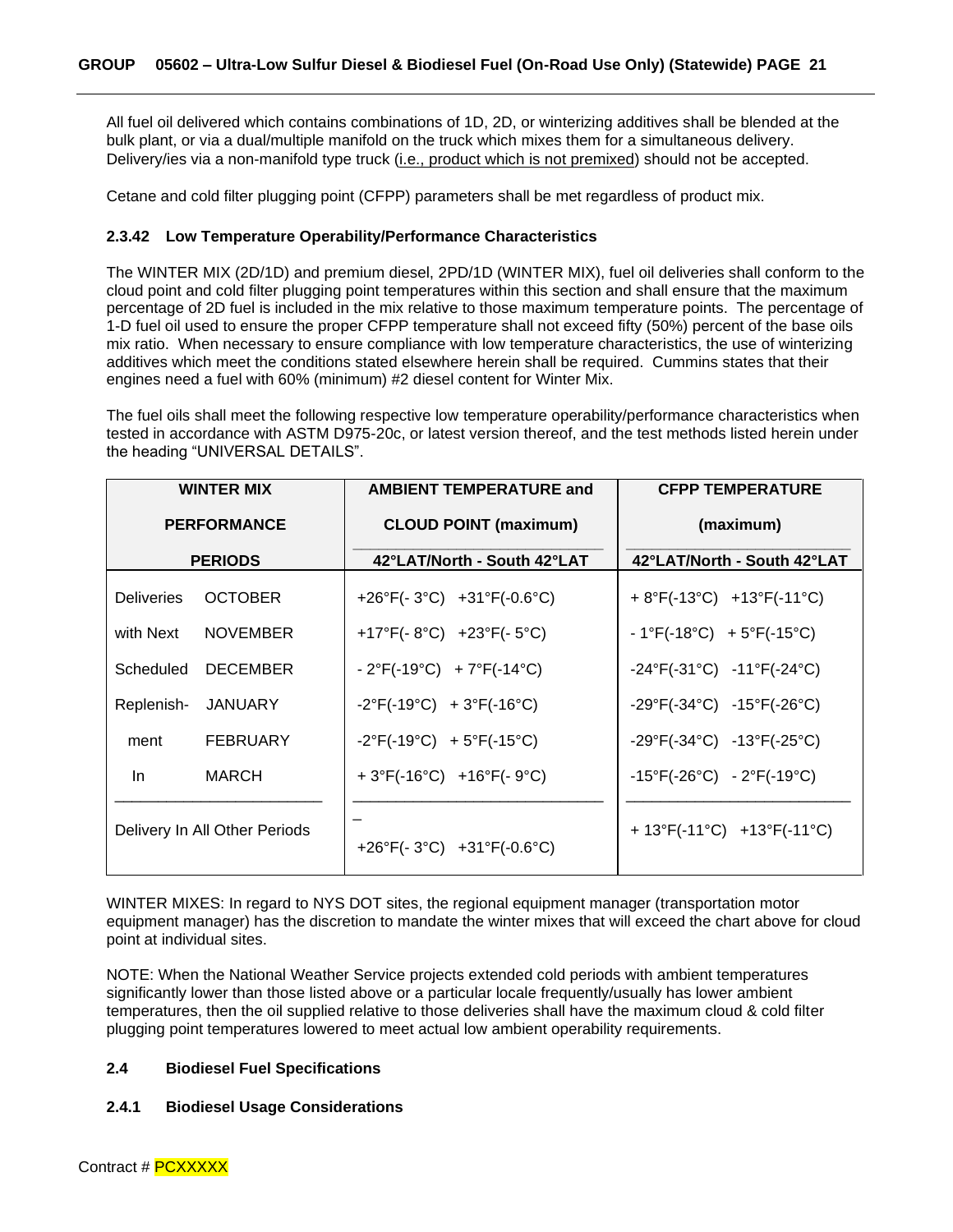There are many positive benefits attributed to the use of B5, B10 and B20 Biodiesel fuel as compared to normal "petro diesel" fuel. The most mentioned are decreased emissions of various pollutants, increased engine life, reduced reliance on uncertain petro fuel sources, renewable fuel source and safety in handling. However, there are also a number of properties of Biodiesel fuel that potentially impact on equipment, storage and OEM warranty coverage. These considerations are detailed below.

Fuel Filters: Fuel filters on the vehicles and in the delivery system should be checked frequently upon initial Biodiesel use and changed as necessary. Biodiesel and Biodiesel blends have excellent solvent properties and may affect cellulosic filters due to solubility of resin and binders used in those filters. Glass fiber-based filters manufactured without the use of binders are probably not affected.

Sediment: Use of 2D Diesel fuel can leave a deposit in the bottom of fueling lines, tanks, and delivery systems over time. The use of Biodiesel can dissolve this sediment and result in the need to change filters more frequently when first using Biodiesel until the whole system has been cleaned of the deposits left by the petro diesel.

Solvent Properties:Biodiesel is an excellent solvent. Biodiesel can, if left on a painted surface long enough, dissolve certain types of paints. Therefore, it is recommended to wipe any Biodiesel or Biodiesel blend spills from painted surfaces immediately. In addition, Biodiesel blends can soften and degrade certain types of elastomers and natural rubbers over time. There materials may be used in fuel systems. OEM's of vehicles/engines should be contacted for specific information and concerns in this area.

Spontaneous Combustion: Biodiesel is made from vegetable oils and/or animal fats which can oxidize and degrade over time. The oxidizing process can produce heat. In certain environments a pile of oilsoaked rags can become hot enough to result in a spontaneous fire. Biodiesel soaked rags should be stored in a safety can or dried individually to avoid the potential for spontaneous combustion.

Storage: All fuels have a shelf life. This is also true with Biodiesel and Biodiesel blends. Available data indicates that B5, B10 and B20 Biodiesel fuel should be used within six months of manufacture. Fuels determined to have a Total Acid Number (by ASTM D664-18e2 or latest version thereof) of greater than 0.25KOH/g are not recommended for use.

OEM Considerations: The impact of Biodiesel use on warranty coverage varies by vehicle/engine manufacturer. Major engine manufacturers have all issued statements regarding the use of Biodiesel fuel as it pertains to their warranty coverage. BEFORE deciding to use B5, B10 and B20 fuel, prospective users should make sure they have checked with the manufacturers of their diesel equipment for considerations and concerns related to that usage. Copies of the major manufacturers' statements regarding warranty impact of using Biodiesel may be obtained from the National Biodiesel Board at (800) 841-5849.

#### <span id="page-21-0"></span>**2.4.2 Dye Marker Content**

All products provided shall be free of visible evidence of the blue dye 1.4-diakylamino-anthraquinone. This requirement shall be in full compliance with Federal CCA\*, Part 80, Section 80.29 & State NYCRR, or latest revisions thereof. EXCEPTION: Federally tax-exempt fuel may be dyed red using solvent red dye 164. RED-DYED FUEL **MUST** BE PROVIDED FOR CUSTOMERS REQUESTING IT, **AT CONTRACT PRICE**.

#### <span id="page-21-1"></span>**2.4.3 Finished Fuel Requirements**

MATERIAL: The finished B5, B10 and B20 Biodiesel fuel blends shall be prepared using the following feedstocks:

1D Light Distillate Diesel Fuel: As described above and meeting the requirements listed under the Diesel Fuel feedstock portion this spec and as listed in the Requirements Summary table.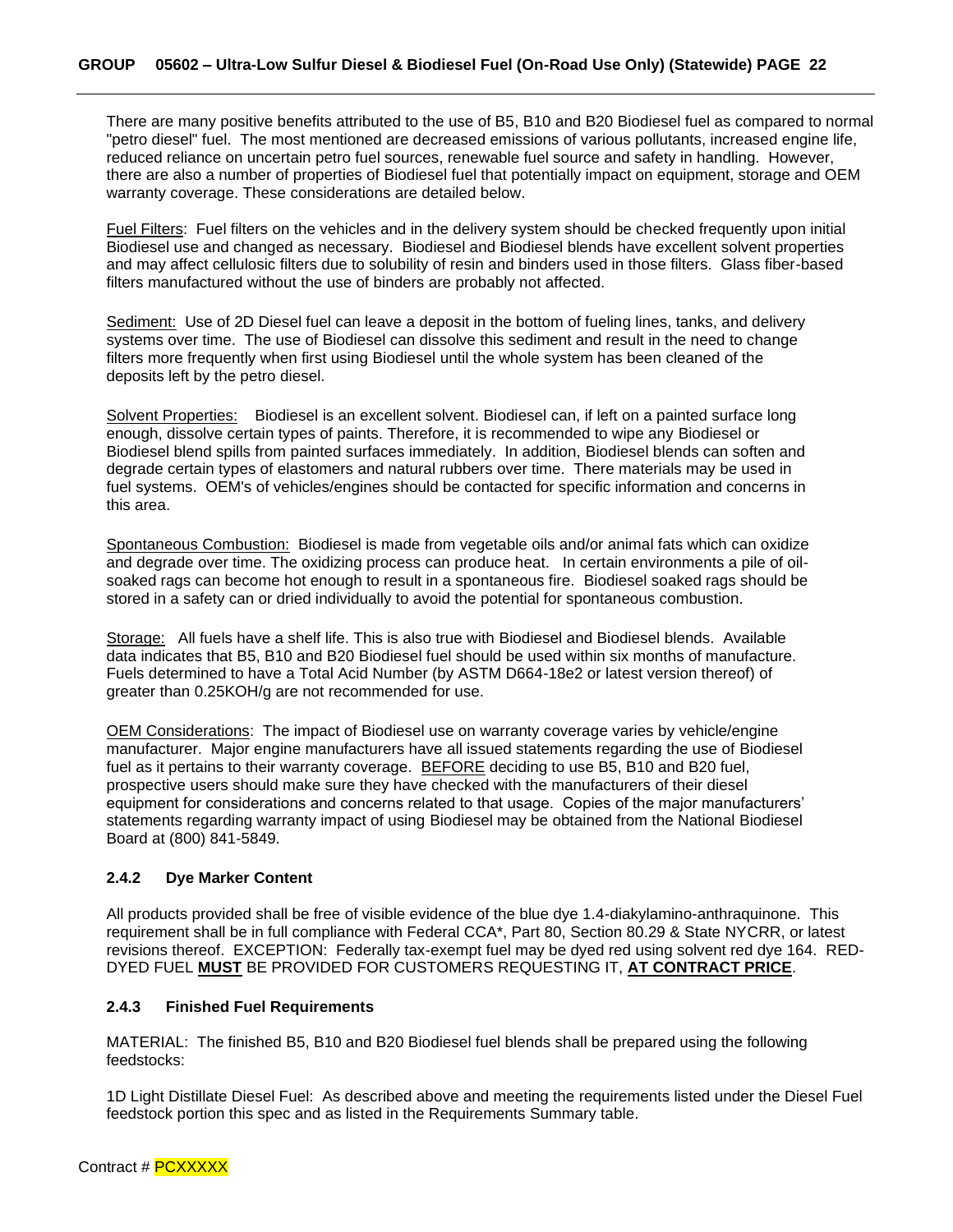2D Middle Distillate Diesel Fuel: As described above and meeting the requirements listed under the Diesel Fuel feedstock portion this spec and as listed in the Requirements Summary table.

Biodiesel (B100) Fuel: Biodiesel fuel composed of mono-alkyl esters of long chain fatty acids derived from vegetable oils or animal fats and meeting the requirements of ASTM D6751-20, or latest version thereof, "Standard Specification for Biodiesel Fuel (B100) Blend Stock for Distillate Fuels".

#### <span id="page-22-0"></span>**2.4.4 Workmanship**

The finished B5, B10 or B20 Biodiesel fuel blend shall be visually free from undissolved water, sediment, and suspended matter. It shall be clear and bright when tested in accordance with ASTM D 4176-20, or latest version thereof, procedure 1 or 2.

#### <span id="page-22-1"></span>**2.4.5 Physical and Chemical Requirements (Table)**

The Biodiesel portion of the finished B5, B10 or B20 Biodiesel fuel blends shall be 5%, 10% and 20% respectively by volume of B100 Biodiesel fuel with a tolerance of +/-1%. Remaining 95%, 90% or 80% of the final blend shall be composed of 1D and 2D Diesel fuel in proportions as necessary to produce an end product meeting the requirements listed in the Physical and Chemical Requirements Table below

| <b>PARAMETER</b>                                    | <b>TEST METHOD</b>             | <b>B5/B10/B20</b><br><b>BIODIESEL FUEL</b>                       |
|-----------------------------------------------------|--------------------------------|------------------------------------------------------------------|
|                                                     |                                |                                                                  |
| Flash Point, min.:                                  | D93-20                         | $125^{\circ}F$                                                   |
| Water & Sed., max.:                                 | D2709-16                       | 0.05% V/V                                                        |
| Water & Sed., Haze Rating, max.:                    | D4176-04 (2019)                | 2.0                                                              |
| Viscosity, max.:                                    | D445-19/D2161-17               | 38SUS@100°F                                                      |
| Ash, %mass, Max.                                    | D482-19                        | 0.01                                                             |
| Sulfur, % mass, max.:                               | D2622-16 or D4294-16e1         | 0.0015%                                                          |
| Cetane Index (Calculated)                           | D4737-10(2016)a                | 42.0 (min.)                                                      |
| Cetane Number (Engine)                              | D613-18a                       | 42.0 (min.)                                                      |
| Aromaticity, % vol., Max.                           | $D1319 - 19$                   | 28.0                                                             |
| Cloud Point, <sup>o</sup> C max.                    | D2500-17a                      | As shown in the "Low<br>Temperature<br>Operability" Table        |
| CFPP Point, <sup>O</sup> C,                         | IP309                          | As shown in the "Low<br>Temperature<br><b>Operability" Table</b> |
| Carbon Residue (mass %), max, on 10%<br>Ramsbottom: | D524-15 (2019)                 | 0.35                                                             |
| Total Acid Number (TAN), mg KOH/g,<br>maximum       | D664-18e2                      | 0.25                                                             |
| <b>Corrosion Inhibitors</b>                         | TM0172-2001, NACE              | Mfr's std.                                                       |
| Stabilizer                                          | F-21, Dupont Thermal Stability | Mfr's std.                                                       |

#### <span id="page-22-2"></span>**2.4.6 Flashpoint**

Delivered product having a flash point below the respective requirement given in Physical and Chemical Requirements Table shall be adjusted in price as detailed in the NON-COMPLYING PRODUCT & OPERABILITY TABLE FOR PRICE DEDUCTIONS.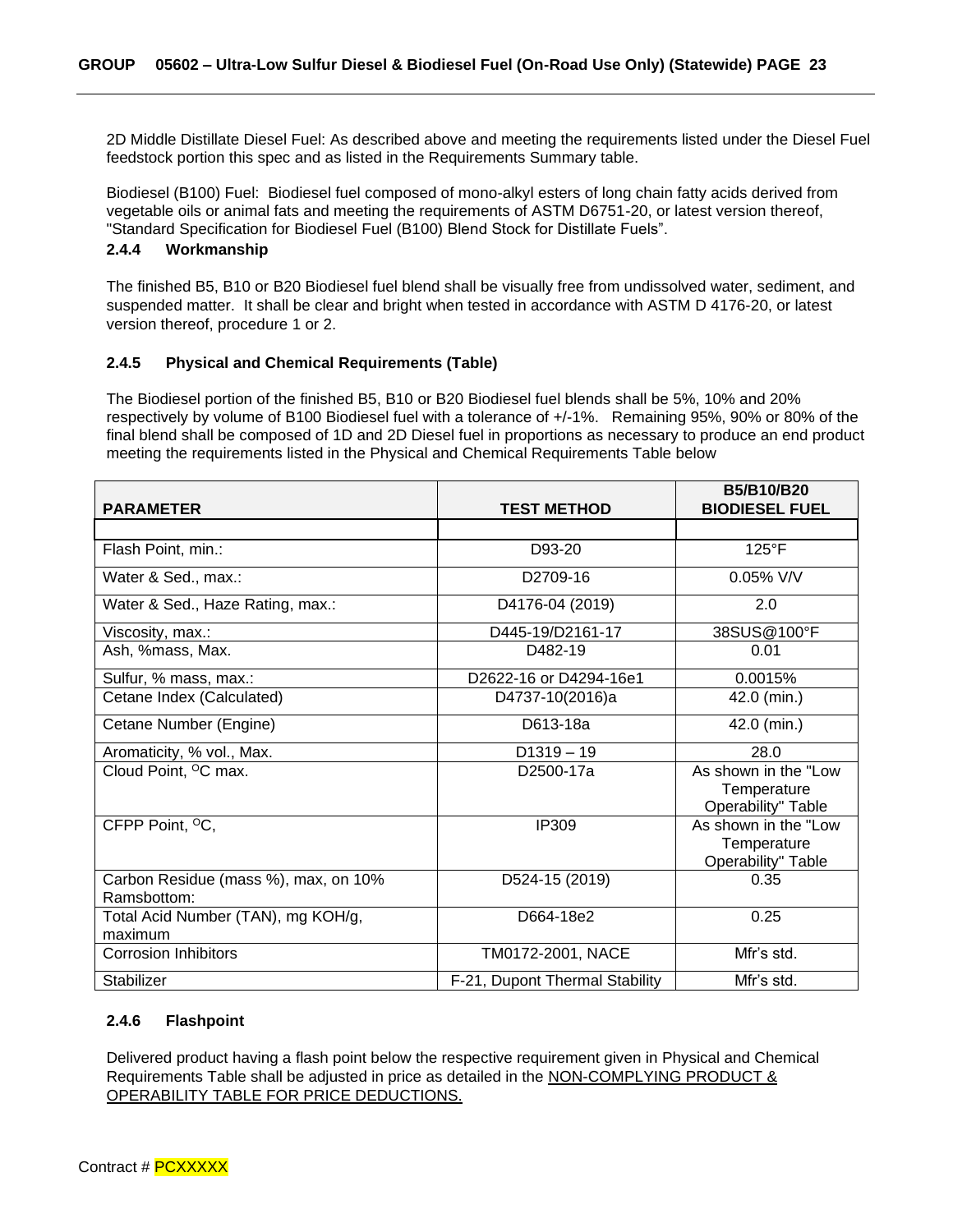Delivered product having a flash point greater than ten (10°F) degrees Fahrenheit below the specified minimum shall be removed from the purchasing agency's tank and replaced with product conforming to specifications.

#### <span id="page-23-0"></span>**2.4.7 Water and Sediment**

Delivered product having a water & sediment content greater than five hundredths (0.05% V/V) of a percent shall be adjusted in price as detailed in the NON-COMPLYING PRODUCT & OPERABILITY TABLE FOR PRICE DEDUCTIONS.

Delivered product having a water & sediment greater than seven hundredths (0.07% V/V) of a percent shall be removed from the purchasing agency's tank and replaced with product conforming to specifications, at purchasing agency's discretion based on excessive filter maintenance and/or poor vehicle performance.

#### <span id="page-23-1"></span>**2.4.8 Viscosity**

The specified maximum Viscosity for Fuel Oils provided under this contract shall be thirty-eight (38 SUS @100°F) Saybolt Universal Seconds. Delivered product having a viscosity greater than 38 SUS @ 100°F, respectively, shall be adjusted in price as detailed in the NON-COMPLYING PRODUCT & OPERABILITY TABLE FOR PRICE DEDUCTIONS.

Delivered product having a viscosity greater than 40 SUS @ 100°F shall be removed from the purchasing agency's tank and replaced with product conforming to specifications, at purchasing agency's discretion based on excessive filter maintenance and/or poor vehicle performance.

#### <span id="page-23-2"></span>**2.4.9 Cloud Point**

Various delivery periods are shown in the LOW TEMPERATURE OPERABILITY TABLE. The cloud point temperature of the material supplied for these various delivery periods shall be no greater than the tenth percentile minimum ambient temperature as listed in the LOW TEMPERATURE OPERABILITY TABLE for the latitudes shown in that table.

#### <span id="page-23-3"></span>**2.4.10 Cold Filter Plugging Point (CFPP)**

Various delivery periods are shown in the LOW TEMPERATURE OPERABILITY TABLE. The CFPP of the material supplied for these various delivery periods shall be no greater than the values listed in the LOW TEMPERATURE OPERABILITY TABLE for the latitudes shown in that table.

Delivered product having a CFPP temperature greater than one (1°C) degree Centigrade above the maximum but less than seven and one-half (7.5°C) degrees Centigrade above the maximum shall be adjusted in price as detailed in the NON-COMPLYING PRODUCT & OPERABILITY TABLE FOR PRICE DEDUCTIONS. Delivered product having a CFPP temperature of seven and one-half (7.5°C) degrees Centigrade, or greater, above the maximum shall be removed from the site upon the State's request and the Contractor shall pay a price deduction as detailed in the NON-COMPLYING PRODUCT & OPERABILITY TABLE FOR PRICE DEDUCTIONS regardless of whether the fuel oil delivery is removed or not removed. Respective CFPP temperatures shall be listed elsewhere herein.

#### <span id="page-23-4"></span>**2.4.11 Sulfur**

The specified maximum Sulfur content for Diesel Fuel Oils provided under this contract shall be fifteen ten thousandths of a percent. Delivered product having a sulfur content greater than fifteen ten thousandths of a percent (0.0015%) shall be adjusted in price as detailed in the NON-COMPLYING PRODUCT & OPERABILITY TABLE FOR PRICE DEDUCTIONS. Delivered product having a sulfur content greater than that allowed by NYCRR, Title 6 Environmental Conservation Law, Chapter III Air Resources, Subchapter A, Subpart 225-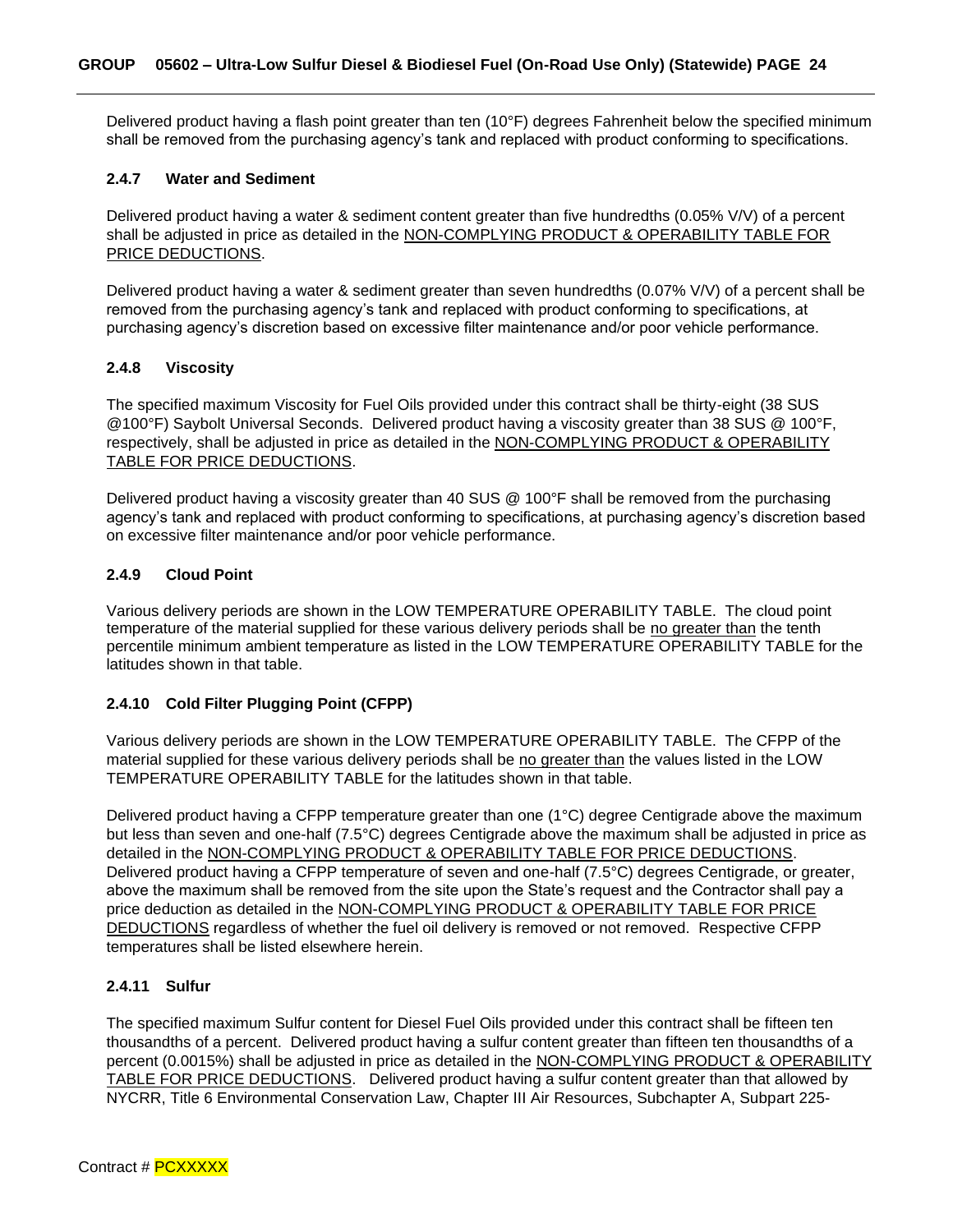1.2.(d) Table 2 shall be removed from the purchasing agency's tank and replaced with product conforming to specifications.

#### <span id="page-24-0"></span>**2.4.12 Cetane Rating**

The specified minimum cetane value for Diesel Fuel Oils provided under this contract shall be a forty-two (42.0 CCI) Calculated Cetane Index. Delivered product having a calculated cetane index below forty two (42.0) CCI shall be adjusted in price as detailed in the NON-COMPLYING PRODUCT & OPERABILITY TABLE FOR PRICE DEDUCTIONS.

Delivered product having a calculated cetane index below forty (40.0) CCI shall be removed from the purchasing agency's tank and replaced with product conforming to specifications.

When a given sample is determined to be in non-compliance of either or both (Calculated & Engine) Cetane Index requirements, then the greater deviation shall be the figure used for the price deduction requirements; except when the Engine Cetane Index exceeds its specified requirement, the "Non-Complying Product - Cetane Content/Price Deduction" shall be waived.

#### <span id="page-24-1"></span>**2.4.13 Ash**

The specified maximum ASH content for Diesel Fuel Oils provided under this contract shall be one hundredth (0.01%) of a percent, maximum by weight. Delivered product having an ash content greater than two thousandths (0.002%) of a percent above the maximum but less than one tenth (0.010%) of a percent above the maximum shall be adjusted in price as detailed in the NON-COMPLYING PRODUCT & OPERABILITY TABLE FOR PRICE DEDUCTIONS. Delivered product having an ash content of one tenth (0.010%) of a percent or greater above the maximum specified shall be removed from the site upon the State's request and the Contractor shall pay a price deduction as detailed in the NON-COMPLYING PRODUCT & OPERABILITY TABLE FOR PRICE DEDUCTIONS.

#### <span id="page-24-2"></span>**2.4.14 Low Temperature Operability Table**

Shall be the same as listed elsewhere herein for Standard Petroleum Diesel Fuel.

NOTE: When the National Weather Service projects extended cold periods with ambient temperatures significantly lower than those listed in the "Low Temperature Operability Table" or a particular locale frequently/usually has lower ambient temperatures, then the oil supplied relative to those deliveries shall have the maximum cloud and cold filter plugging point temperatures lowered to meet actual low ambient operability requirements.

#### <span id="page-24-3"></span>**2.4.15 Non-Complying Product & Operability Table For Price Deductions**

Shall be the same as indicated under "General Information" herein.

#### <span id="page-24-4"></span>**2.4.16 Feedstock Diesel Fuel Oil Requirements**

The Diesel fuels used as feedstocks in the manufacture of B5, B10 or B20 Biodiesel fuel shall meet or exceed the requirements of ASTM D975 -20, or latest version thereof, and the requirements listed below and in the Requirements Summary table below before being blended to produce the B5, B10 or B20 Biodiesel end product.

#### <span id="page-24-5"></span>**2.4.17 Workmanship**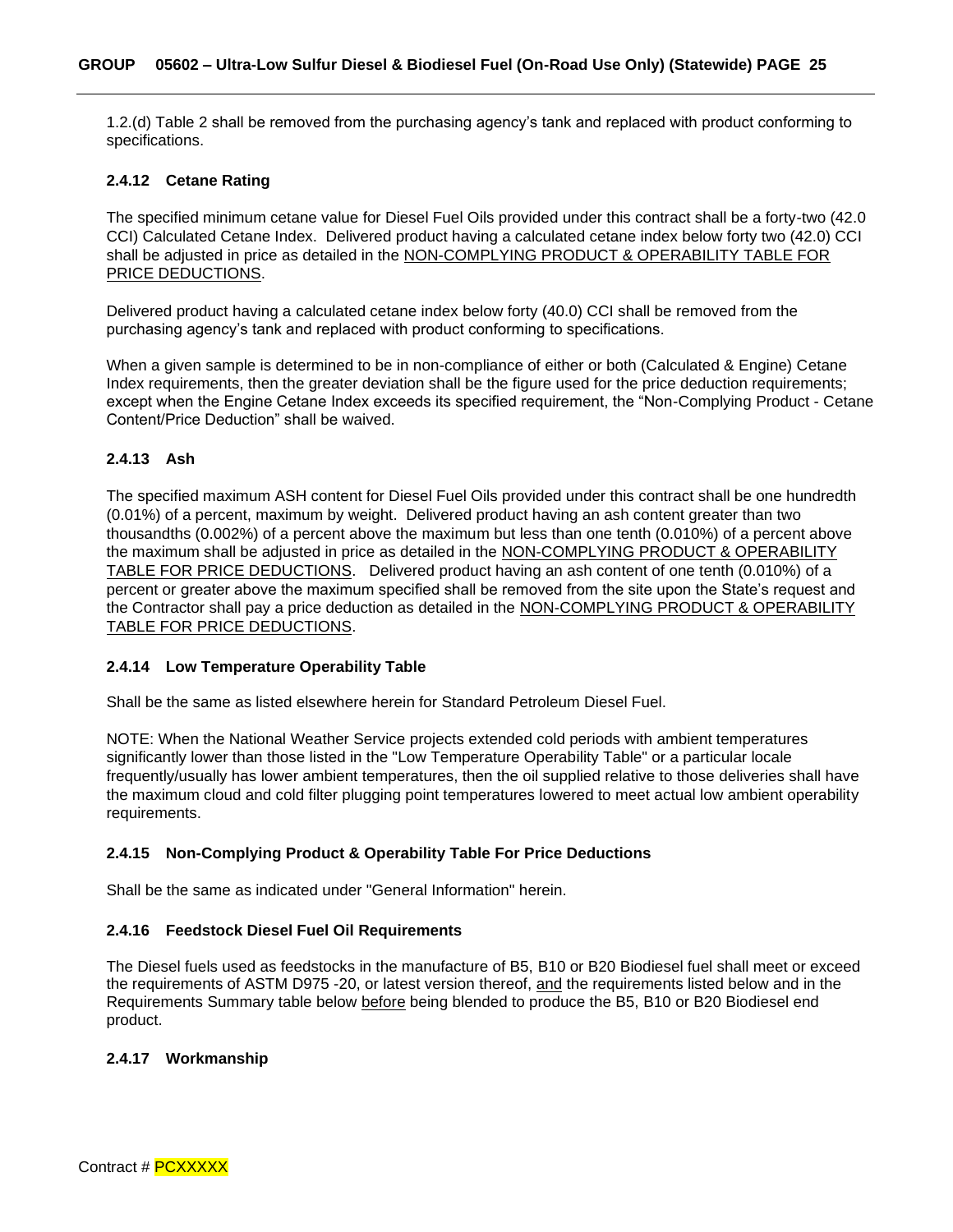Fuel shall be visually free from undissolved water, sediment, and suspended matter. It shall be clear and bright when tested in accordance with ASTM D 4176-04 (2019), procedure 1 or 2, or latest version thereof. Fuel oil shall NOT contain any alcohol.

#### <span id="page-25-0"></span>**2.4.18 2D Diesel (Regular) Fuel Oil**

Grade 2D fuel oil shall meet the specifications listed in the Requirements Summary table below.

#### <span id="page-25-1"></span>**2.4.19 1D Diesel Fuel Oil**

The Grade 1D fuel oil shall meet the specifications listed in the Requirements Summary table below. Kerosene (1- K) meeting and/or exceeding the parameters stated herein for 1D will be considered in lieu of 1D as part of this specification/Contract.

#### <span id="page-25-2"></span>**2.4.20 Requirements Summary (Table)**

Except for Water & Sed., max., shall be same as listed under "Requirements Summary" elsewhere herein for "Standard Petroleum Diesel Fuel".

| <b>PARAMETER</b>    | <b>TEST METHOD</b>    | <b>1D Diesel</b> | <b>2D Diesel</b> |
|---------------------|-----------------------|------------------|------------------|
|                     |                       | Fuel             | Fuel             |
| Water & Sed., max.: | D <sub>2709</sub> -16 | $0.02\%$ V/V     | $0.02\%$ V/V     |

### <span id="page-25-3"></span>**3. CONTRACT TERMS AND CONDITIONS**

#### <span id="page-25-4"></span>**3.1 Performance and Bid Bonds**

There are no bonds for this Contract. The Commissioner of OGS has determined that no performance, payment or Bid bond, or negotiable irrevocable letter of credit or other form of security for the faithful performance of the Contract is required at any time during the term of this Contract.

#### <span id="page-25-5"></span>**3.2 Supplier/Manufacturer's Certificate**

Contractor's submission of the Supplier's letter or certification from the refiner or distributor in response to the Solicitation guarantees that the Contractor is an authorized dealer or distributor, and has agreed to supply the Contractor with all quantities of Products required by the Contractor in fulfillment of its obligation under this Contract. The Commissioner reserves the right to investigate or make any inquiry into the capabilities of the Contractor to properly perform under this Contract.

#### <span id="page-25-6"></span>**3.3 Investigation**

New York State reserves the right, in its sole discretion, to investigate or make any inquiry into the capacity of Contractor to properly perform under this Contract.

#### <span id="page-25-7"></span>**3.4 Contract Term and Extensions**

The Contract will be in effect for a term beginning August 27, 2021 and ending on August 24, 2023. The Contract term shall commence consistent with the MOU.

All OGS Centralized Contracts resulting from the Solicitation shall have a co-terminus end date, including those Contracts awarded during any subsequent periodic recruitment. At the State's option, the Contract may be extended for two (2) additional years, in increments as deemed to be in the best interest of the State. Whether the optional extensions are exercised is at the sole discretion of the State. A Contractor shall retain the right to decline a Contract extension offered under this section. Any Contract extension will be under the same terms and conditions, consistent with the MOU and any additional applicable statutory and policy requirements. Any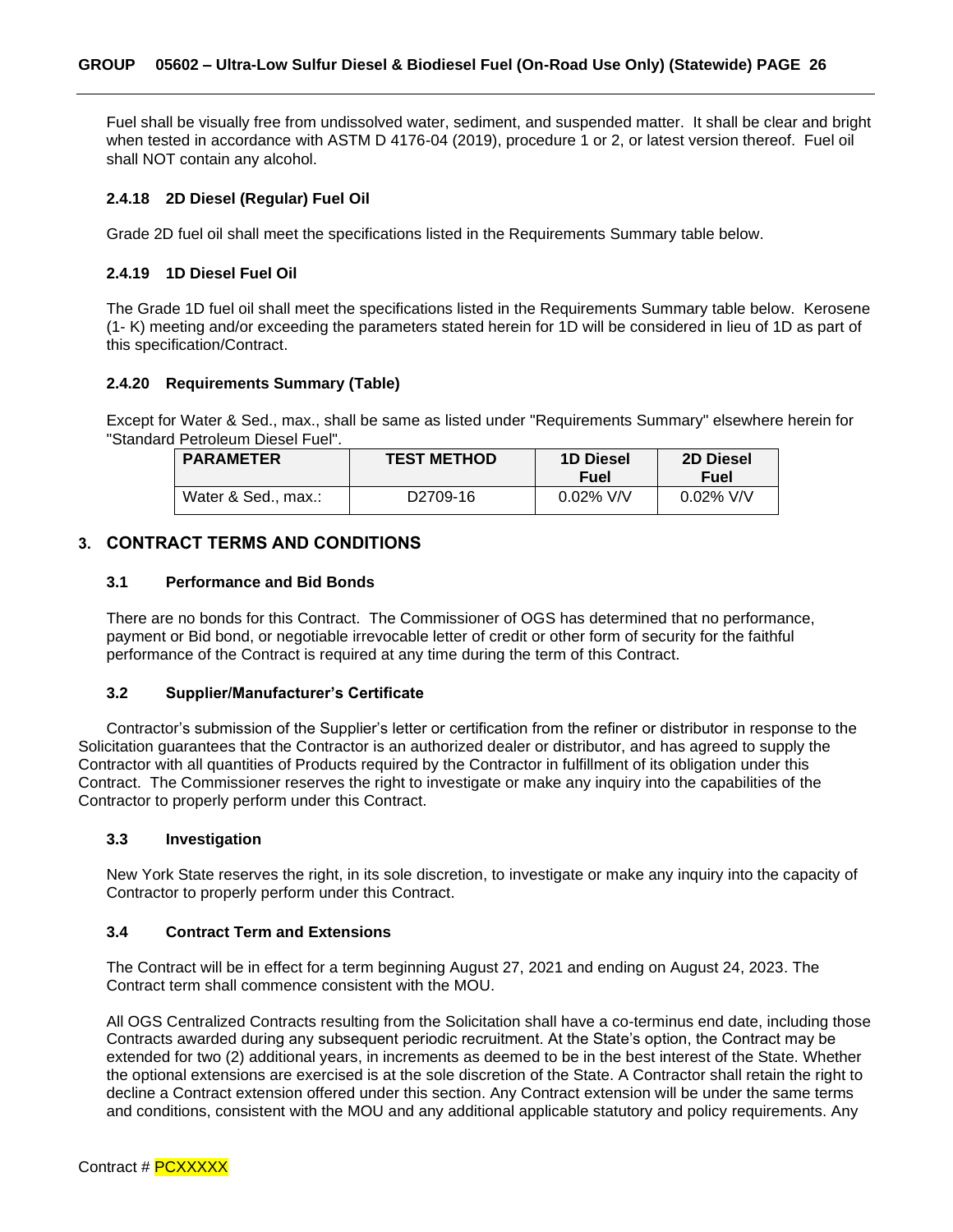extensions provided under this section shall apply in addition to any rights set forth in Appendix B, *Contract Term – Extension*.

#### <span id="page-26-0"></span>**3.5 Short term Extension**

This section shall apply in addition to any rights set forth in Appendix B, *Contract Term – Extension*. In the event a replacement Contract has not been issued, any Contract let and awarded hereunder by the State may be extended unilaterally by the State for an additional period of up to three (3) months upon notice to the Contractor with the same terms and conditions as the original Contract and any approved modifications. With the concurrence of the Contractor, the extension may be for a period of up to six (6) months. However, this extension automatically terminates should a replacement Contract be issued in the interim.

#### <span id="page-26-1"></span>**3.6 Price**

Contract pricing is set forth in Attachment 1 – *Pricing*.

Prices quoted shall be billed net per gallon, F.O.B. agency storage tanks. Prices quoted shall include all applicable customs, taxes, including LUST, license and research fees (e.g. NORA), and surcharges. Contract prices must be expressed in U.S. currency and shall be submitted to four (4) decimal places (priced in dollars per gallon).

Pricing for Contract purchases shall be based on the pricing in effect at the time the Authorized User places the order (Prompt Will-call). Authorized Users that are on automatic delivery shall be priced on the day of delivery, unless the Authorized User requests a delivery. The price shall then reflect the day of the order.

Pricing shall reflect the day of delivery for orders placed by the Authorized User that go beyond the guaranteed delivery timeframe of 48 (forty-eight) hours. For example, the Authorized User orders 500 gallons of diesel fuel on Wednesday, and requests that the delivery be made on the following Tuesday.

For situations where an Authorized user wants to place an order for an unusually large volume of fuel (e.g., 40,000 gallons or more than a truck load, or delivering over a period of time), the Contractor and Authorized User should contact OGS Procurement Services. OGS's intent is for all parties to have the same expectations for delivery and price.

Truck delivery ticket volumes and Contract User's gauged volumes must agree within a tolerance of 0.5% of the total delivered volume for delivery volumes greater than 500 gallons and up to 1% for delivery volumes less than or equal to 500 gallons. If the volume difference exceeds the tolerance level, the Contract User's measured volume, if available, will be used for invoice payment. Contract Users reserve the right to reject "rogue" trucks which have been identified as having repeated meter inaccuracies. Trucks without sealed and calibrated meters will not be permissible for deliveries.

It shall be the Contractor's responsibility to satisfy Authorized User requirements by furnishing blended product when called for during the time period indicated in the Solicitation and Contract. Any special allowances were not included in the price as they could not be considered in evaluating bids. However, if the Contractor extends such allowances during the term of this Contract to Federal, State, Local Governments or to commercial users in the normal course of doing business, New York State requires that such allowances will also be available to the State in the maximum amount extended to others who contract to purchase fuel oil under similar contractual terms and conditions.

Contract prices shall be firm except that price revisions will be permitted in accordance with the *Price Adjustments/*

*Revisions* clause set forth in this Contract and with respect to certain taxes and duties as follows:

"After-imposed tax" means any new or increased Federal, State and local excise tax or duty, except social security or other employment taxes, on diesel fuel purchased under any contract to be awarded hereunder which the contractor is required to pay or bear the burden of as the result of legislative, judicial, or administrative action taking effect after the date of contract award.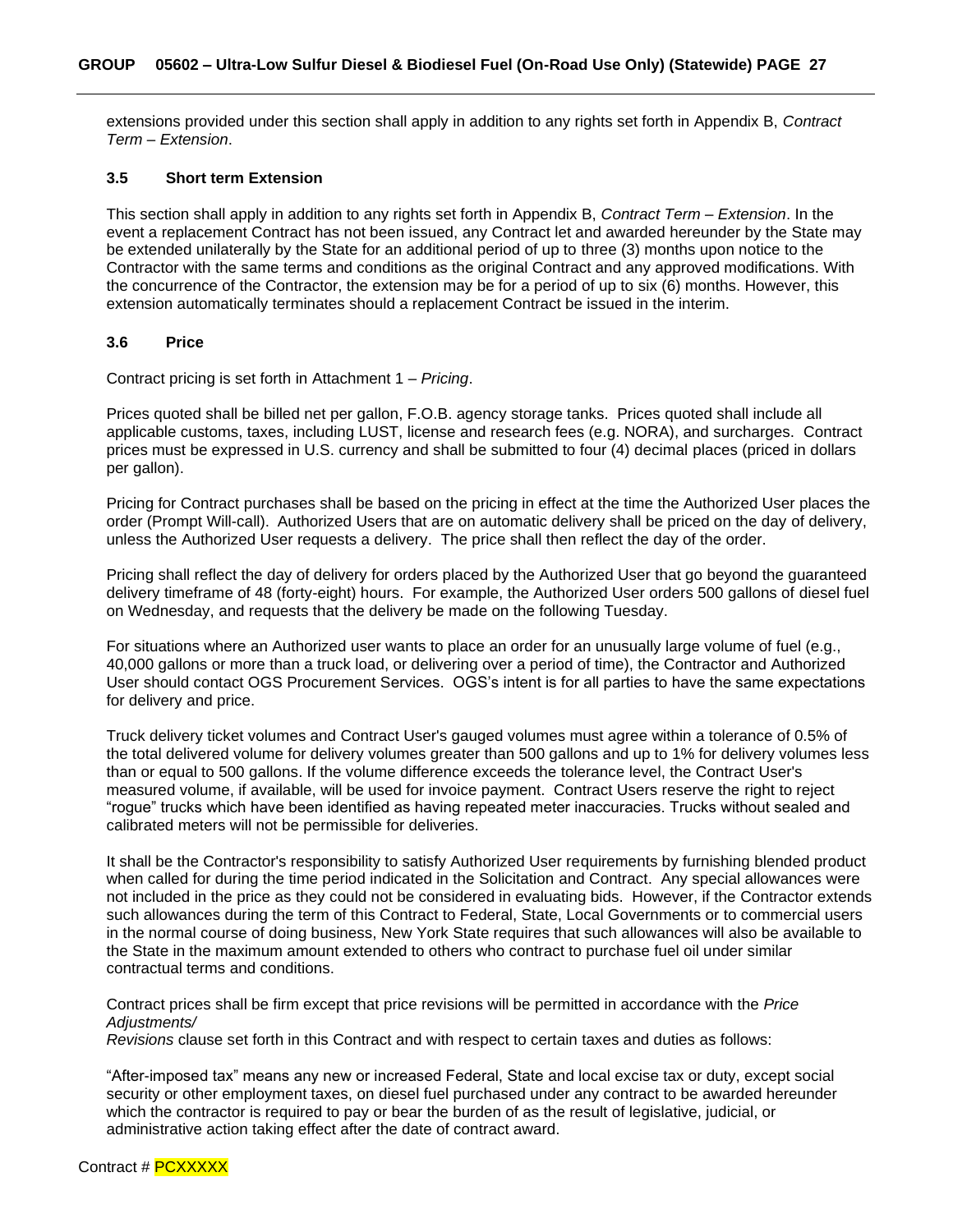"After-relieved tax" means any amount of Federal, State and local excise tax or duty, except social security or other employment taxes, that would otherwise have been payable on diesel fuel purchased under any contract to be awarded hereunder which the contractor is not required to pay or bear the burden of, or for which the contractor obtains a refund or drawback, as the result of legislative, judicial or administrative action taking effect after the date of contract award.

The price shall include all applicable Federal, State, Local taxes and duties as stated in Appendix B, clause 8, *Taxes*.

**NOTE**: The State of New York and its political subdivisions are exempt from New York State and local sales taxes and federal excise taxes.

The price for diesel fuel under any contract to be awarded hereunder shall be increased by the amount of any after-imposed tax, unless the legislative, judicial or administrative act says otherwise, if the contractor states in writing that such contract price does not include any contingency for such after-imposed tax. Such increase shall be prospective only and becomes effective upon such written notice and on the effective date of the next schedule price revision.

The price for diesel fuel under any contract to be awarded hereunder shall be decreased by the amount of any after-relieved tax. Such decrease shall be effective when realized or by no later than the next scheduled price revision.

The contractor shall promptly notify the Procurement Services Contract Management Specialist of all matters relating to any excise tax or duty that reasonably may be expected to result in either an increase or decrease in the contract price for fuel thirty days (30) prior to adding to invoices.

#### <span id="page-27-0"></span>**3.7 OPIS Posting Locations**

OPIS Posting Locations have been established for all counties for purposes of this Contract. Contractor's pricing will be based on the posted price in *Oil Price Daily* for ULS Diesel and Kerosene in the OPIS Posting Locations identified below:

| <b>Albany</b>      | <b>Buffalo</b> | Long Island*   | Newburgh        | <b>Syracuse</b> | <b>Utica</b>  |
|--------------------|----------------|----------------|-----------------|-----------------|---------------|
| Albany             | Allegany       | <b>Bronx</b>   | Columbia        | <b>Broome</b>   | Chenango      |
| Clinton            | Cattaraugus    | Kings          | <b>Dutchess</b> | Cayuga          | <b>Fulton</b> |
| Delaware           | Chautauqua     | Nassau         | Greene          | Chemung         | Hamilton      |
| <b>Essex</b>       | Erie           | New York       | Orange          | Cortland        | Herkimer      |
| Franklin           | Genesee        | Queens         | Putnam          | Schuyler        | Jefferson     |
| Otsego             | Livingston     | Richmond       | Rockland        | Seneca          | Lewis         |
| Rensselaer         | Monroe         | <b>Suffolk</b> | Sullivan        | Steuben         | Madison       |
| <b>St Lawrence</b> | Niagara        | Westchester    | <b>Ulster</b>   | Tioga           | Montgomery    |
| Saratoga           | Ontario        |                |                 | <b>Tompkins</b> | Oneida        |
| Schenectady        | Orleans        |                |                 | Yates           | Onondaga      |
| Schoharie          | Wayne          |                |                 |                 | Oswego        |
| Warren             | Wyoming        |                |                 |                 |               |
| Washington         |                |                |                 |                 |               |

\*Newark, NJ posting location is utilized for the Kerosene low price for the Long Island posting location.

#### <span id="page-27-1"></span>**3.7.1 Location Change or Substitution**

Should the designated posting location become unavailable or differ from the current description and/or format, a posting determined by the Commissioner in his/her sole discretion, to be most reflective of market conditions will be used.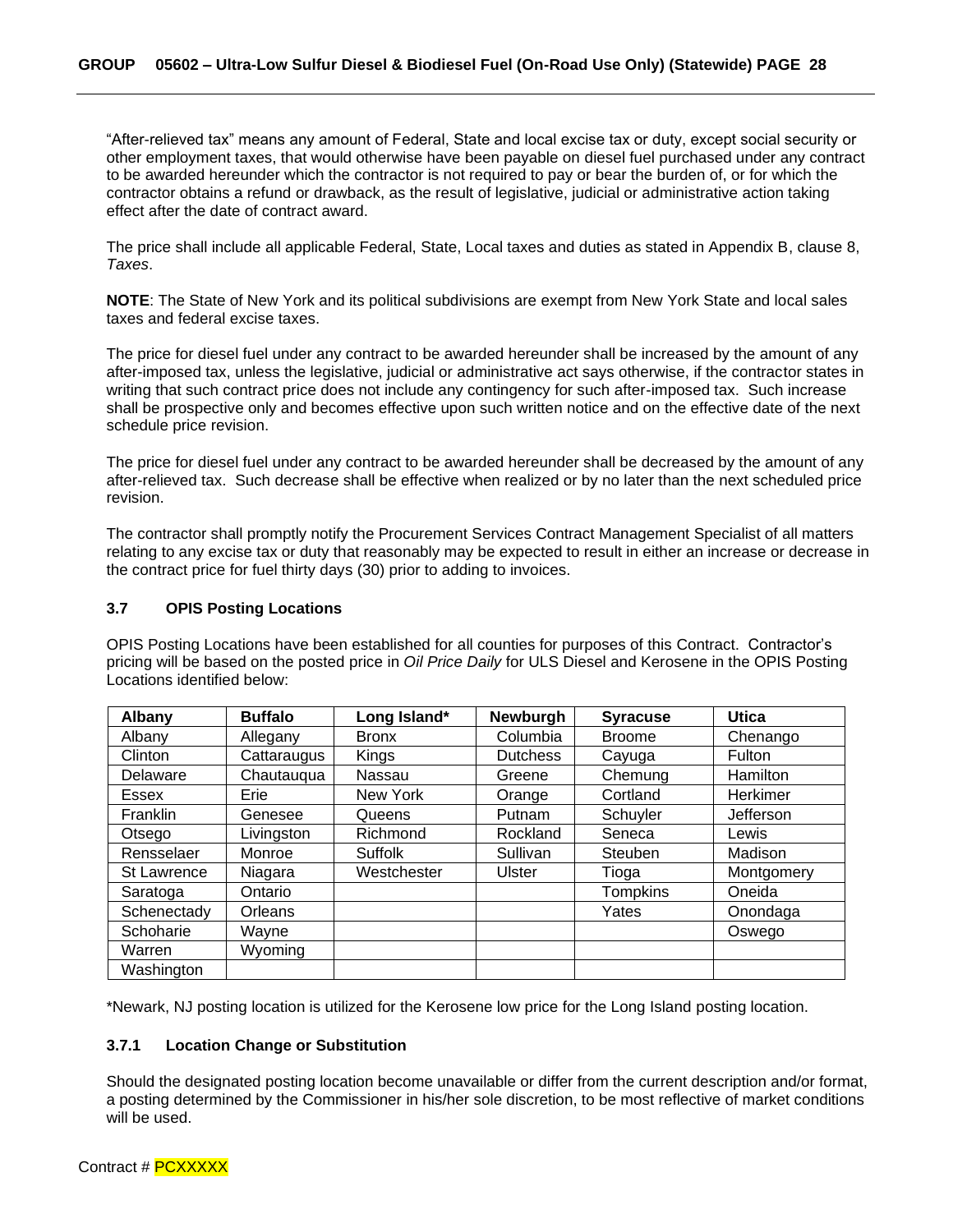#### <span id="page-28-0"></span>**3.7.2 Calculation Change or Substitution**

Should the product revision calculation become unavailable or differ from the current description and/or format, a calculation determined by the Commissioner in his/her sole discretion, to be most reflective of market conditions will be used.

#### <span id="page-28-1"></span>**3.7.3 Product Change or Substitution**

Should the product originally awarded become unavailable or cannot be supplied by the Contractor for any reason (except as provided for in the Savings/Force Majeure clause of Appendix B), the new product and price calculation determined by the Commissioner in his/her sole discretion, to be most reflective of market conditions will be used.

#### <span id="page-28-2"></span>**3.8 Price Adjustments/Revisions**

Contract prices shall be firm except that price revisions will be permitted in accordance with the following procedure:

Price revisions (increases or decreases) to the original Contract price shall be based on prices in OPIS's *Oil Price Daily* for Kerosene and ULS Diesel, under the heading, "Daily Petroleum Prices", Rack prices only, which are designated for ultra-low sulfur products. 1D and 2D Prices will fluctuate according to the "Ultra Low Sulfur Kerosene" and "Ultra Low Sulfur Diesel" postings selected. The terms "Posting Day" or "Posted Price" as used throughout this Contract refers to the actual day the prices are posted.

The low price shown in OPIS's *Oil Price Daily* postings will be used to compute price revisions during the Contract period. Procurement Services will compute any price revisions by determining the difference between the Posted Price on May 6, 2021 and the Posted Price on every Thursday during the contract period, beginning with the OPIS *Oil Price Daily* on the Thursday immediately preceding the Contract start date. The differential between these two (2) prices will be added or subtracted to the bid price per gallon, yielding the new weekly price. If the Contract award is made in a subsequent week after August 26, 2021, then the posted price on the last business day in the preceding week will be used.

The aforementioned mechanism for weekly price revisions would then be applied to the Contract prices throughout the Contract period. Price revisions will be calculated by truncating all figures (priced in dollars per gallon) to four (4) decimal places. Applicable price changes will be effective as of the start of business on the following Friday. If the prices are not posted by OPIS on Thursday, the previous business day on which the specified prices are posted will be utilized. The published prices on May 6, 2021 for 1D (ultra-low sulfur Kerosene) and 2D (ultra-low sulfur Diesel) are shown in the table below, by posting location. Calculated base prices for B5, B10, and B20 Biodiesel are also shown below.

| <b>Posting Location</b> | <b>KEROSENE (1D)</b> | <b>ULS DIESEL (2D)</b> | <b>B5</b> | <b>B10</b> | <b>B20</b> |  |
|-------------------------|----------------------|------------------------|-----------|------------|------------|--|
| Albany, NY              | \$2.2150             | \$2.0575               | \$2.2254  | \$2.3933   | \$2.7292   |  |
| Buffalo, NY             | \$2.3955             | \$2.0780               | \$2.2449  | \$2.4118   | \$2.7456   |  |
| Long Island, NY         | N/A                  | \$2.0505               | \$2.2187  | \$2.3870   | \$2.7236   |  |
| Newark, NJ              | \$2.3410             | N/A                    | N/A       | N/A        | N/A        |  |
| Newburgh, NY            | \$2.3240             | \$2.0770               | \$2.2439  | \$2.4109   | \$2.7448   |  |
| Syracuse, NY            | \$2.2775             | \$2.0937               | \$2.2598  | \$2.4259   | \$2.7581   |  |
| Utica, NY               | \$2.4071             | \$2.0948               | \$2.2608  | \$2.4269   | \$2.7590   |  |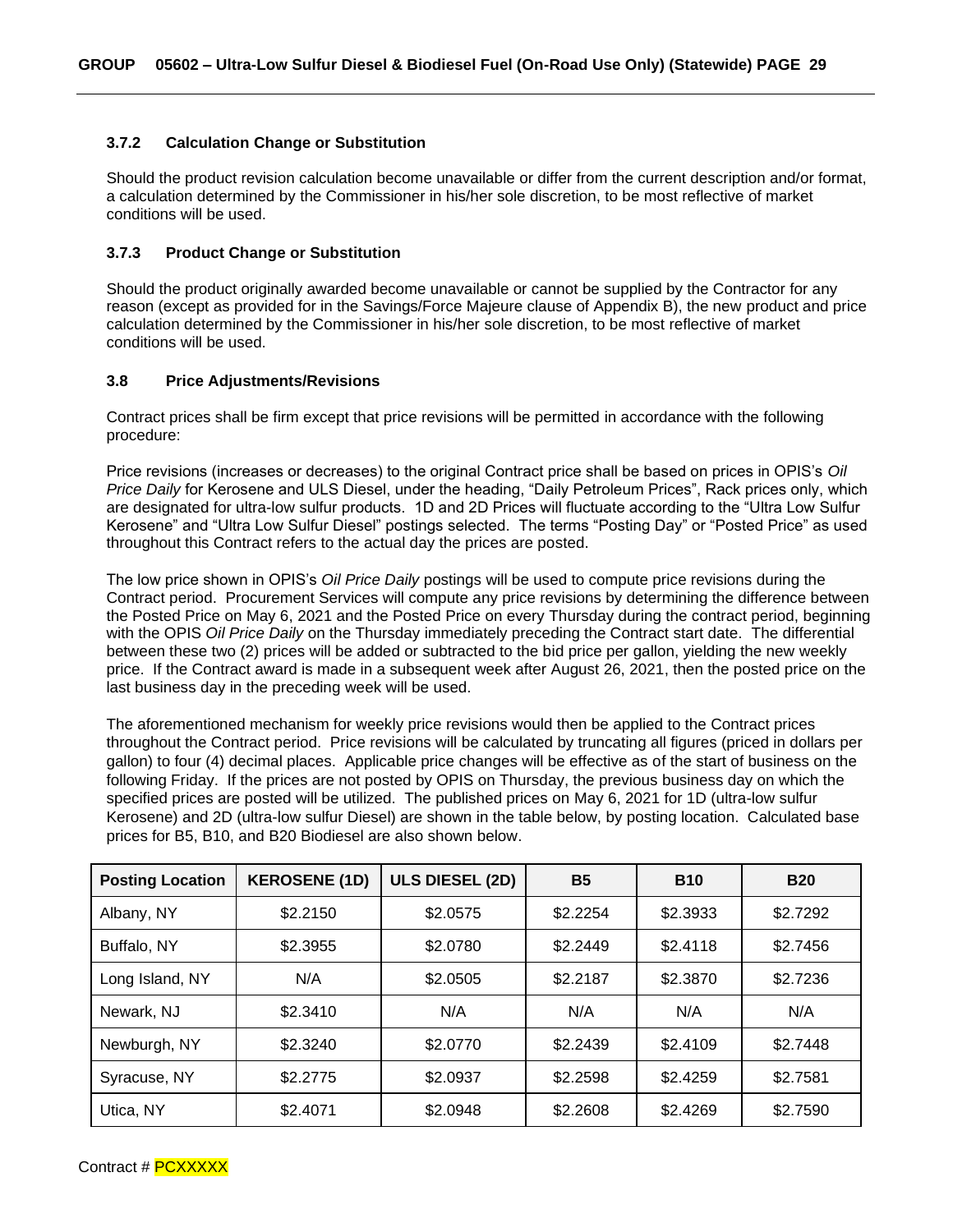Should the weekly price revision cycle not provide adequate price adjustments, because of rapid changes in worldwide petroleum prices, the State reserves the right to increase the frequency of the price revisions to a daily basis. The daily basis will utilize postings Monday through Friday with applicable price changes to be effective as of the start of business on the following day. Weekend prices will be based on Friday's posting. The Friday posting will also stay in effect on Monday holidays. Prices in effect for mid-week or Friday holidays will be the same as for the preceding day. Also, refer to "NOTE" concerning "Posting Day" below.

Should postings differ from current description and/or format, a posting determined, by the Commissioner, in his or her sole discretion, to be most reflective of market conditions will be used. The same applies if OGS were to utilize a weekly pricing schedule. Corrections to prices previously posted in the OPIS Oil Price Daily will be considered only when caused by a typographical or clerical error on the part of said service provider.

NOTE: In the event a specified Rack low price is not posted on a Thursday, then a price posted on a previous business day in which a posted price is available in OPIS's publication will be utilized. In the event Thursday (the day Oil Price Daily posted prices are used for price adjustments) falls as a Holiday, the State will utilize the previous business day's OPIS publication for posted prices for the weekly period.

Price increases are limited to changes in the OPIS Posting Location as noted above. Increases in Contract costs or prices to compensate for other increases in the cost of doing business, regardless of the cause or nature of such costs of the Contractor, will not be allowed during the Contract period.

Price adjustments will continue using the same method if the Contract is extended.

#### <span id="page-29-0"></span>**3.8.1 Price Revisions for Biodiesel**

The price revision procedure for 1D to be used for winter mixes with B5 Biodiesel, B10 Biodiesel and B20 Biodiesel shall be the same as described above in "Price Revisions" and "NOTE". The price revision procedure for B5, B10 and B20 Biodiesel will be as follows:

The B5 Biodiesel pricing shall be based on 95% of the low posted price for low sulfur diesel (as described above) plus 5% of the soybean oil price based on the price of soybean oil per pound as shown in The Wall Street Journal's "Cash Prices - Fats and Oils" for each **Thursday's Posted Prices**, which is Wednesday's cash price, using a multiplier of 7.6465 to convert to gallons.

The B10 Biodiesel pricing shall be based on 90% of the low posted price for low sulfur diesel (as described above) plus 10% of the soybean oil price based on the price of soybean oil per pound as shown in the Wall Street Journal's "Cash Prices –Fats and Oils" for each **Thursday's Posted Prices**, which is Wednesday's cash price, using a multiplier of 7.6465 to convert to gallons.

The B20 Biodiesel pricing shall be based on 80% of the low posted price for low sulfur diesel (as described above) plus 20% of the soybean oil price based on the price of soybean oil per pound as shown in The Wall Street Journal's "Cash Prices - Fats and Oils" for each **Thursday's Posted Prices**, which is Wednesday's cash price, using a multiplier of 7.6465 to convert to gallons.

Procurement Services will compute any price revisions by determining the difference between the combined posted prices on Thursday, May 6, 2021 and the combined posted prices on every Thursday during the Contract period, beginning with the OPIS *Oil Price Daily* on the Thursday immediately preceding the contract start date. Applicable price changes will be effective as of the start of business on the following Friday. If the prices are not posted on Thursday, the previous business day on which the specified prices are posted will be utilized.

The following is an example of B5, B10, and B20 Biodiesel Price Revisions utilizing pricing from the Albany OPIS Posting Location. All values will be truncated to four (4) decimal places (dollars per gallon) prior to every operation in calculating the final result. The final result will also be truncated, if necessary, to four (4) decimal places.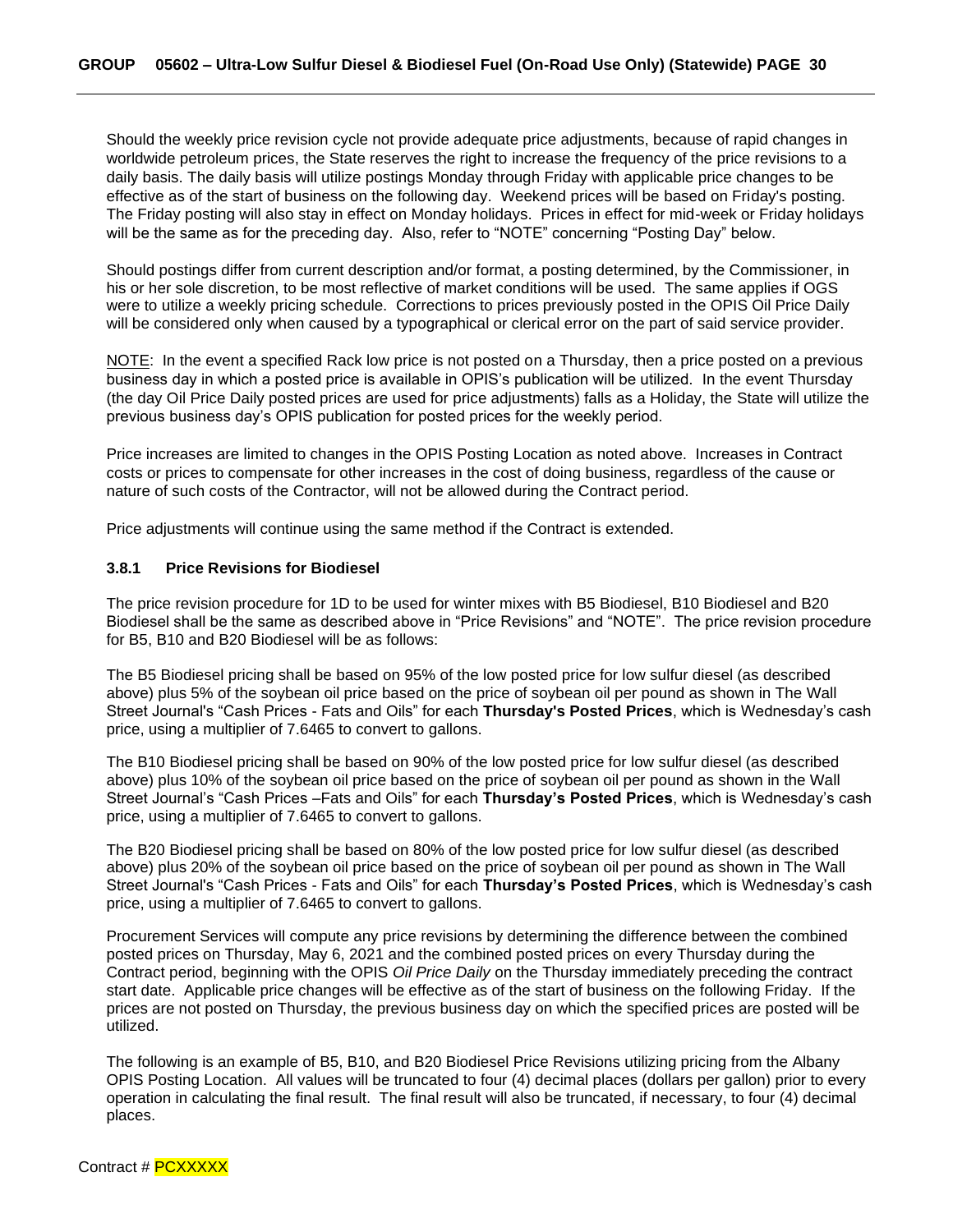#### **B5:**

The posted price for Albany on Thursday, May 6, 2021 for soybean oil is \$0.7083/lb. Using the multiplier of 7.6465, the adjusted price per gallon is \$5.4160 for soybean oil. Five percent (5%) of that figure (\$0.2708) plus 95% of the 2D base of \$2.0575 (\$1.9546) yields a May 6, 2021 base price for B5 fuel of \$2.2254/gal. To arrive at the adjustment for B5 fuel for a future week, subtract the base price for Thursday, May 6, 2021 (\$2.2254/gal) from the current week's price (for example \$2.2185/gal.), which yields a price change of -0.0069/gal. for B5 Biodiesel.

#### **B10:**

The posted price for Albany on Thursday, May 6, 2021 for soybean oil is \$0.7083/lb. Using the multiplier of 7.6465, the adjusted price per gallon is \$5.4160 for soybean oil. Ten percent (10%) of that figure (\$0.5416) plus 90% of the 2D base of \$2.0575 (\$1.8517) yields a May 6, 2021 base price for B10 fuel of \$2.3933/gal. To arrive at the adjustment for B10 fuel for a future week, subtract the current base price for Thursday, May 6, 2021 (\$2.3933/gal) from the current week's price (for example \$2.2645 /gal.), which yields a price change of - \$0.1288/gal. for B10 Biodiesel.

#### **B20:**

The posted price for Albany on Thursday, May 6, 2021 for soybean oil is \$0.7083/lb. Using the multiplier of 7.6465, the adjusted price per gallon is \$5.4160 for soybean oil. Twenty percent (20%) of that figure (\$1.0832) plus 80% of the 2D base of \$2.0575 (\$1.6460) yields a May 6, 2021 base price for B20 fuel of \$2.7292/gal. To arrive at the adjustment for B20 fuel for a future week, subtract the current base price for Thursday, May 6, 2021 (\$2.7292/gal) from the current week's price (for example \$2.3145/gal.), which yields a price change of - \$0.4147/gal. for B20 Biodiesel.

All other terms and conditions stated above in the *Price Adjustments/Revisions* clause and "NOTE" will also apply to the price revisions for Biodiesel.

#### <span id="page-30-0"></span>**3.9 Best Pricing Offer**

During the Contract term, if the Commissioner becomes aware that the Contractor is selling substantially the same or a smaller quantity of a Product outside of this Contract upon the same or similar terms and conditions as that of this Contract at a lower price to a federal, state or local governmental entity, the price under this Contract, after consultation with the Contractor, may be reduced to a lower price on a prospective basis at the discretion of the Commissioner. The Commissioner reserves the right to request information to verify pricing for the purposes of this clause.

#### <span id="page-30-1"></span>**3.10 Price Structure**

If, during the Contract Term, the Contractor is unable or unwilling to meet contractual requirements in whole or in part based on the price structure of the Contract, it shall immediately notify the Office of General Services, Procurement Services in writing. Such notification shall not relieve the Contractor of its responsibilities under the Contract. The State may, but is not required to, consider an equitable adjustment in the Contract terms and/or pricing in the circumstances outlined in Appendix B, *Savings/Force Majeure*.

Should the Commissioner in his or her sole discretion determine during the Contract Term that (i) the Contract price structure is unworkable, detrimental, or injurious to the State, or (ii) the Contract price structure results in prices which are unreasonable, excessive, or not truly reflective of current market conditions, and no adjustment in the Contract terms and/or pricing is mutually agreeable, the State may terminate the Contract upon 10 business days written notice mailed to the Contractor.

Should the OPIS posting locations used for diesel price adjustments/revisions become unworkable or unavailable, the Commissioner reserves the right to switch to the most appropriate index and/or location, and adjust the base price(s) accordingly. Please refer to clause 6.4, *OPIS Posting Locations*. for additional factors.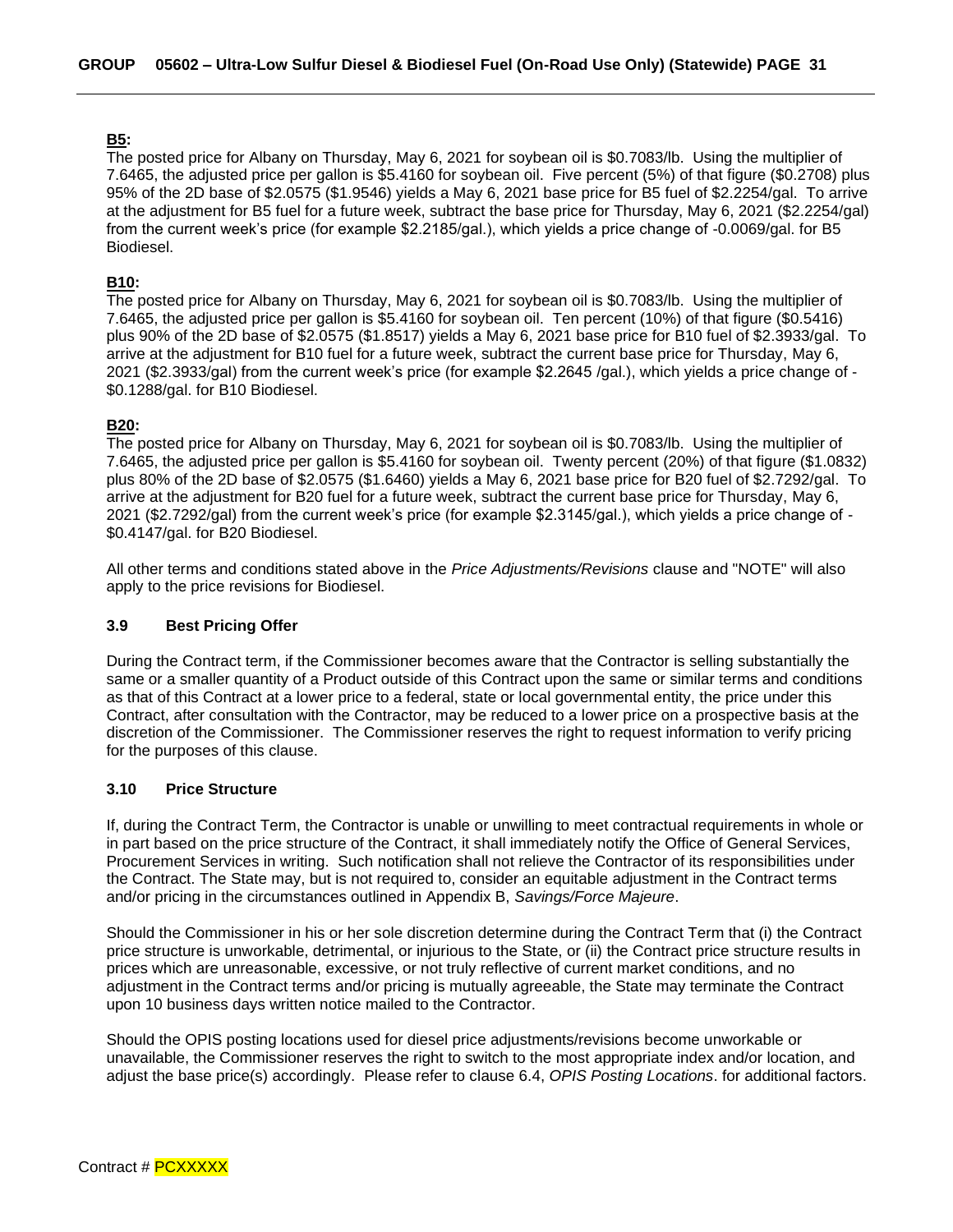#### <span id="page-31-0"></span>**3.11 Volume Discounts**

Contractor may provide a Volume Discount within a given County for all individual orders 5,500 gallons or greater in Attachment 1 – Pricing. The Volume Discount for a given County shall be applied to the invoice for each individual order placed by an Authorized User in such County which results in a single delivery of 5,500 gallons or greater.

#### <span id="page-31-1"></span>**3.12 Ordering**

Purchase Orders shall be made in accordance with the terms set forth in Appendix B, *Purchase Orders*. Authorized Users may submit orders over the phone, and, if available, may submit orders electronically via web-based ordering, e-mail, or facsimile at any time. Orders submitted shall be deemed received by Contractor on the date submitted.

All orders shall reference Contract number, requisition, and/or Purchase Order number (if applicable). Upon Contractor's receipt of an order, confirmation is to be provided to the Authorized User electronically or via facsimile. Order confirmation should be sufficiently detailed, and include, at a minimum, purchase price, date of order, delivery information (if applicable), Authorized User name, and sales representative (if applicable).

#### <span id="page-31-2"></span>**3.12.1 Purchasing Card Orders**

Contractor shall indicate if it will accept the New York State Procurement Card. For all purchases executed using a New York State Procurement Card, Contractor shall provide an itemized receipt with each delivery.

If the Contractor accepts orders using the State's Purchasing Card (see Appendix B, Purchasing Card), also referred to as the Procurement Card, the Contractor shall not charge or bill the Authorized User for any additional charges related to the use of the Purchasing Card, including but not limited to processing charges, surcharges or other fees.

#### <span id="page-31-3"></span>**3.13 Minimum Order**

Minimum delivery shall be 250 gallons at each delivery location (site) as determined by the delivery schedule. Deliveries under 250 gallons are at the Contractor's option, except for tank top-offs for testing.

All deliveries requested by an Authorized User of less than the minimum order size, including tank top-offs for tank testing, shall qualify for contract pricing. In addition, the following surcharge may be utilized by the Contractor (except for automatic replenishment):

| Quantity Delivered (in gallons) | <b>Optional Surcharge</b> |  |  |  |  |
|---------------------------------|---------------------------|--|--|--|--|
| Under 250                       | \$50.00                   |  |  |  |  |

Upon written direction by OGS, an Authorized User shall have one (1) delivery per tank per contract year for tank top-off testing that is exempt from any minimum order surcharge.

Determination for total gross tank capacity shall include all manifold tanks. All locations granted a request from the Contractor for "automatic replenishment", per the *Automatic Replenishment* clause of this Solicitation, shall be exempt from minimum order requirements, including other factors out of the control of Authorized Users (e.g., short filling, mechanical issues, inadequate fuel supply). In no case shall a surcharge be applied to a location while on "automatic replenishment".

#### <span id="page-31-4"></span>**3.14 Invoicing and Payment**

Invoicing and payment shall be made in accordance with the terms set forth in Appendix B, *Contract Invoicing*.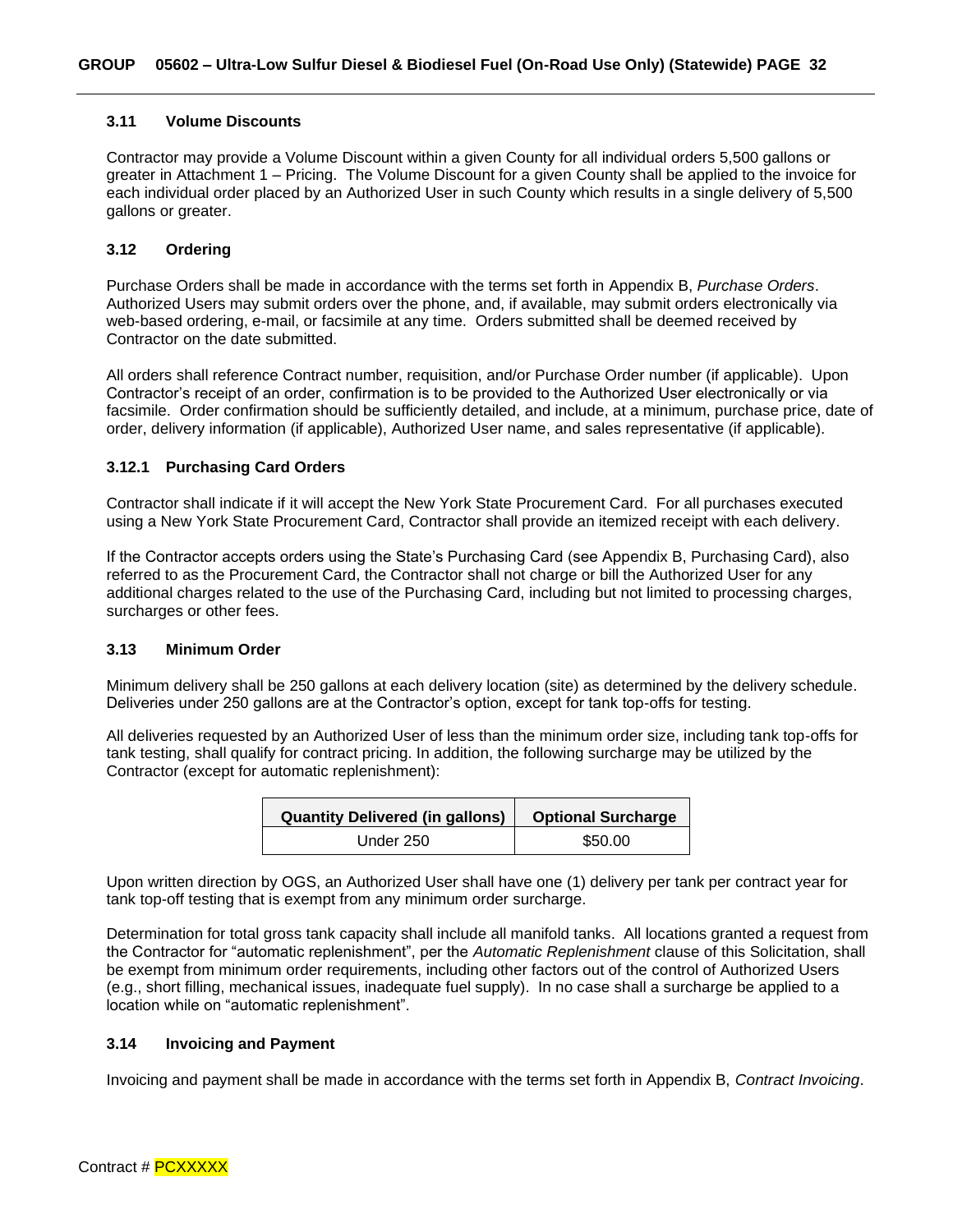The Contractor is required to provide the Authorized User with one invoice for each Purchase Order at the time of delivery. The invoice must include detailed line item information to allow Authorized Users to verify that pricing at point of receipt matches the Contract price on the original date of order. At a minimum, the following fields must be included on each invoice:

- Contractor Name
- Contractor Billing Address
- Contractor Federal ID Number
- NYS Vendor ID Number
- Account Number
- NYS Contract Number
- Name of Authorized User indicated on the Purchase Order
- NYS Agency Unit ID (if applicable)
- Customer Delivery Location ID Number as shown on Delivery Schedule (if applicable)
- Authorized User's Purchase Order Number
- Order Date
- Invoice Date
- Invoice Number
- Invoice Amount
- Product Descriptions
- Unit Price
- Quantity
- Unit of Measure
- Dates of Service/Delivery (if applicable)

Cost centers or branch offices within an Authorized User may require separate invoicing as specified by each Authorized User. The Contractor's billing system shall be flexible enough to meet the needs of varying ordering systems in use by different Authorized Users. Visit the following link for further guidance for vendors on invoicing: https://bsc.ogs.ny.gov/nys-vendors.

In billing for winter mixes, invoices must include current Contract price for each grade, type of mixture furnished and computation of total price. Invoices should be formatted as per the example below:

EXAMPLE - Delivery of 4000 gallons of 2D/1D winter mix at a 1/1 ratio:

2,000 gals. × Adjusted 2D price = total cost of 2D product

+ 2,000 gals. × Adjusted 1D price = total cost of 1D product Invoice Total (Total cost for delivery)

NOTE: If additives rather than kerosene is used to provide winter protection, the Contractor is allowed to charge market price for the additive, and as with kerosene, list the price as a separate line item on the invoice.

#### <span id="page-32-0"></span>**3.15 Product Delivery**

Delivery of all Contract Products shall be made in accordance with Appendix B, *Product Delivery* and *Shipping/Receipt of Product*. Delivery shall be made as specified and in accordance with instructions furnished with each order, unless otherwise directed in writing. Contractor must be prepared, at all times, to make prompt delivery. Every Contract states what the maximum time a delivery will take from the moment of order, but the time shall never exceed forty-eight (48) hours. In State declared emergencies, fuel must be delivered within eight (8) to twelve (12) hours of notification. Should there be a State declared emergency, an after-hours or weekend emergency, or should an agency run out of fuel at any time creating an emergency situation, the Contractor shall be required to provide product within eight (8) to twelve (12) hours of a telephone call from the agency.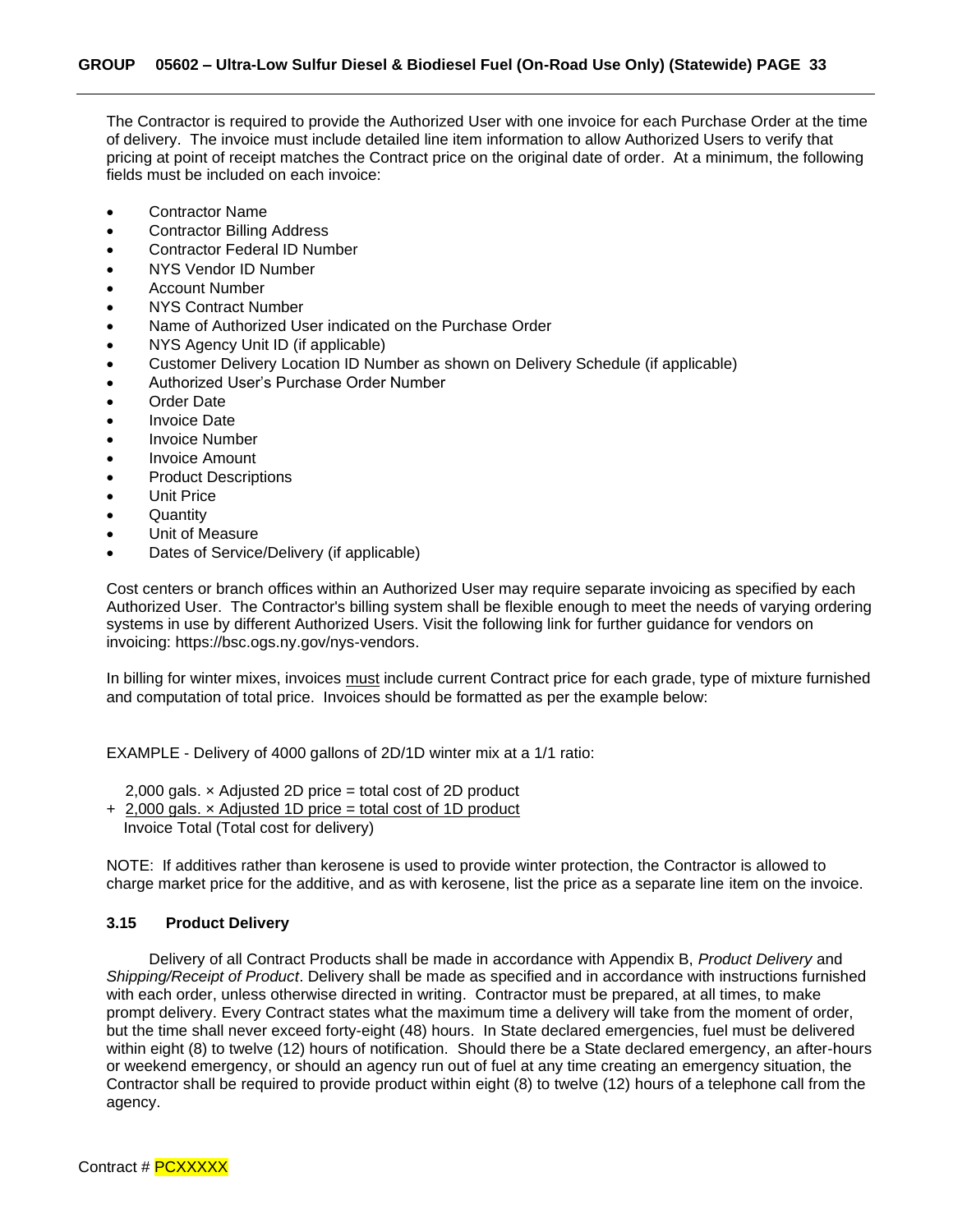Delivery shall be made in accordance with instructions on the Purchase Order from each Authorized User. If there is a discrepancy between the Purchase Order and what is listed on the Contract, it is the Contractor's obligation to seek clarification from the ordering Authorized User and, if applicable, from OGS, Procurement Services. On occasion, to prevent fuel run outs during storms or other emergency situations, the Contractor must allow Authorized Users the flexibility to manually schedule deliveries to top-off tank inventories. Normal deliveries are considered to take place Monday through Friday (8:00 am - 5:00 pm). Saturday/Sunday deliveries are not standard and are to be made on an emergency basis (and not a regular basis) ONLY, or if a run out is imminent before the next normal delivery day. Delivery of fuel should give first priority to "human needs" customers.

Failure to make prompt delivery may result in an Authorized User's submission of a Contract Performance Report to OGS. Per Appendix B, Section 48(a), (d), and (e), the Authorized User shall have the right to purchase sufficient diesel fuel on the open market to fill such tank or tanks, and to charge any increase in price paid over the current contract price to the account of the Contractor.

Authorized Users shall be responsible for ensuring that tanks are accessible to the Contractor. Authorized Users should also make certain that receiving personnel are available at time of delivery. Failure of the Authorized User to make appropriate delivery arrangements, which prevents the delivery of product upon Contractor's arrival at delivery site, may result in a charge to the Authorized User for the Contractor's transportation costs. The Contractor must notify the Authorized User of the attempted delivery prior to charging for any future delivery attempts for the same circumstance. The Contractor must state the amount that would be charged for the direct cost of this subsequent delivery attempt, and provide supporting documentation that substantiates the direct cost for the failed delivery at the fault of the Authorized User. The Authorized User must agree in writing to any such costs for subsequent delivery attempts, prior to the Contractor making the subsequent delivery. At no time should a charge be applied to an Authorized User for an attempted delivery that failed at no fault of their own.

#### <span id="page-33-0"></span>**3.16 Automatic Replenishment**

Requests for automatic replenishment are preferred in WRITING from an Authorized User, but may be required by the Contractor. A Contractor shall provide written notification back to any Authorized User's request for automatic replenishment on any tank with a total gross capacity equal to or greater than 500 gallons. Automatic replenishment for tank capacities less than 500 gallons will be at the Contractor's option and may be subject to a minimum order charge (see *Minimum Order* clause of this Solicitation). Determination for total gross tank capacity shall include all manifolded tanks. The Contractor shall maintain a record of the estimated consumption of ULS diesel and biodiesel, and shall replenish the Authorized User's tank or tanks without further notice from the Authorized User, whenever necessary to ensure an adequate supply at all times.

If the Contractor, after having accepted the request from the Authorized User, permits the level of the fuel to fall below the percentages of the total capacity of the Authorized User's tank or tanks indicated in the following table, and does not meet the requirement to deliver on an emergency basis within four (4) hours, the Authorized User shall have the right to purchase sufficient fuel on the open market from another vendor to fill such tank or tanks, and to charge any increase in price paid over the current contract price to the account of the Contractor.

| <b>MINIMUM LEVEL</b> | TOTAL - TANK CAPACITY/GALS |
|----------------------|----------------------------|
| 10%                  | <b>Under 5500</b>          |
| 15%                  | 5,500 and over             |

#### <span id="page-33-1"></span>**3.17 Delivery Schedules**

The delivery schedules, based on Authorized Users' requirements submitted to Procurement Services by Requirement Letter RL 214, are available as a guide to indicate proposed delivery points and estimated annual quantities. Any specific questions regarding the site conditions should be directed to the end-user via any communication available shown on the Delivery Schedule. The delivery schedules are attachments in this Contract, and any updates (if any) are available on the OGS website.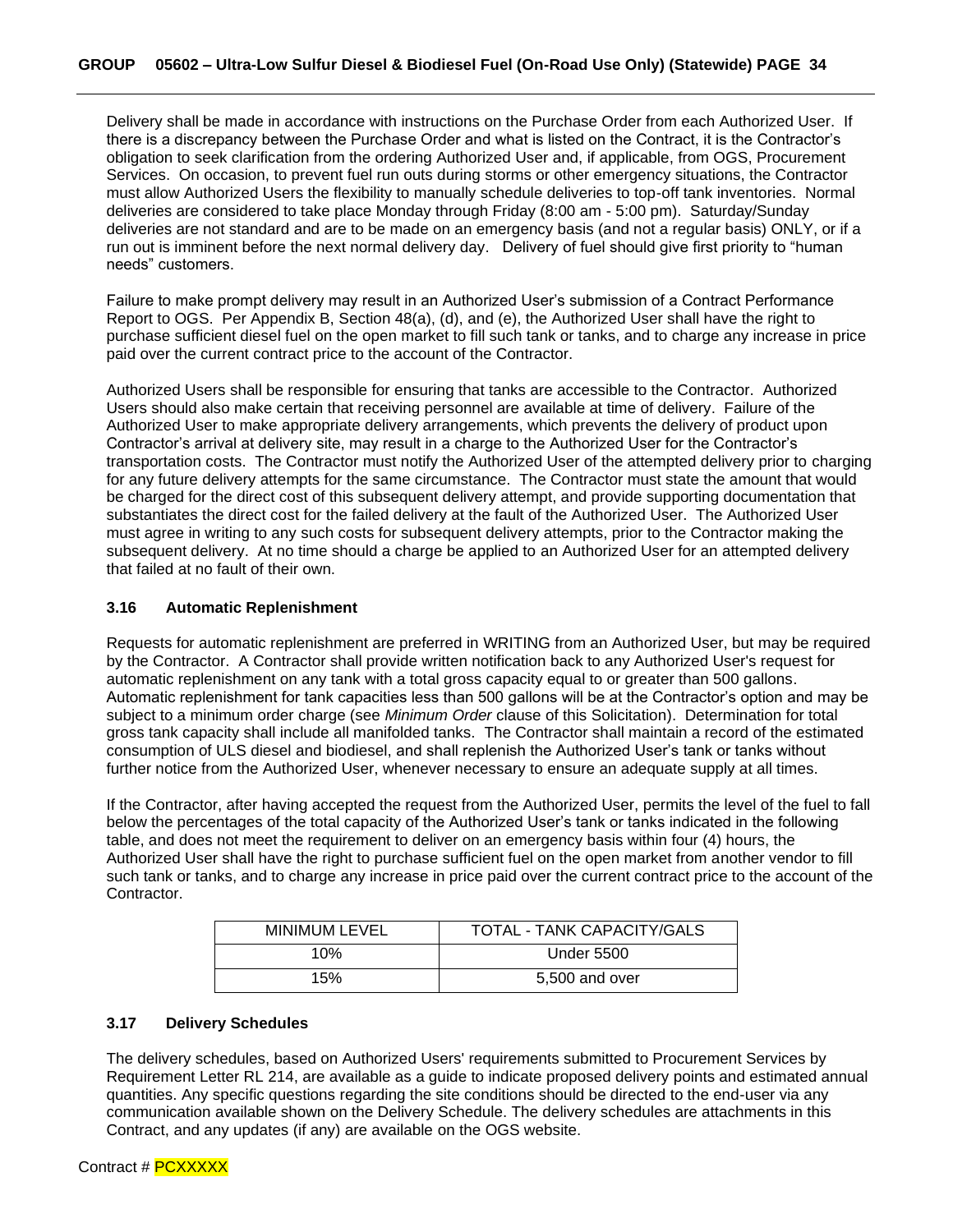Contractor shall deliver under this Contract to any State agency which places a purchase order (or other ordering mechanism between the Contractor and ordering entity) under this Contract, whether or not such delivery location is identified in the delivery schedules. Any political subdivision or other non-State entity which did not file a requirement with OGS Procurement Services as of the date of the Solicitation's bid opening shall be eligible to receive deliveries at Contractor's option. This will be done upon placement of a valid purchase order (or other ordering mechanism between the Contractor and ordering entity) to the Contractor's address as indicated in the contract award notification. Contractors must notify OGS Procurement Services of any new business created from Authorized Users' requests for delivery, so that OGS Procurement Services can make adjustments to the delivery schedules, to capture these new accounts. All cases shall require Contractors to notify both contract user and OGS Procurement Services of any locations not originally identified on the Delivery Schedules, within thirty (30) days after the first delivery is made. See the *New Accounts* clause of this Solicitation.

At any time during the contract, Contractors may be advised in writing by OGS regarding political subdivisions or other Non-State entities which have filed on a timely basis but do not appear, through no fault of their own, on the delivery schedule.

Filed requirements and delivery schedules may be updated by OGS for any mutually agreed upon extension.

NOTE: On occasion, entities may appear on the wrong delivery schedule as entities self-report. For example, a non- State entity may appear on the Agency schedule on occasion or vice versa. OGS does review and seek clarification of information on the delivery schedules, but does not catch all errors.

#### <span id="page-34-0"></span>**3.18 Product Returns and Exchanges**

In addition to the provisions of Appendix B, *Title and Risk of Loss*, *Product Substitution*, and *Rejected Product*, Products returned or exchanged due to quality problems, duplicated shipments, outdated Product, incorrect Product shipped, Contractor errors otherwise not specified, or Products returned or exchanged due to Authorized User errors, shall be replaced with specified Products or the Authorized User shall be credited or refunded for the full purchase price.

Products shall be replaced within guaranteed delivery times (regular or emergency as applicable) of written notification to the Contractor of the Authorized User's intent to return or exchange the Product. Contractor can charge only a restocking fee for Product returned or exchanged due to Authorized User error that is determined not to be suitable for resale; the restocking fee cannot exceed the net price of the returned or exchanged Product.

Any credit or refund shall be applied against the next bill/invoice submitted by the Contractor to the Authorized User. If no credit or refund, or only a partial credit or refund, is made in such fashion, the Contractor shall pay to the Authorized User the amount of such credit or refund or portion thereof still outstanding, within 30 calendar days of demand.

#### <span id="page-34-1"></span>**3.19 Unanticipated Excessive Purchase**

The State reserves the right to negotiate lower pricing, or to advertise for Bids, for any unanticipated excessive purchase.

#### <span id="page-34-2"></span>**3.20 Contract Administration**

Contractor shall provide a sufficient number of Customer Service employees who are knowledgeable and responsive to Authorized User needs and who can effectively service the Contract. Contractor shall also provide an Emergency Contact in the event of an emergency occurring after business hours or on weekend/holidays.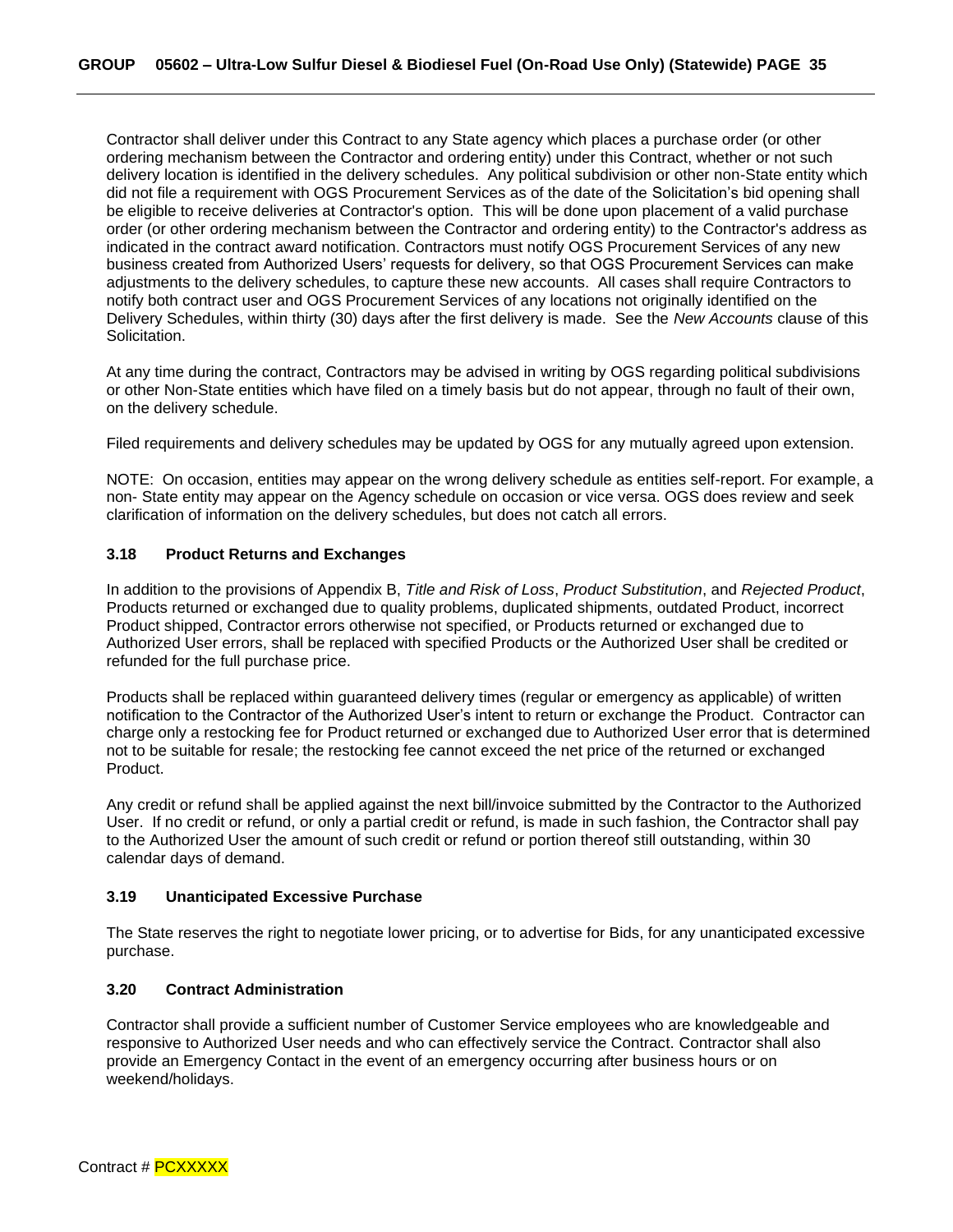Contractor shall provide a dedicated Contract Administrator to support the updating and management of the Contract on a timely basis. Contractor must notify OGS within five Business Days if it's Contract Administrator, Emergency Contact, or Customer Service employees change, and provide an interim contact person until the position is filled. Changes shall be submitted electronically via e-mail to the OGS Contract Management Specialist.

#### <span id="page-35-0"></span>**3.21 NYS Financial System (SFS)**

New York State is currently operating on an Enterprise Resource Planning (ERP) system, Oracle PeopleSoft software, referred to as the Statewide Financial System (SFS). SFS is currently on PeopleSoft Financials version 9.2. SFS supports requisition-to-payment processing and financial management functions.

The State is also implementing an eProcurement application that supports the requisitioning process for State Agencies to procure Products in SFS. This application provides catalog capabilities. Contractors with Centralized Contracts have the ability to provide a "hosted" or "punch-out" catalog that integrates with SFS and is available to Authorized Users via a centralized eMarketplace website. Additional information may be found at: https://ogs.ny.gov/procurement/emarketplace

There are no fees required for a Contractor's participation in the catalog site development or management. Upon completion and activation of an on-line catalog, State Agencies will process their orders through the SFS functionality and other Authorized Users can access the catalog site to fulfill orders directly.

The State may be implementing additional PeopleSoft modules in the near future. Further information regarding business processes, interfaces, and file layouts currently in place may be found at: http://www.sfs.ny.gov and http://www.osc.state.ny.us/agencies/guide/MyWebHelp/.

#### <span id="page-35-1"></span>**3.22 Insurance**

The Contractor shall maintain in force at all times during the terms of the Contract, policies of insurance pursuant to the requirements outlined in Attachment 4 – *Insurance Requirements*.

#### <span id="page-35-2"></span>**3.23 Report of Contract Usage**

Contractor shall submit Attachment 5 – *Report of Contract Usage* including total sales to Authorized Users of this Contract by Contractor, and all authorized resellers, dealers and distributors, if any, semi-annually (twice per year – due January 15<sup>th</sup> for sales July 1<sup>st</sup> through December 31<sup>st</sup> and due July 15<sup>th</sup> for sales January 1<sup>st</sup> through June 30th). If the Contract period begins or ends in a fractional portion of a reporting period, only the actual Contract sales for this fractional period should be included in the semi-annual report.

Contractors shall specify if any authorized resellers, dealers or distributors are NYS Certified Minority- and/or Women-Owned Business Enterprises (MWBEs), small business enterprises (SBEs), or Service-Disabled Veteran-Owned Businesses (SDVOBs).

The report is to be submitted electronically via e-mail in Microsoft Excel to OGS Procurement Services, to the attention of the individual listed on the front page of the Contract Award Notification and shall reference the Contract Group Number, Award Number, Contract Number, Sales Period, and Contractor's name.

The report in Attachment 5 – *Report of Contract Usage* contains the minimum information required. Additional related sales information, such as detailed user purchases may be required by OGS and must be supplied upon request. Failure to submit reports on a timely basis may result in Contract cancellation and designation of Contractor as non-responsible.

#### <span id="page-35-3"></span>**3.24 Contractor Requirements and Procedures for Business Participation Opportunities for NYS Certified Minority- and Women-Owned Business Enterprises and Equal Employment Opportunities for Minority Group Members and Women**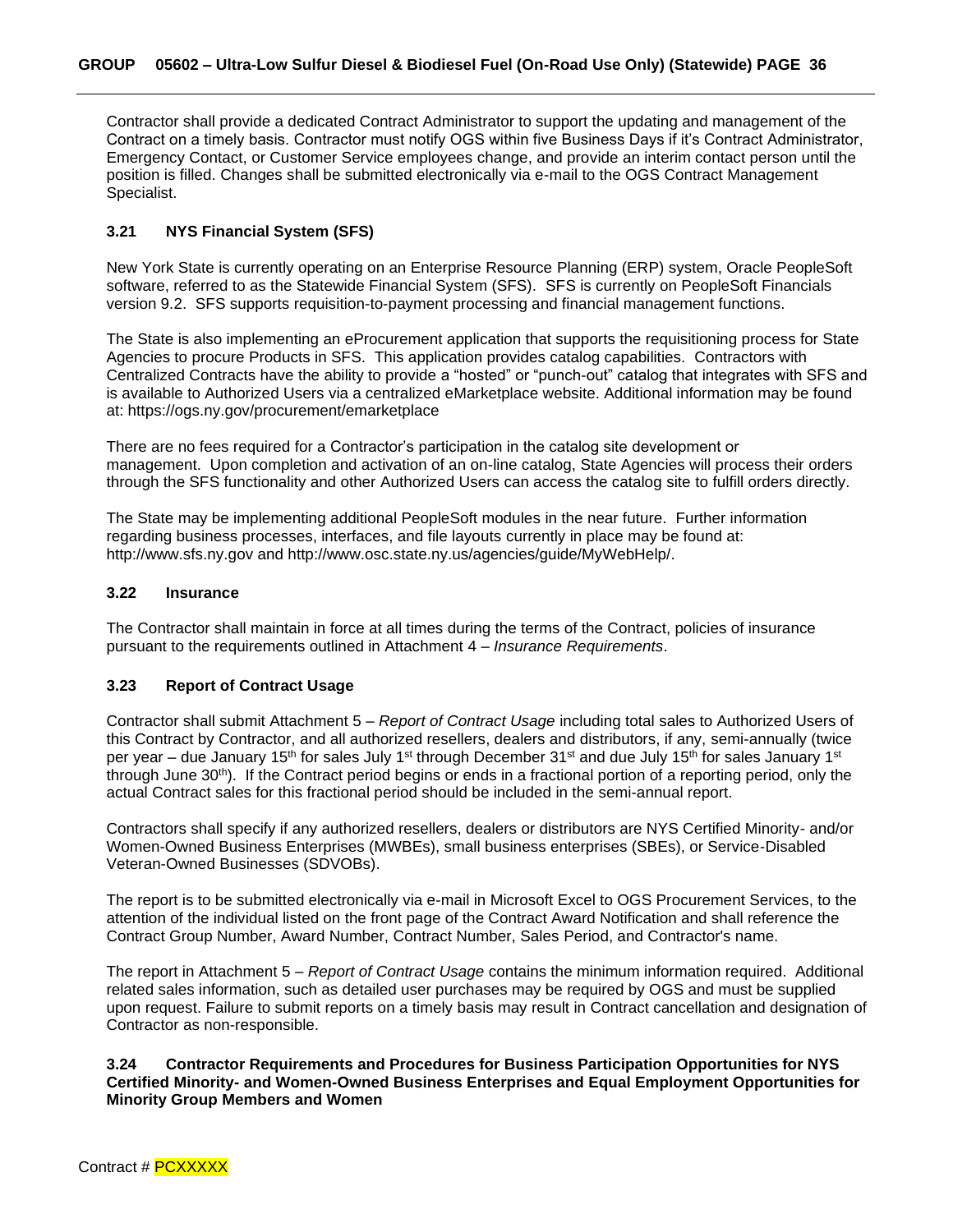#### <span id="page-36-0"></span>I. **New York State Law**

Pursuant to New York State Executive Law Article 15-A and Parts 140-145 of Title 5 of the New York Codes, Rules and Regulations ("NYCRR"), the New York State Office of General Services ("OGS") is required to promote opportunities for the maximum feasible participation of New York State-certified Minority- and Womenowned Business Enterprises ("MWBEs") and the employment of minority group members and women in the performance of OGS contracts.

#### <span id="page-36-1"></span>**II. General Provisions**

- A. OGS is required to implement the provisions of New York State Executive Law Article 15-A and 5 NYCRR Parts 140-145 ("MWBE Regulations") for all State contracts as defined therein, with a value (1) in excess of \$25,000 for labor, services, equipment, materials, or any combination of the foregoing or (2) in excess of \$100,000 for real property renovations and construction.
- B. The Contractor agrees, in addition to any other nondiscrimination provision of the Contract and at no additional cost to OGS, to fully comply and cooperate with OGS in the implementation of New York State Executive Law Article 15-A and the regulations promulgated thereunder. These requirements include equal employment opportunities for minority group members and women ("EEO") and contracting opportunities for MWBEs. Contractor's demonstration of "good faith efforts" pursuant to 5 NYCRR §142.8 shall be a part of these requirements. These provisions shall be deemed supplementary to, and not in lieu of, the nondiscrimination provisions required by New York State Executive Law Article 15 (the "Human Rights Law") or other applicable federal, State or local laws.
- C. Failure to comply with all of the requirements herein may result in a finding of non-responsiveness, a finding of non-responsibility, breach of contract, withholding of funds, liquidated damages pursuant to clause IX of this section, and/or enforcement proceedings as allowed by the Contract and applicable law.

#### <span id="page-36-2"></span>**III. Equal Employment Opportunity (EEO)**

- A. The provisions of Article 15-A of the Executive Law and the rules and regulations promulgated thereunder pertaining to equal employment opportunities for minority group members and women shall apply to all Contractors, and any subcontractors, awarded a subcontract over \$25,000, for labor, services, including legal, financial and other professional services, travel, supplies, equipment, materials, or any combination of the foregoing, to be performed for, or rendered or furnished to, the contracting State agency (the "Work") except where the Work is for the beneficial use of the Contractor.
	- 1. Contractor and subcontractors shall undertake or continue existing EEO programs to ensure that minority group members and women are afforded equal employment opportunities without discrimination because of race, creed, color, national origin, sex, age, disability or marital status. For these purposes, EEO shall apply in the areas of recruitment, employment, job assignment, promotion, upgrading, demotion, transfer, layoff, or termination and rates of pay or other forms of compensation. This requirement does not apply to: (i) the performance of work or the provision of services or any other activity that is unrelated, separate or distinct from the Contract; or (ii) employment outside New York State.
	- 2. By entering into this Contract, Contractor certifies that the text set forth in clause 12 of Appendix A, attached hereto and made a part hereof, is Contractor's equal employment opportunity policy. In addition, Contractor agrees to comply with the Non-Discrimination Requirements set forth in clause 5 of Appendix A.
- B. Form EEO 100 Staffing Plan. Plan

To ensure compliance with this section, the Contractor agrees to submit or has submitted with the Bid a staffing plan on Form EEO 100 to OGS to document the composition of the proposed workforce to be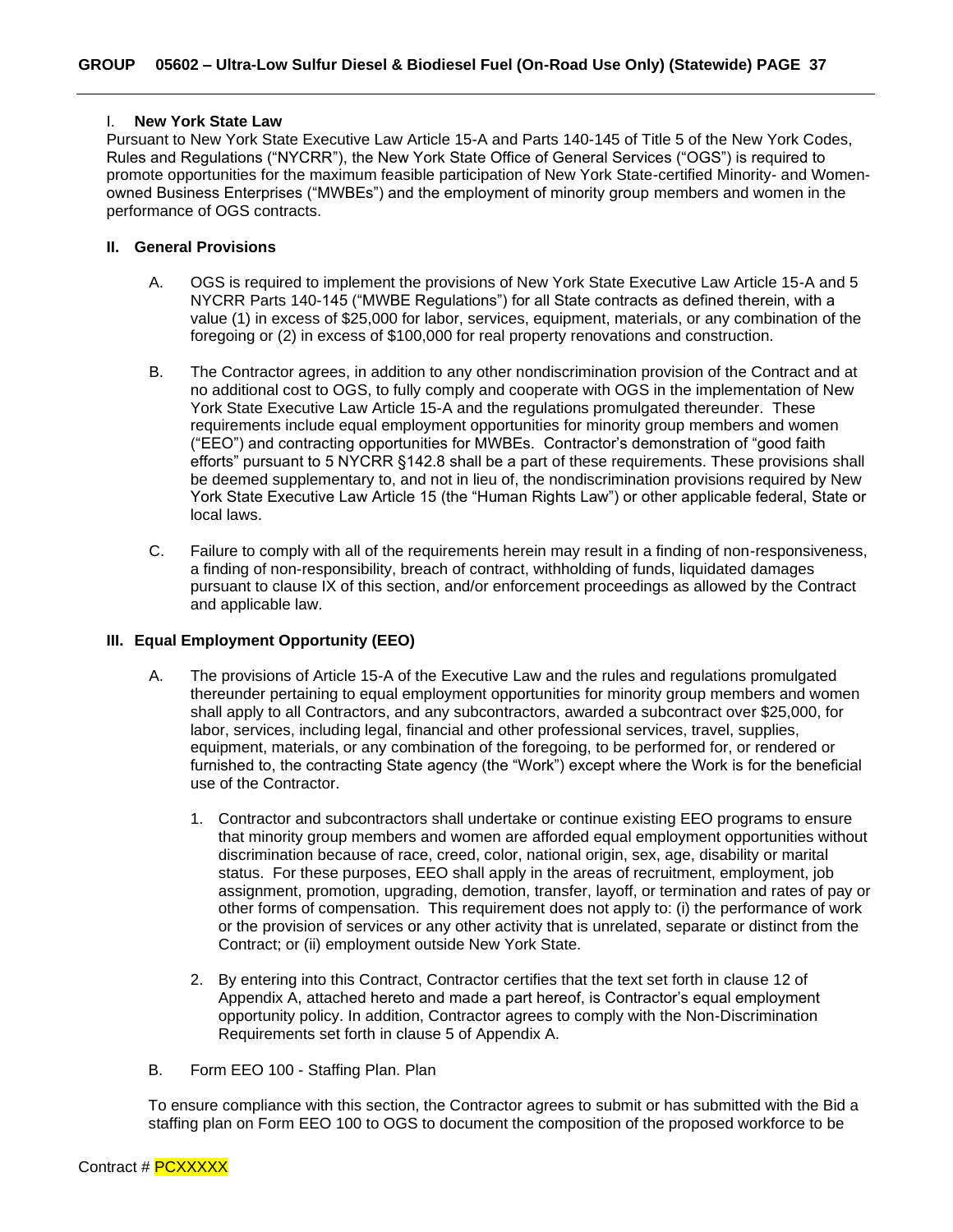utilized in the performance of the Contract by the specified categories listed, including ethnic background, gender, and federal occupational categories.

- C. Form EEO 101 Workforce Utilization Reporting Form (Commodities and Services) ("Form EEO-101-Commodities and Services")
	- 1. The Contractor shall submit, and shall require each of its subcontractors to submit, a Form EEO-101-Commodities and Services to OGS to report the actual workforce utilized in the performance of the Contract by the specified categories listed including ethnic background, gender, and Federal occupational categories. The Form EEO-101-Commodities and Services must be submitted electronically to OGS at EEO\_CentCon@ogs.ny.gov on a quarterly basis during the term of the Contract by the 10th day of April, July, October, and January.
	- 2. Separate forms shall be completed by Contractor and any subcontractor.
	- 3. In limited instances, the Contractor or subcontractor may not be able to separate out the workforce utilized in the performance of the Contract from its total workforce. When a separation can be made, the Contractor or subcontractor shall submit the Form EEO-101- Commodities and Services and indicate that the information provided relates to the actual workforce utilized on the Contract. When the workforce to be utilized on the Contract cannot be separated out from the Contractor's or subcontractor's total workforce, the Contractor or subcontractor shall submit the Form EEO-101-Commodities and Services and indicate that the information provided is the Contractor's or subcontractor's total workforce during the subject time frame, not limited to work specifically performed under the Contract.
- D. Contractor shall comply with the provisions of the Human Rights Law, all other State and federal statutory and constitutional non-discrimination provisions. Contractor and subcontractors shall not discriminate against any employee or applicant for employment because of race, creed (religion), color, sex, national origin, sexual orientation, military status, age, disability, predisposing genetic characteristic, marital status or domestic violence victim status, and shall also follow the requirements of the Human Rights Law with regard to non-discrimination on the basis of prior criminal conviction and prior arrest.
- IV. Contract Goals
	- A. OGS hereby establishes an overall goal of 10-20% for MWBE participation for the 22 counties referenced in the table below, 0-10% for Minority-Owned Business Enterprises ("MBE") participation and 0-10% for Women-Owned Business Enterprises ("WBE") participation (based on the current availability of qualified MBEs and WBEs). The total Contract goal can be obtained by utilizing any combination of MBE and /or WBE participation for subcontracting and supplies acquired under the Contract.

| <b>COUNTY</b>                                                                                              | <b>OVERALL GOAL</b> | <b>MBE</b> | <b>WBE</b> |
|------------------------------------------------------------------------------------------------------------|---------------------|------------|------------|
| Bronx, Kings, Nassau, New York, Queens,<br>Richmond, Rockland, Suffolk, Westchester                        | <b>20%</b>          | 10%        | 10%        |
| Erie, Genesee, Livingston, Monroe, Niagara,<br>Ontario, Orleans, Schenectady, Schoharie,<br>Wayne, Wyoming | 10%                 | 0%         | 10%        |
| Orange, Putnam                                                                                             | 10%                 | 10%        | 0%         |

B. For purposes of providing meaningful participation by MWBEs on the Contract and achieving the Contract goals established in clause IV-A hereof, Contractor should reference the directory of New York State Certified MWBEs found at the following internet address: https://ny.newnycontracts.com/FrontEnd/VendorSearchPublic.asp?TN=ny&XID=2528. The MWBE Regulations are located at 5 NYCRR § 140 – 145. Questions regarding compliance with MWBE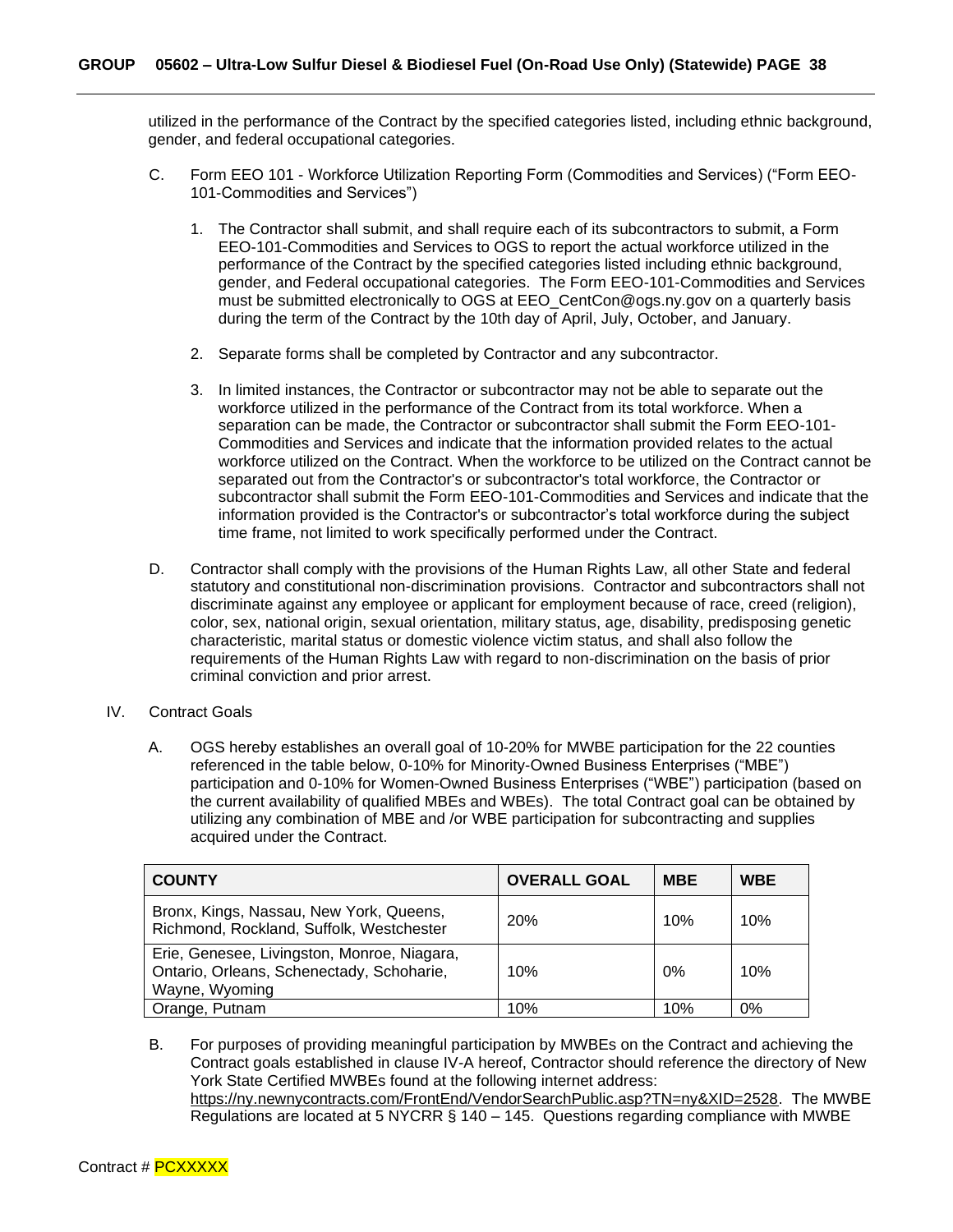participation goals should be directed to the Designated Contacts within the OGS Office of Minority- and Women Owned Businesses Enterprises. Additionally, following Contract execution, Contractor is encouraged to contact the Division of Minority and Women's Business Development ((518) 292-5250; (212) 803-2414; or (716) 846-8200) to discuss additional methods of maximizing participation by MWBEs on the Contract.

- C. Contractor must document "good faith efforts" to provide meaningful participation by MWBEs as subcontractors or suppliers in the performance of the Contract (see clause VII below).
- V. MWBE Utilization Plan
	- A. In accordance with 5 NYCRR § 142.4, Bidders are required to submit a completed Utilization Plan on Form MWBE 100 with their bid.
	- B. The Utilization Plan shall list the MWBEs the Bidder intends to use to perform the Contract, a description of the Contract scope of work the Bidder intends the MWBE to perform to meet the goals on the Contract, the estimated or, if known, actual dollar amounts to be paid to an MWBE. By signing the Utilization Plan, the Bidder acknowledges that making false representations or including information evidencing a lack of good faith as part of, or in conjunction with, the submission of a Utilization Plan is prohibited by law and may result in penalties including, but not limited to, termination of a contract for cause, loss of eligibility to submit future bids, and/or withholding of payments. Any modifications or changes to the agreed participation by New York State Certified MWBEs after the Contract award and during the term of the Contract must be reported on a revised MWBE Utilization Plan and submitted to OGS.
	- C. By entering into the Contract, Bidder/Contractor understands that only sums paid to MWBEs for the performance of a commercially useful function, as that term is defined in 5 NYCRR § 140.1, may be applied towards the achievement of the applicable MWBE participation goal. When an MWBE is serving as a broker on the Contract, only 25 percent of all sums paid to a broker shall be deemed to represent the commercially useful function performed by the MWBE
	- D. OGS will review the submitted MWBE Utilization Plan and advise the Bidder of OGS acceptance or issue a notice of deficiency within 30 days of receipt.
	- E. If a notice of deficiency is issued; Bidder agrees that it shall respond to the notice of deficiency, within seven (7) business days of receipt, by submitting to OGS a written remedy in response to the notice of deficiency. If the written remedy that is submitted is not timely or is found by OGS to be inadequate, OGS shall notify the Bidder and direct the Bidder to submit, within five (5) business days of notification by OGS, a request for a partial or total waiver of MWBE participation goals on Form BDC 333. Failure to file the waiver form in a timely manner may be grounds for disqualification of the bid or proposal.
	- F. OGS may disqualify a Bidder's bid/proposal as being non-responsive under the following circumstances:
		- (a) If a Bidder fails to submit an MWBE Utilization Plan;
		- (b) If a Bidder fails to submit a written remedy to a notice of deficiency;
		- (c) If a Bidder fails to submit a request for waiver; or
		- (d) If OGS determines that the Bidder has failed to document good faith efforts.
	- G. If awarded a Contract, Contractor certifies that it will follow the submitted MWBE Utilization Plan for the performance of MWBEs on the Contract pursuant to the prescribed MWBE goals set forth in clause IV-A of this Section.
	- H. Bidder/Contractor further agrees that a failure to submit and/or use such completed MWBE Utilization Plan shall constitute a material breach of the terms of the Contract. Upon the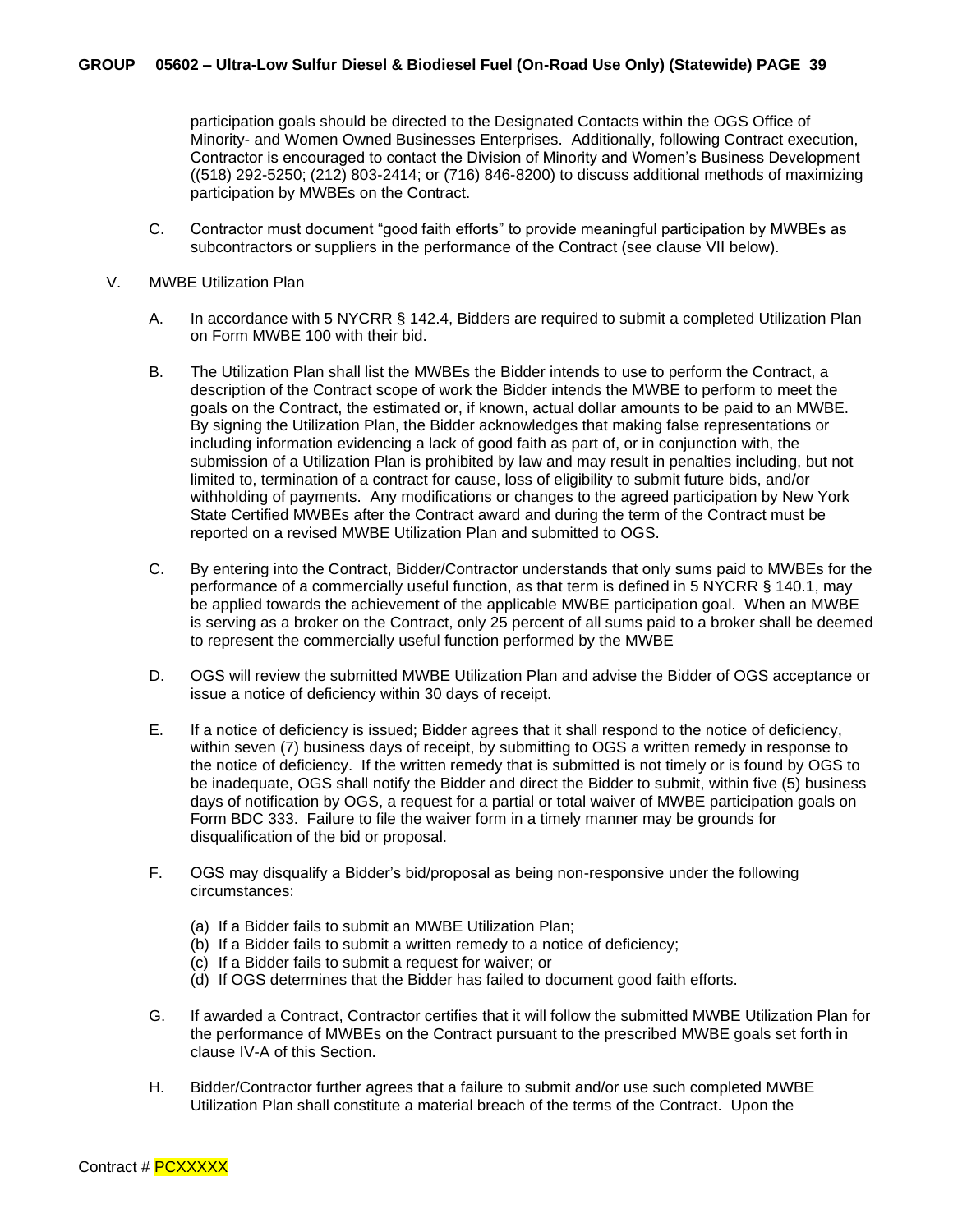occurrence of such a material breach, OGS shall be entitled to any remedy provided herein, including but not limited to, a finding of Contractor non-responsiveness.

#### VI. Request for Waiver

- A. Prior to submission of a request for a partial or total waiver, Bidder shall contact the Designated Contacts listed on page 1 of this document for guidance.
- B. In accordance with 5 NYCRR § 142.7, a Bidder/Contractor who is able to document good faith efforts to meet the goal requirements, as set forth in clause VII below, may submit a request for a partial or total waiver on Form BDC 333, accompanied by supporting documentation. A Bidder may submit the request for waiver at the same time it submits its MWBE Utilization Plan. If a request for waiver is submitted with the MWBE Utilization Plan and is not accepted by OGS at that time, the provisions of clauses  $V(C)$ ,  $(D)$  &  $(E)$  will apply. If the documentation included with the Bidder's/Contractor's waiver request is complete, OGS shall evaluate the request and issue a written notice of acceptance or denial within twenty (20) business days of receipt.
- C. Contractor shall attempt to utilize, in good faith, any MBE or WBE identified within its MWBE Utilization Plan, during the performance of the Contract. Requests for a partial or total waiver of established goal requirements made subsequent to Contract award may be made at any time during the term of the Contract to OGS, but must be made no later than prior to the submission of a request for final payment on the Contract.
- D. If OGS, upon review of the MWBE Utilization Plan and Monthly MWBE Contractor Compliance Reports determines that Contractor is failing or refusing to comply with the contract goals and no waiver has been issued in regards to such non-compliance, OGS may issue a notice of deficiency to the Contractor. The Contractor must respond to the notice of deficiency within seven (7) business days of receipt. Such response may include a request for partial or total waiver of MWBE contract goals.

#### VII. Required Good Faith Efforts In accordance with 5 NYCRR § 142.8, Contractors must document their good faith efforts toward utilizing MWBEs on the Contract. Evidence of required good faith efforts shall include, but not be limited to, the following:

- 1. A list of the general circulation, trade and MWBE-oriented publications and dates of publications in which the Contractor solicited the participation of certified MWBEs as subcontractors/suppliers, copies of such solicitations and any responses thereto.
- 2. A list of the certified MWBEs appearing in the Empire State Development ("ESD") MWBE directory that were solicited for this Contract. Provide proof of dates or copies of the solicitations and copies of the responses made by the certified MWBEs. Describe specific reasons that responding certified MWBEs were not selected.
- 3. Descriptions of the Contract documents/plans/specifications made available to certified MWBEs by the Contractor when soliciting their participation and steps taken to structure the scope of work for the purpose of subcontracting with, or obtaining supplies from, certified MWBEs.
- 4. A description of the negotiations between the Contractor and certified MWBEs for the purposes of complying with the MWBE goals of this Contract.
- 5. Dates of any pre-bid, pre-award or other meetings attended by Contractor, if any, scheduled by OGS with certified MWBEs whom OGS determined were capable of fulfilling the MWBE goals set in the Contract.
- 6. Other information deemed relevant to the request.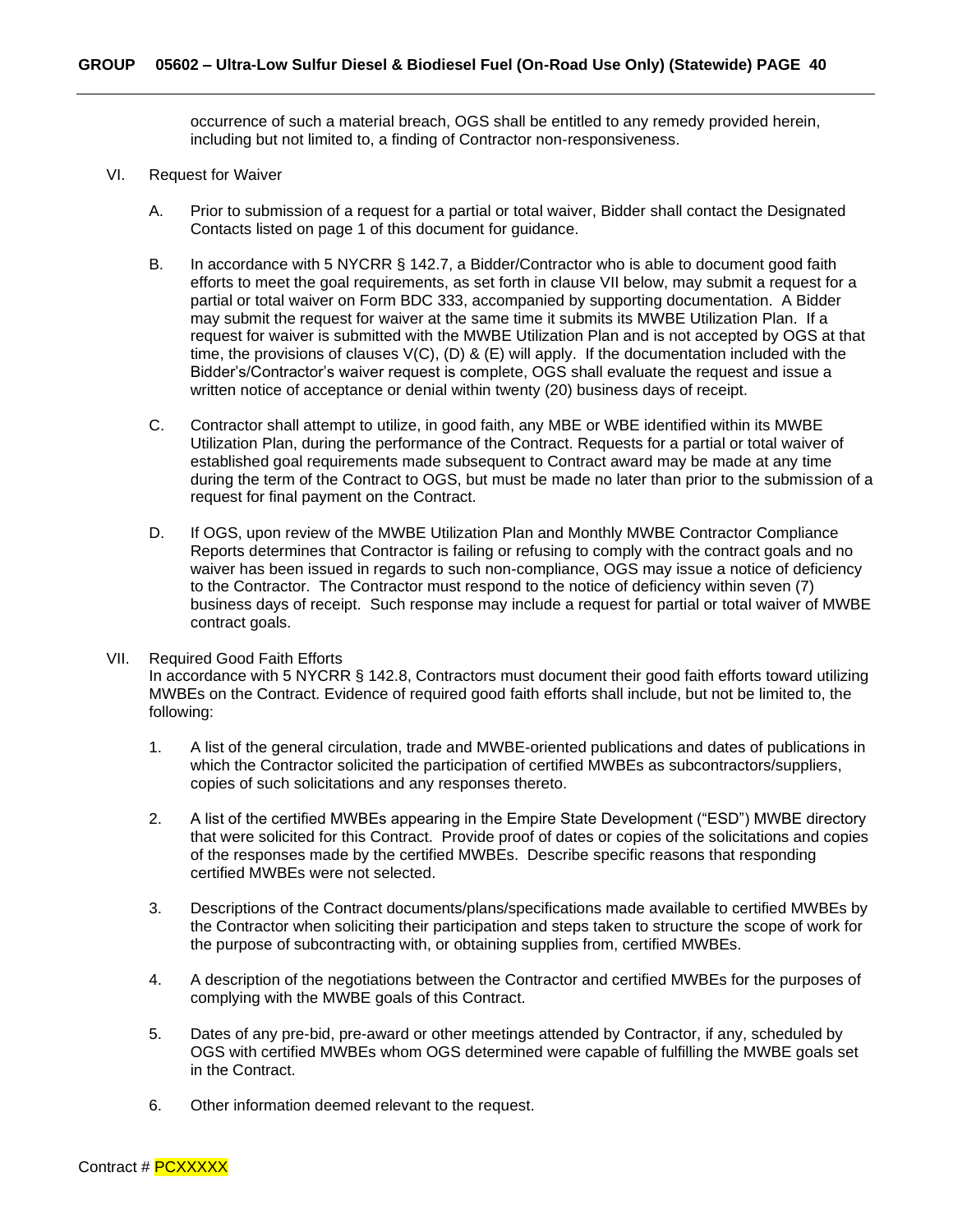- VIII. Monthly MWBE Contractor Compliance Report
	- A. In accordance with 5 NYCRR § 142.10, Contractor is required to report Monthly MWBE Contractor Compliance to OGS during the term of the Contract for the preceding month's activity, documenting progress made towards achievement of the Contract MWBE goals. OGS requests that all Contractors use the New York State Contract System ("NYSCS") to report subcontractor and supplier payments made by Contractor to MWBEs performing work under the Contract. The NYSCS may be accessed at https://ny.newnycontracts.com/. This is a New York State-based system that all State agencies and authorities will be implementing to ensure uniform contract compliance reporting throughout New York State.
	- B. When a Contractor receives a payment from a State agency, it is the Contractor's responsibility to pay its subcontractors and suppliers in a timely manner. On or after the first day of each month, the Contractor will receive an email or fax notification ("audit notice") indicating that a representative of its company needs to log-in to the NYSCS to report the company's MWBE subcontractor and supplier payments for the preceding month. The Contractor must also report when no payments have been made to a subcontractor or supplier in a particular month with entry of a zero dollar value in the NYSCS. Once subcontractor and supplier payments have been entered into the NYSCS, the subcontractor(s) and supplier(s) will receive an email or fax notification advising them to log into the NYSCS to confirm that they actually received the reported payments from the Contractor. It is the Contractor's responsibility to educate its MWBE subcontractors and suppliers about the NYSCS and the need to confirm payments made to them in the NYSCS.
	- C. To assist in the use of the NYSCS, OGS recommends that all Contractors and MWBE subcontractors and suppliers sign up for the following two webinar trainings offered through the NYSCS: "**Introduction to the System - Vendor training**" and "**Contract Compliance Reporting - Vendor Training**" to become familiar with the NYSCS. To view the training schedule and to register visit: https://ny.newnycontracts.com/FrontEnd/TrainingList.asp
	- D. As soon as possible after the Contract is approved, Contractor should visit https://ny.newnycontracts.com and click on "**Account Lookup**" to identify the Contractor's account by company name. Contact information should be reviewed and updated if necessary by choosing "**Change Info**." It is important that the staff member who is responsible for reporting payment information for the Contractor be listed as a user in the NYSCS. Users who are not already listed may be added through "**Request New User**." When identifying the person responsible, please add "**- MWBE Contact**" after his or her last name (i.e., John Doe – MWBE Contact) to ensure that the correct person receives audit notices from the NYSCS. NYSCS Technical Support should be contacted for any technical support questions by clicking on the links for "**Contact Us & Support**" then "**Technical Support**" on the NYSCS website.
	- E. If Contractor is unable to report MWBE Contractor Compliance via the NYSCS, Contractor must submit a Monthly MWBE Contractor Compliance Report on Form MWBE 102 to OGS, by the 10th day of each month during the term of the Contract, for the preceding month's activity to: OGS MWBE Office, 29<sup>th</sup> floor Corning Tower, Empire State Plaza, Albany, NY 12242. Phone: 518-486-9284; Fax: 518-486-9285.
	- F. It is the Contractor's responsibility to report subcontractor and supplier payments. Failure to respond to payment audits in a timely fashion through the NYSCS, or by paper to OGS, may jeopardize future payments pursuant to the MWBE liquidated damages clause in clause IX below.
- IX. Breach of Contract and Liquidated Damages
	- A. Where OGS determines that the Contractor is not in compliance with the requirements of this Contract, and the Contractor refuses to comply with such requirements, or if it is found to have willfully and intentionally failed to comply with the MWBE participation goals set forth in the Contract, the Contractor shall be obligated to pay liquidated damages to OGS.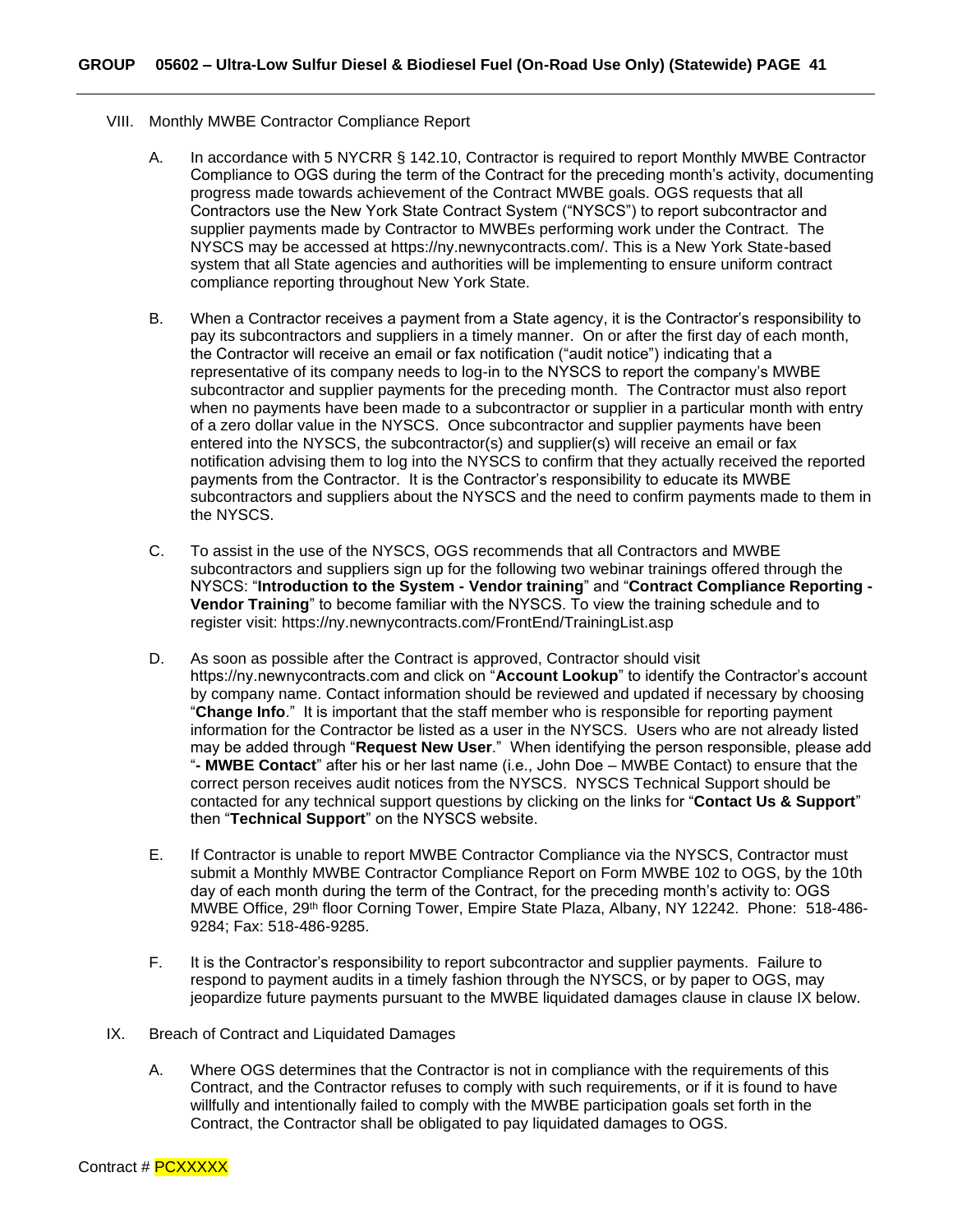- B. Such liquidated damages shall be calculated as an amount equaling the difference between:
	- 1. All sums identified for payment to MWBEs had the Contractor achieved the contractual MWBE goals; and
	- 2. All sums actually paid to MWBEs for work performed or materials supplied under the Contract.
- C. If OGS determines that Contractor is liable for liquidated damages and such identified sums have not been withheld by OGS, Contractor shall pay such liquidated damages to OGS within sixty (60) days after they are assessed. Provided, however, that if the Contractor has filed a complaint with the Director of the Division of Minority and Women's Business Development pursuant to 5 NYCRR § 142.12, liquidated damages shall be payable only in the event of a determination adverse to the Contractor following the complaint process.

#### **X. Fraud**

Any suspicion of fraud, waste, or abuse involving the contracting or certification of MWBEs shall be immediately reported to ESD's Division of Minority and Women's Business Development at (855) 373-4692.

ALL FORMS ARE AVAILABLE AT:<https://ogs.ny.gov/MWBE>

#### <span id="page-41-0"></span>**3.25 Participation Opportunities For New York State Certified Service-Disabled Veteran Owned Businesses**

Article 17-B of the New York State Executive Law provides for more meaningful participation in public procurement by certified Service-Disabled Veteran-Owned Businesses ("SDVOBs"), thereby further integrating such businesses into New York State's economy. OGS recognizes the need to promote the employment of service-disabled veterans and to ensure that certified service-disabled veteran-owned businesses have opportunities for maximum feasible participation in the performance of OGS contracts.

In recognition of the service and sacrifices made by service-disabled veterans and in recognition of their economic activity in doing business in New York State, Contractor is strongly encouraged and expected to consider SDVOBs in the fulfillment of the requirements of the Contract. Such participation may be as subcontractors or suppliers, as protégés, or in other partnering or supporting roles.

For purposes of this procurement, OGS conducted a comprehensive search and determined that the Contract does not offer sufficient opportunities to set specific goals for participation by SDVOBs as subcontractors, service providers, and suppliers to Contractor. Nevertheless, Contractor is encouraged to make good faith efforts to promote and assist in the participation of SDVOBs on the Contract for the provision of services and materials. The directory of New York State Certified SDVOBs can be viewed at: https://ogs.ny.gov/Veterans/

Contractor is encouraged to contact the Office of General Services' Division of Service-Disabled Veteran's Business Development at 518-474-2015 or VeteranDevelopment@ogs.ny.gov to discuss methods of maximizing participation by SDVOBs on the Contract.

ALL FORMS ARE AVAILABLE AT: https://ogs.ny.gov/Veterans/

#### <span id="page-41-1"></span>**3.26 Use of Recycled or Remanufactured Materials**

New York State supports and encourages Contractors to use recycled, remanufactured or recovered materials in the manufacture of Products and packaging to the maximum extent practicable without jeopardizing the performance or intended end use of the Product or packaging unless such use is precluded due to health or safety requirements or Product specifications contained herein. Refurbished or remanufactured components or Products are required to be restored to original performance and regulatory standards and functions and are required to meet all other requirements of this Solicitation. Warranties on refurbished or remanufactured components or Products must be identical to the manufacturer's new equipment warranty or industry's normal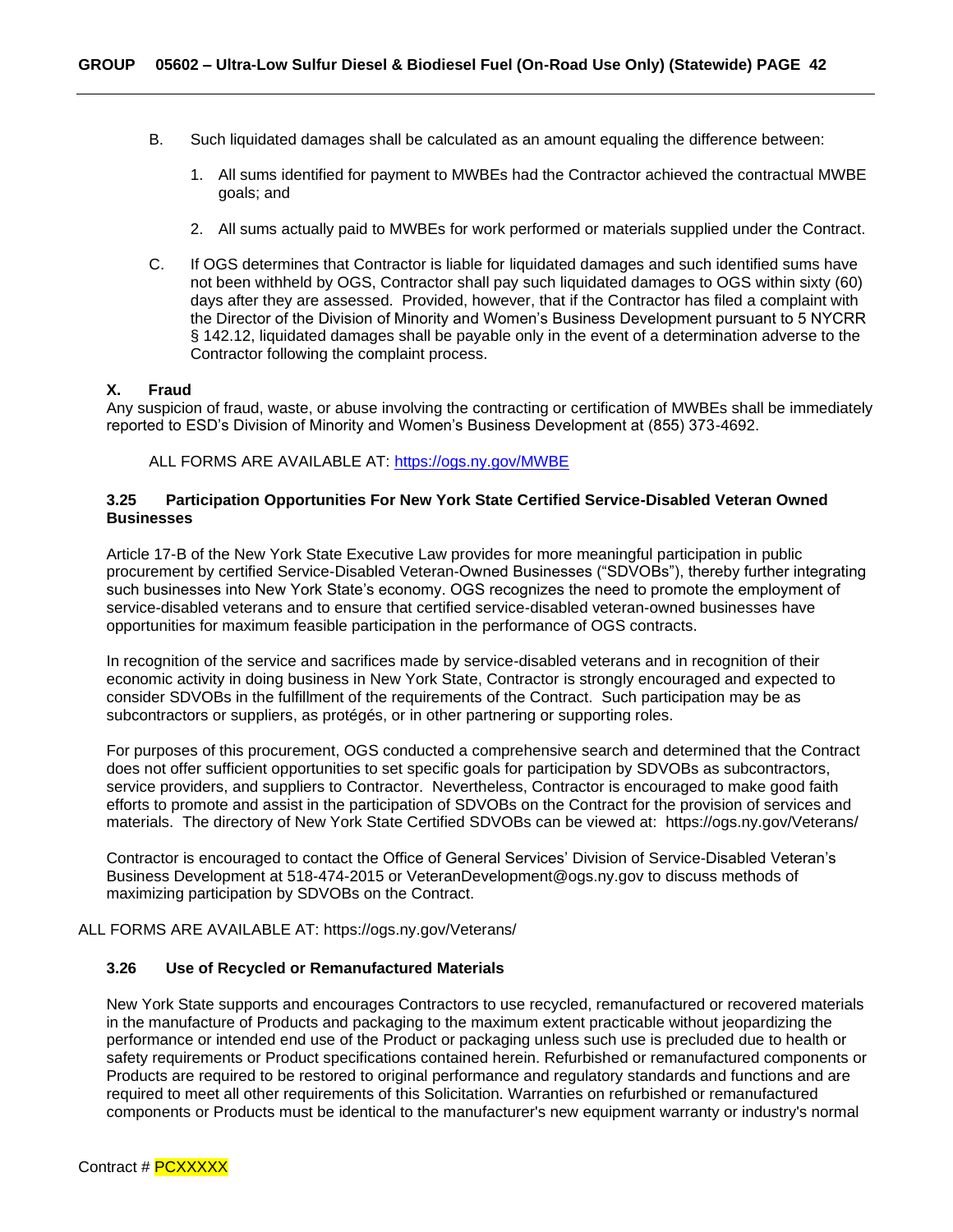warranty when remanufacturer does not offer new equipment. See Appendix B, *Remanufactured, Recycled, Recyclable or Recovered Materials.*

#### <span id="page-42-0"></span>**3.27 Surplus/Take-Back/Recycling**

I. A State Agency is reminded of its obligation to comply with the NY State Finance Law § 167, Transfer and Disposal of Personal Property, and § 168, The Management of Surplus Computer Equipment, regarding transfer and disposal of surplus personal property before utilizing take-back, recycling, or other options for disposition of equipment that is still in operable condition.

II. If Contractor offers a take-back/recycling program, then Contractor shall provide a record of disposition to each Authorized User who participates in the take-back/recycling program for units transferred for disposition. Contractor shall provide documentation that the units were disposed of in an environmentally sound manner in compliance with applicable local, state and federal laws. See Section III below for specific requirements governing electronic equipment recycling.

III. The NYS Department of Environmental Conservation ("DEC") Electronic Equipment Recycling and Reuse Act ("Act") (Environmental Conservation Law, Article 27, Title 26, Electronic Equipment Recycling and Reuse), requires manufacturers to establish a convenient system for the collection, handling, and recycling or reuse of electronic waste. If Contractor is a manufacturer of electronic equipment covered by the Act, Contractor agrees to comply with the requirements of the Act. More information regarding the Act can be found on the DEC website at: http://www.dec.ny.gov/chemical/65583.html

IV. If a Contractor offers a take-back/recycling program or offers an electronic equipment recycling program pursuant to the Act, and an Authorized User participates in same, then the Authorized User shall ensure the destruction of all data from any hard drives surrendered with the machines/covered electronic equipment. Contractor shall not require an Authorized User to surrender the hard drive, as an Authorized User may wish to retain the hard drive for security purposes. Contractor shall advise the Authorized User in advance if the retention of the hard drive results in additional fees or reduction in trade-in value. It is recommended that an Authorized User use a procedure for ensuring the destruction of confidential data stored on hard drives or other storage media that meets or exceeds the National Institute of Standards and Technology ("NIST") Guidelines for Media Sanitation as found in NIST Special Publication 800-88.

#### <span id="page-42-1"></span>**3.28 Environmental Attributes and NYS Executive Order Number 4**

New York State is committed to environmental sustainability and endeavors to procure Products with reduced environmental impact. One example of this commitment may be found in Executive Order No. 4 (Establishing a State Green Procurement and Agency Sustainability Program), which imposes certain requirements on State Agencies, authorities, and public benefit corporations when procuring Products. More information on Executive Order No. 4, including specifications for offerings covered by this Contract, may be found at [https://ogs.ny.gov/greenny/.](https://ogs.ny.gov/greenny/) State entities subject to Executive Order No. 4 are advised to become familiar with the specifications that have been developed in accordance with the Order, and to incorporate them, as applicable, when making purchases under this Contract.

#### <span id="page-42-2"></span>**3.29 Consumer Products Containing Mercury**

Contractor shall comply with the requirements of Title 21 of Article 27 of the NYS Environmental Conservation Law regarding restrictions on the sale, purchasing, labeling and management of any products containing elemental mercury under this Contract.

#### <span id="page-42-3"></span>**3.30 Diesel Emission Reduction Act**

Pursuant to N.Y. Environmental Conservation Law § 19-0323 (the "Law"), it is a requirement that heavy duty diesel vehicles in excess of 8,500 pounds use the best available retrofit technology ("BART") and ultra-low sulfur diesel fuel ("ULSD"). The requirement of the Law applies to all vehicles owned, operated by or on behalf of, or leased by State Agencies and State or regional public authorities. It also requires that such vehicles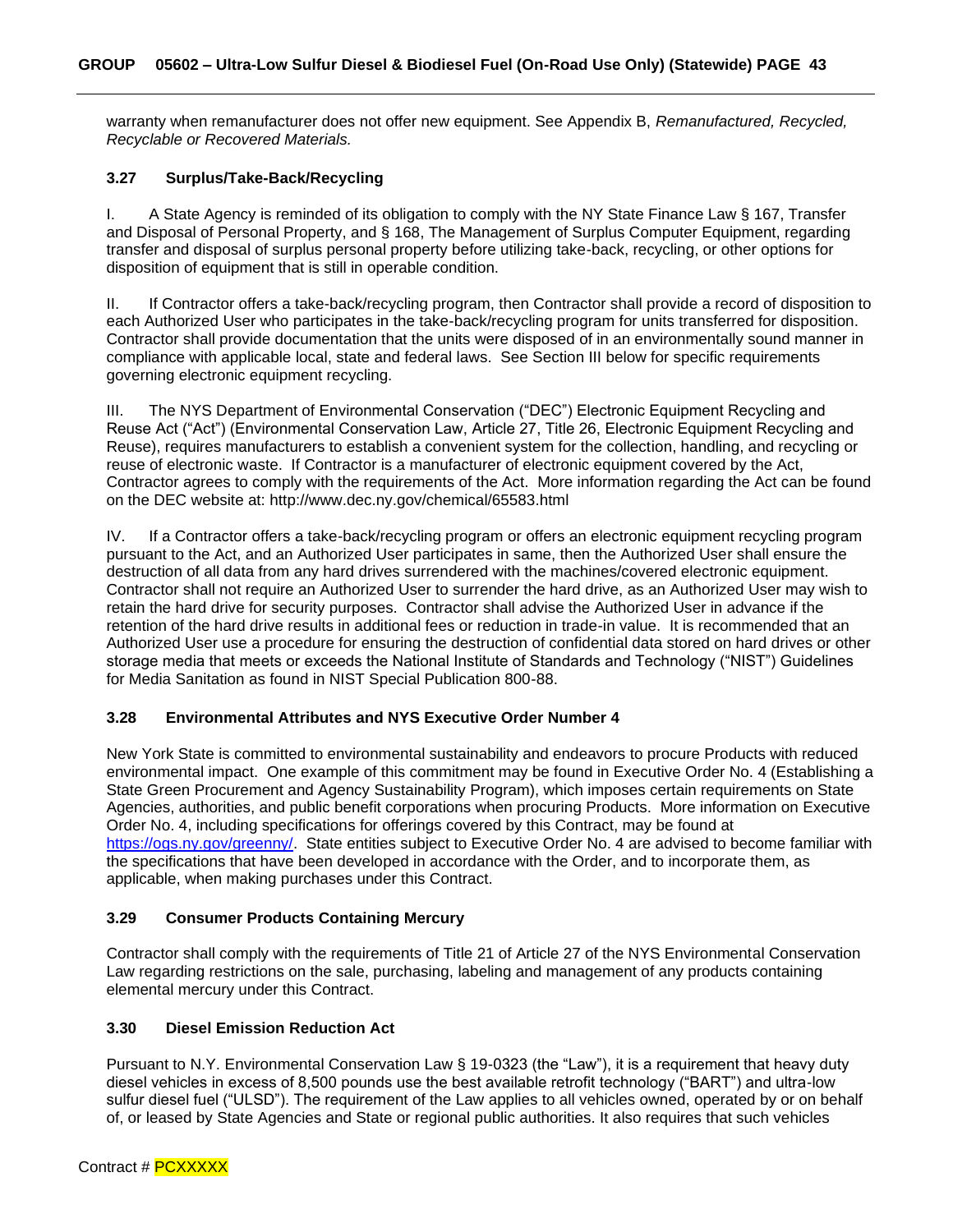owned, operated by or on behalf of, or leased by State Agencies and State or regional public authorities with more than half of its governing body appointed by the Governor utilize BART.

The Law may be applicable to vehicles used by Contractors "on behalf of" State Agencies and public authorities and require certain reports from Contractors. All heavy duty diesel vehicles must have BART by the deadline provided in the Law. The Law also provides a list of exempted vehicles. Regulations set forth in 6 NYCRR Parts 248 and 249 provide further guidance. Contractor hereby certifies and warrants that all heavy duty vehicles, as defined in the Law, to be used under this Contract, will comply with the specifications and provisions of the Law, and 6 NYCRR Parts 248 and 249.

#### <span id="page-43-0"></span>**3.31 Guarantee**

The Contractor guarantees to furnish adequate protection from damage to Authorized User's buildings, grounds and/or equipment occurring on account of or in connection with, or occasioned by, or resulting from the furnishing and delivering of fuel under tthis Contract and shall be liable for any damages for which he or his employees are responsible.

This liability includes but is not limited to oil spills occurring during delivery. The Contractor shall provide constant surveillance during delivery by having a person in attendance at all times at the point of transfer. Oil spills of any size shall be immediately reported to the agency Business Office to effect contact with a representative of the Department of Environmental Conservation. More information can be viewed at: http://www.dec.ny.gov/chemical/8428.html

A call can be placed twenty-four (24) hours a day with the New York State Oil Spill Hotline at 1-800-457-7362.

#### <span id="page-43-1"></span>**3.32 Engineering Service**

Contractor must be prepared at all times to furnish engineering service when so requested and/or to investigate a complaint and report to the Authorized User and OGS on any complaint that might arise in connection with the use of Contractor's fuel in State equipment. This engineering service will include but not be limited to the diagnosis of fuel related engine problems in the Authorized User's equipment utilizing the Contractor's fuel.

#### <span id="page-43-2"></span>**3.33 NYS Vendor Responsibility**

The Contractor shall at all times during the Contract term remain responsible. The Contractor agrees, if requested by the Commissioner of OGS, to present evidence of its continuing legal authority to do business in New York State, integrity, experience, ability, prior performance, and organizational and financial capacity.

The Commissioner of OGS, in his or her sole discretion, reserves the right to suspend any or all activities under this Contract, at any time, when he or she discovers information that calls into question the responsibility of the Contractor. In the event of such suspension, the Contractor will be given written notice outlining the particulars of such suspension. Upon issuance of such notice, the Contractor must comply with the terms of the suspension order. Contract activity may resume at such time as the Commissioner of OGS issues a written notice authorizing a resumption of performance under the Contract.

The Contractor agrees that if it is found by the State that Contractor's responses to the Questionnaire were intentionally false or intentionally incomplete, on such finding, the Commissioner may terminate the Contract.

Upon written notice to the Contractor, and a reasonable opportunity to be heard with appropriate OGS officials or staff, the Contract may be terminated by the Commissioner of OGS at the Contractor's expense where the Contractor is determined by the Commissioner of OGS to be non-responsible. In such event, the Commissioner of OGS may complete the contractual requirements in any manner he or she may deem advisable and pursue available legal or equitable remedies for breach.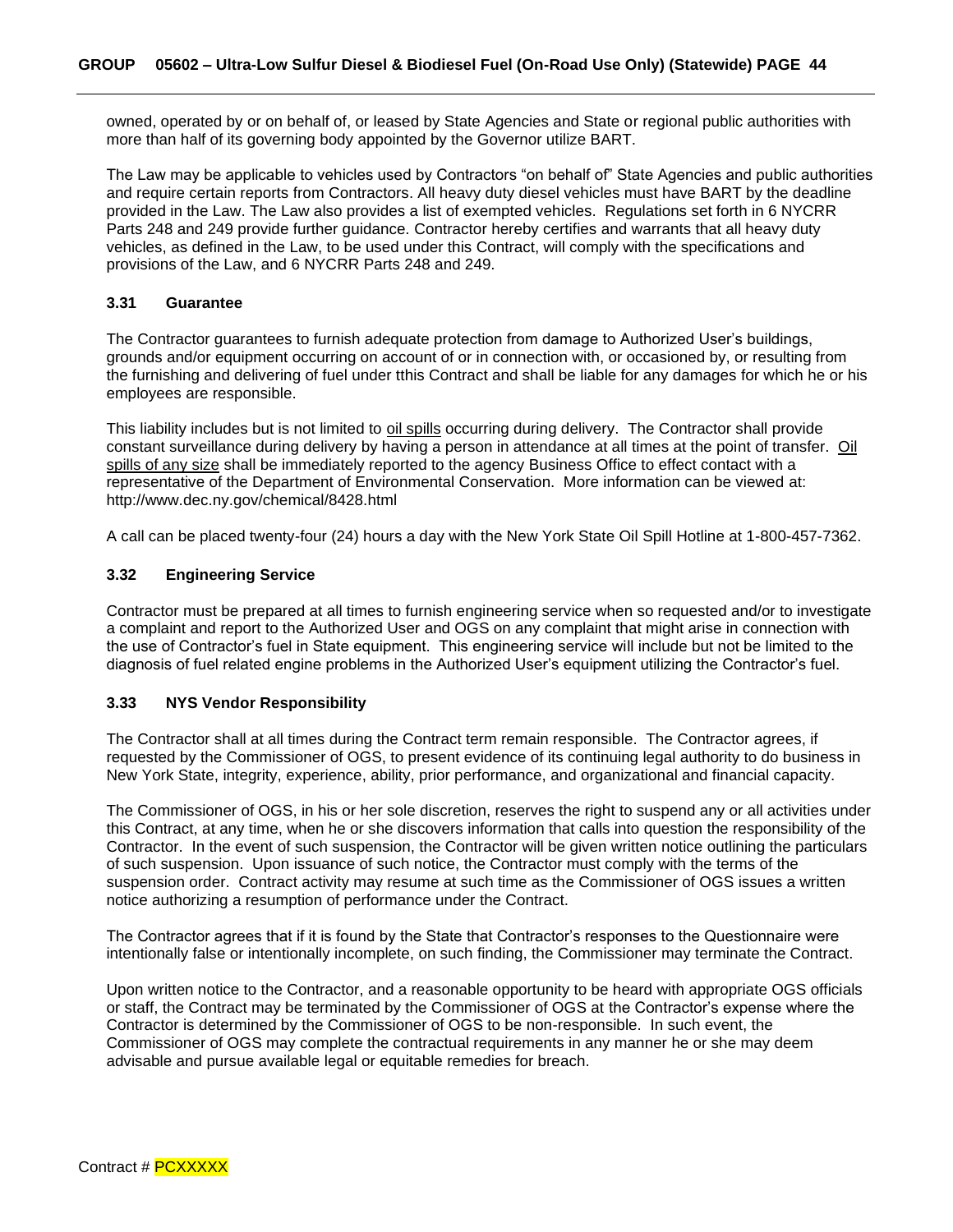In no case shall such termination of the Contract by the State be deemed a breach thereof, nor shall the State be liable for any damages for lost profits or otherwise, which may be sustained by the Contractor as a result of such termination.

#### <span id="page-44-0"></span>**3.34 NYS Tax Law Section 5-a**

Tax Law § 5-a requires certain Contractors awarded State Contracts for commodities, services and technology valued at more than \$100,000 to certify to NYS Department of Taxation and Finance (DTF) that they are registered to collect New York State and local sales and compensating use taxes. The law applies to Contracts where the total amount of such Contractors' sales delivered into New York State is in excess of \$300,000 for the four quarterly periods immediately preceding the quarterly period in which the certification is made, and with respect to any affiliates and Subcontractors whose sales delivered into New York State exceeded \$300,000 for the four quarterly periods immediately preceding the quarterly period in which the certification is made.

A Contractor is required to file the completed and notarized Form ST-220-CA with the Bid to OGS certifying that the Contractor filed the ST-220-TD with DTF. Only the Form ST-220-CA is required to be filed with OGS. The ST-220-CA can be found at https://www.tax.ny.gov/pdf/current\_forms/st/st220ca\_fill\_in.pdf. The ST-220-TD can be found at https://www.tax.ny.gov/pdf/current\_forms/st/st220td\_fill\_in.pdf Contractor should complete and return the certification forms within five (5) business days of request (if the forms are not completed and returned with Bid submission). Failure to make either of these filings may render a Contractor non-responsive and non-responsible. Contractor shall take the necessary steps to provide properly certified forms within a timely manner to ensure compliance with the law. The ST-220-TD only needs to be filed once with DTF, unless the information changes for the Contractor, its affiliates, or its Subcontractors.

Vendors may call DTF at 518-485-2889 with questions or visit the DTF web site at https://www.tax.ny.gov/ for additional information.

#### <span id="page-44-1"></span>**3.35 Non-State Agencies Participation in Centralized Contracts**

New York State political subdivisions and others authorized by New York State law may participate in Centralized Contracts. These include, but are not limited to, local governments, public authorities, public school and fire districts, public and nonprofit libraries, and certain other nonpublic/nonprofit organizations. See Appendix B, *Participation in Centralized Contracts*. For Purchase Orders issued by the Port Authority of New York and New Jersey (or any other authorized entity that may have delivery locations adjacent to New York State), the terms of the *Price* clause shall be modified to include delivery to locations adjacent to New York State.

Upon request, all eligible non-State agencies must furnish Contractors with the proper tax exemption certificates and documentation certifying eligibility to use State contracts. A list of categories of eligible entities is available on the OGS web site (https://online.ogs.ny.gov/purchase/snt/othersuse.asp). Questions regarding an organization's eligibility to purchase from New York State Contracts may also be directed to NYS Procurement Services Customer Services at 518-474-6717.

#### <span id="page-44-2"></span>**3.36 Extension of Use**

This Contract may be extended to additional States or governmental jurisdictions upon mutual written agreement between New York State and the Contractor. Political subdivisions and other authorized entities within each participating state or governmental jurisdiction may also participate in this Contract if such state normally allows participation by such entities. New York State reserves the right to negotiate additional discounts based on any increased volume generated by such extensions.

#### <span id="page-44-3"></span>**3.37 New Accounts**

Contractor may ask State Agencies and other Authorized Users to provide information in order to facilitate the opening of a customer account, including documentation of eligibility to use New York State Contracts, agency code, name, address, and contact person. State Agencies shall not be required to provide credit references.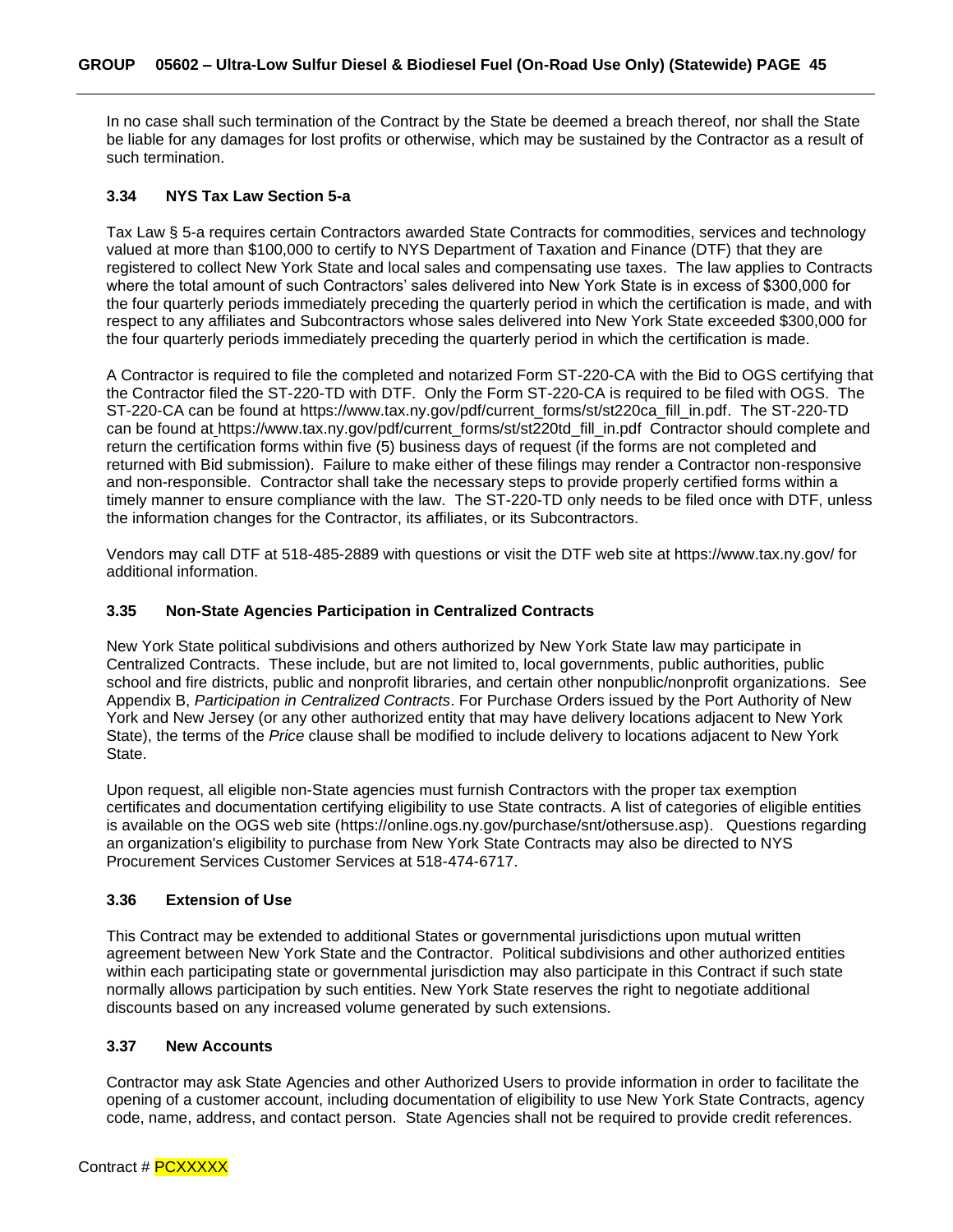Contractors must notify OGS Procurement Services of any new business created from Authorized Users' requests for delivery, so that OGS Procurement Services can make adjustments to the delivery schedules to capture these new accounts. All cases shall require Contractors to notify both contract user and OGS Procurement Services of any locations not originally identified on the Delivery Schedules, within thirty (30) days after the first delivery is made.

#### <span id="page-45-0"></span>**3.38 Centralized Contract Modifications**

A. OGS, an Authorized User, or the Contractor may suggest modifications to the Centralized Contract or its Appendices. Except as specifically provided herein, modifications to the terms and conditions set forth herein may only be made with mutual written agreement of the parties. Modifications may take the form of an update or an amendment. "Updates" are changes that do not require a change to the established Centralized Contract terms and conditions. A request to add new Products at the same or better price level is an example of an update. "Amendments" are any changes that are not specifically covered by the terms and conditions of the Centralized Contract, but inclusion is found to be in the best interest of the State. A request to change a contractual term and condition is an example of an amendment.

B. Updates to the Centralized Contract and the Appendices may be made in accordance with the contractual terms and conditions to incorporate new Products, make price level revisions, delete Products, or to make such other updates to the established Centralized Contract terms and conditions, not resulting in a change to such terms and conditions, which are deemed to be in the best interest of the State.

C. OGS reserves the right to consider modifications which are not specifically covered by the terms of the Centralized Contract, but are judged to be in the best interest of the State. Such modifications are deemed amendments to the Centralized Contract and may require negotiations between Contractor and OGS before execution.

D. Modifications proposed by OGS or an Authorized User, including updates and amendments, shall be processed in accordance with the terms of the Centralized Contract and Appendix B, *Modification of Contract Terms*.

#### <span id="page-45-1"></span>**3.39 Drug and Alcohol Use Prohibited**

For reasons of safety and public policy, the use of alcoholic beverages or illegal drugs by the Contractor's personnel shall not be permitted in performance of the Contract.

#### <span id="page-45-2"></span>**3.40 Traffic Infractions**

Neither the State nor Authorized Users will be liable for any expense incurred by the Contractor's personnel for any parking fees or as a consequence of any traffic infraction or parking violation attributable to employees of the Contractor in performance of the Contract.

#### **4. GENERAL PROVISIONS**

#### <span id="page-45-3"></span>**4.1 Notices**

All notices, demands, designations, certificates, requests, offers, consents, approvals and other instruments given pursuant to this Contract shall be in writing and shall be validly given when mailed by registered or certified mail, or hand delivered, (i) if to the State, addressed to the State at its address set forth below, and (ii) if to Contractor, addressed to Contract Administrator at the address set forth below.

The parties may, from time to time, specify any address in the United States as its address for purpose of notices under this Contract by giving fifteen (15) days written notice to the other party. The Parties agree to mutually designate individuals as their respective representatives for purposes of this Contract. Contact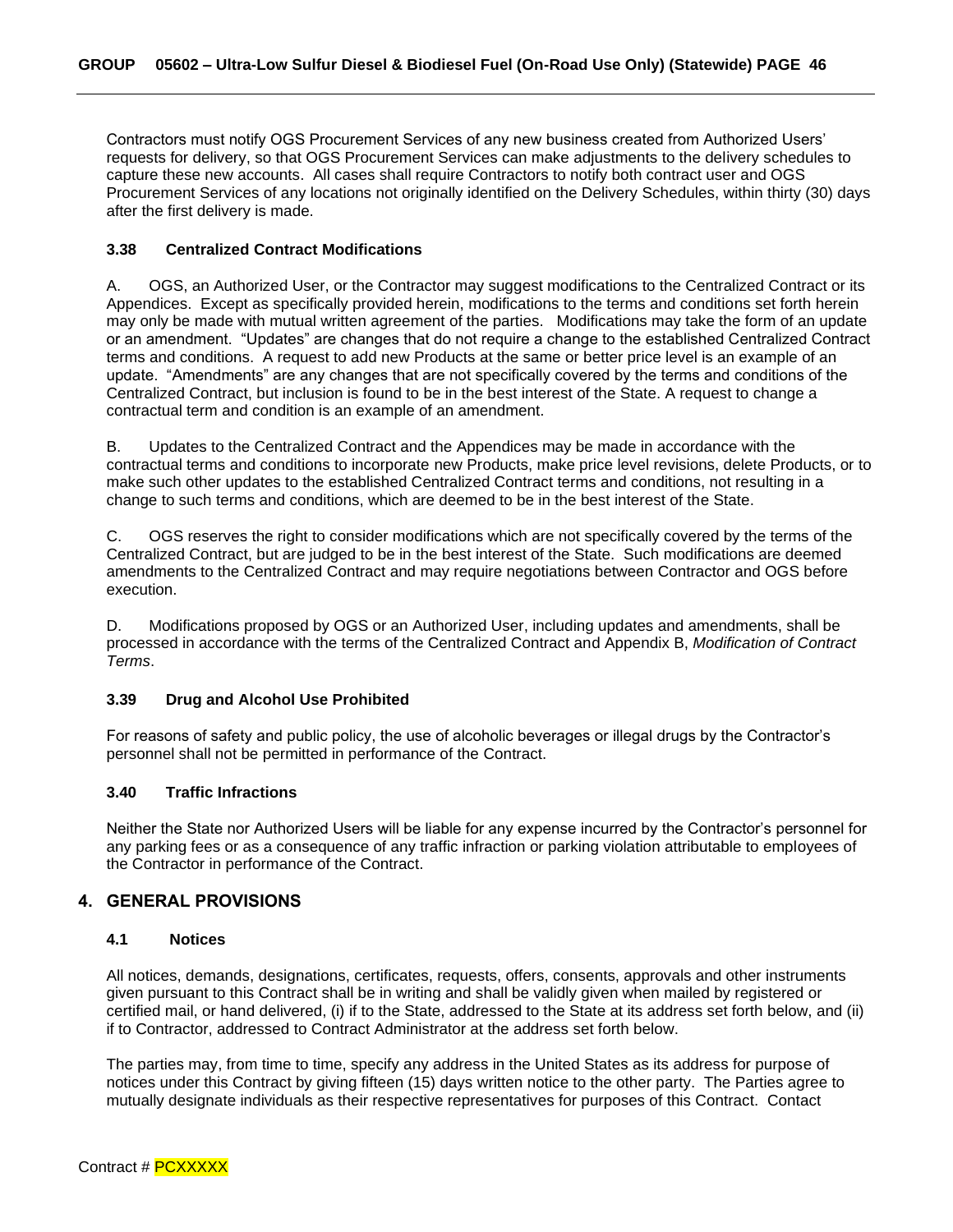information for the designated individuals will be set forth on the Contract Award Notification (CAN) and on the Contractor Information page for this Contract, which will be posted on the OGS website.

All notices sent shall be effective upon actual receipt by the receiving party. The Contractor will be required to forward a copy of the official notice to any Authorized User that is associated with the subject of the notice.

Written notice of any alleged breach by one party to the other shall provide specific facts, circumstances and grounds upon which the breach is being declared.

#### <span id="page-46-0"></span>**4.2 Captions**

The captions contained in this Contract are intended for convenience and reference purposes only and shall in no way be deemed to define or limit any provision thereof.

#### <span id="page-46-1"></span>**4.3 Severability**

If any provision of this Contract is deemed invalid or unenforceable, such determination shall have no effect on the balance of the Contract, which shall be enforced and interpreted as if such provision was never included in the Contract.

#### <span id="page-46-2"></span>**4.4 Counterparts**

This Contract may be executed in one or more counterparts, each of which shall be deemed to be an original, but all of which together shall constitute the same Contract. Any signature page of any such counterpart may be attached or appended to any counterpart to complete a fully executed counterpart of this Contract, and shall bind such party.

#### <span id="page-46-3"></span>**4.5 Entire Agreement**

This Contract and the referenced Appendices and Attachments constitute the entire agreement between the parties thereto and no statement, promise, condition, understanding, inducement or representation, oral or written, expressed or implied, which is not contained herein shall be binding or valid and the Contract shall not be changed, modified or altered in any manner except by an instrument in writing executed by the State and the Contractor, with all necessary approvals. Authorized Users shall not have the authority to modify the terms of the Contract, except as to better terms and pricing for a particular procurement than those set forth herein. In accordance with the terms set forth in Appendix B, Section 26, *Modification of Contract Terms*, and Section 30, *Purchase Orders*, no alteration or modification shall be made by including terms or conditions on a Purchase Order, order form or other document which seek to vary the terms of this Contract or impose new duties or obligations on the Contractor or Authorized User, and no such terms shall have any force and effect.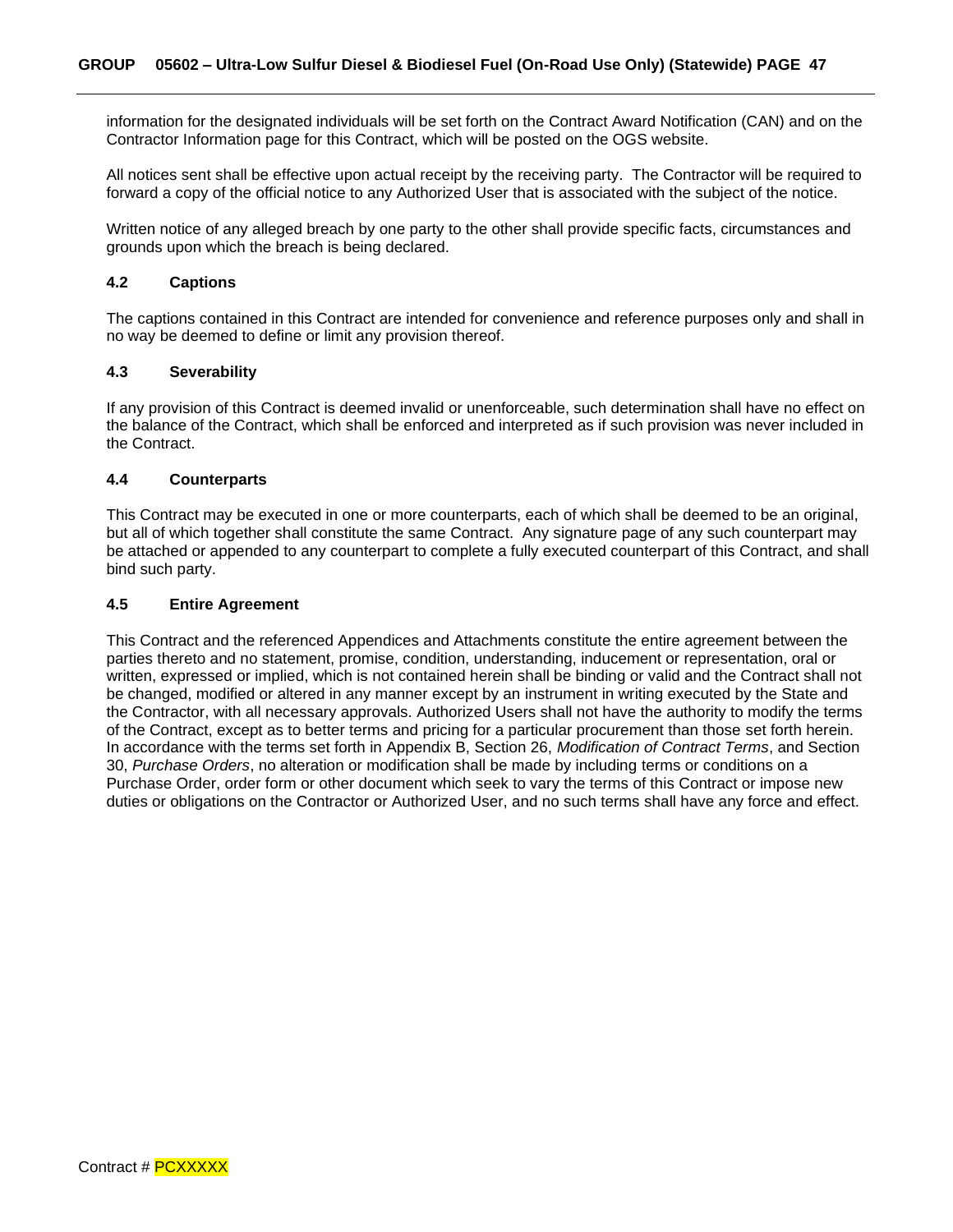### **CONTRACT SIGNATURE PAGE**

**IN WITNESS WHEREOF,** the parties therefore hereby execute their mutual agreement to the terms of this Contract*.*  This agreement shall be executed and shall be a binding Contract between the parties effective on the date of OSC approval. The State further warrants that, where Contractor is asked to execute multiple original copies of this signature page along with a complete original copy of the Contract, the approved signature page(s) will be affixed by the State, upon receipt of all necessary approvals, to additional copies of this Contract which conform exactly to the complete original copy as submitted by Contractor and executed simultaneously therewith.

### **CONTRACTOR THE PEOPLE OF THE STATE OF NEW YORK**

| Signature:           | Signature:                                         |
|----------------------|----------------------------------------------------|
| <b>Printed Name:</b> | <b>Printed Name:</b>                               |
| Title:               | Title:                                             |
| Company Name:        | <u> 1989 - John Stein, Amerikaansk politiker (</u> |
| Federal ID:          |                                                    |
| NYS Vendor ID:       | Date:                                              |
| Date:                |                                                    |

**The acknowledgment must be fully and properly executed by an authorized person. By signing you certify your express authority to sign on behalf of yourself, your company, or other entity and full knowledge and acceptance of this agreement, Appendix A (Standard Clauses For New York State Contracts), Appendix B (General Specifications), Appendix C, and State Finance Law §139-j and §139-k (Procurement Lobbying), and that all information provided is complete, true and accurate. By signing, Contractor affirms that it understands and agrees to comply with the OGS procedures relative to permissible contacts as required by State Finance Law §139-j (3) and §139-j (6) (b).** 

**APPROVED AS TO FORM APPROVED** Letitia James **Thomas P. Dinapoli Contract Contract Contract Contract Contract Contract Contract Contract Contract Contract Contract Contract Contract Contract Contract Contract Contract Contract Contract Contract Contra** Attorney General **Attorney General** State Comptroller